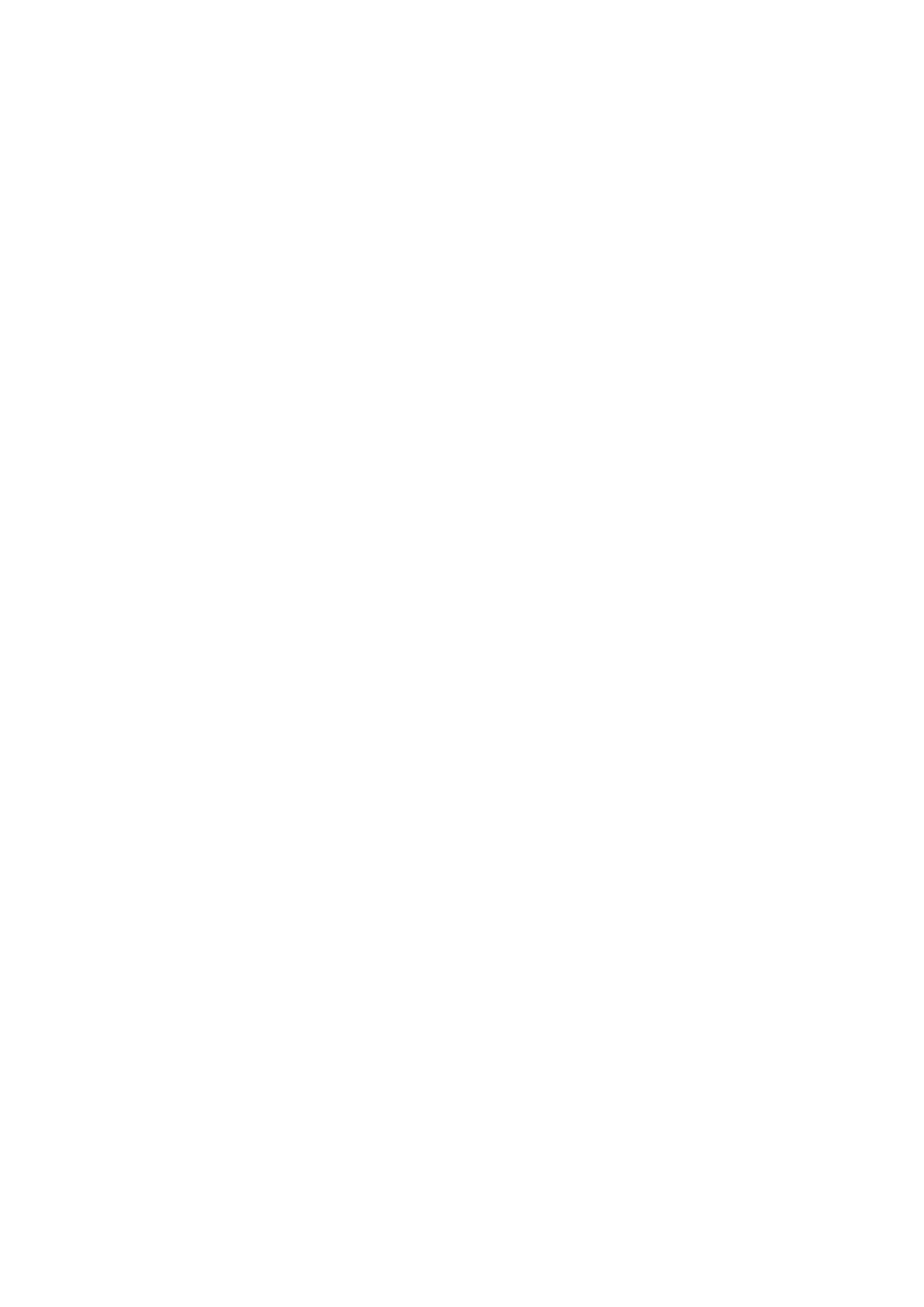# **ANNEX**

#### **REVISED INTERNATIONAL SAFETYNET MANUAL**

#### 2018 EDITION

#### **Foreword**

SOLAS regulation IV/12.2 states that "Every ship, while at sea, shall maintain a radio watch for broadcasts of maritime safety information on the appropriate frequency or frequencies on which such information is broadcast for the area in which the ship is navigating".

At the request of the IMO Sub-Committee on Radiocommunications, the International SafetyNET Manual was first produced in 1994. The second edition was published in 2003 containing amendments endorsed by the Maritime Safety Committee (MSC) at its seventy-sixth session in December 2002 by MSC/Circ.1064.

At its seventh meeting in September 2005, the IHO's Commission on the Promulgation of Radio Navigational Warnings (CPRNW<sup>1</sup>) established a working group to review all World-Wide Navigational Warning Service (WWNWS) documentation. The working group included representation from the WMO and prepared at first, revisions to resolutions A.705(17), *Promulgation of* M*aritime* S*afety* I*nformation* and A.706(17), *World-Wide Navigational Warning Service*. The proposed revisions of the resolutions were circulated to IHO Member States under IHB CL 104/2007, endorsed by the COMSAR Sub-Committee at its twelfth session in April 2008 and subsequently approved by the Maritime Safety Committee at its eighty-fifth session in November/December 2008 by MSC.1/Circ.1287 and MSC.1/Circ.1288, respectively.

The IHO CPRNW Working Group then prepared the revised *Joint IMO/IHO/WMO Manual on Maritime Safety Information* incorporating the revised information from resolutions A.705(17), as amended and A.706(17), as amended. The revised text of the *Joint IMO/IHO/WMO Manual on Maritime Safety Information* was circulated to IHO Member States under cover of IHB CL 70/2008, endorsed by the COMSAR Sub-Committee at its thirteenth session in January 2009 and subsequently approved by the Maritime Safety Committee at its eighty-sixth session in May/June 2009 by MSC.1/Circ.1310.

Continuing with the holistic approach of reviewing all the MSI documents from the top-down, the IHO WWNWS-SC Working Group prepared the third revision of the International SafetyNET Manual. The revised text of the International SafetyNET Manual was circulated to IHO Member States under cover of IHB CL 68/2009, endorsed by the COMSAR Sub-Committee at its fourteenth session in March 2010 and subsequently approved by the Maritime Safety Committee at its eighty-seventh session in May 2010 by MSC.1/Circ.1364 and came into force on 1 January 2012.

As part of its editorial review of all Maritime Safety Information documentation, the IHO WWNWS-SC has been reviewing the text of the International SafetyNET Manual. Further to the last meeting of the Sub-Committee held in August 2015 at the IHB in Monaco, work on this review has now been completed. A representative from the WMO participated fully in the review. WWNWS-SC also received advice and guidance from the Secretariat of the Organization.

 $\overline{a}$ 

<sup>1</sup> CPRNW was renamed the IHO WWNWS Sub-Committee (WWNWS) with effect from 1 January 2009.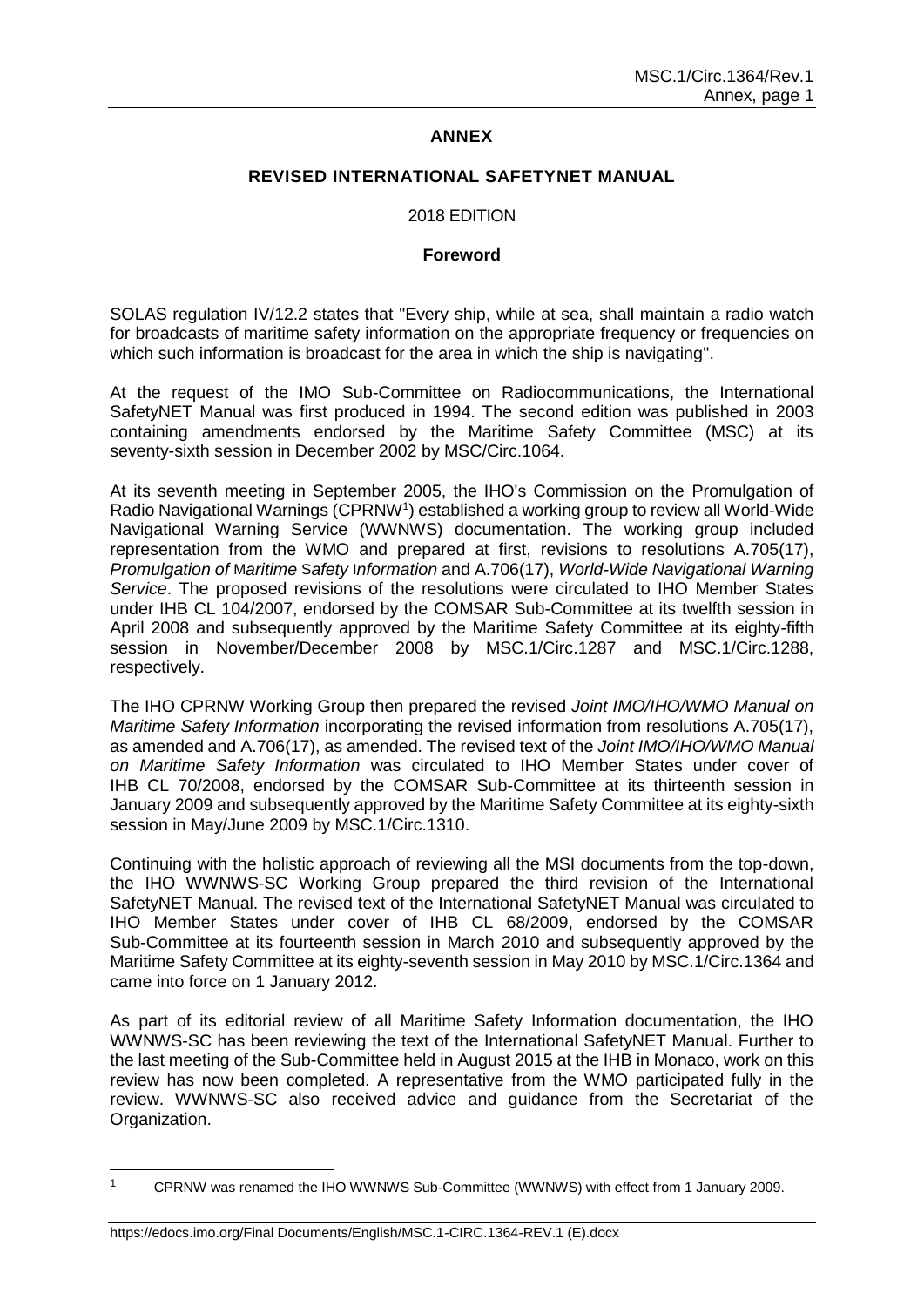The review took into account the adoption by the IMO of changes to resolutions A.705(17), as amended *Promulgation of maritime safety information*, A.706(17), as amended – *IMO/IHO World-Wide Navigational Warning Service Guidance Document* and MSC.1/Circ.1310/Rev.1 – *Joint IMO/IHO/WMO Manual on Maritime Safety Information*. These changes have been published as MSC.1/Circ.1287/Rev.1, MSC.1/Circ.1288/Rev.1 and MSC.1/Circ.1310/Rev.1 and came into force on 1 January 2015 and 1 January 2016 respectively.

This fourth revision of the International SafetyNET Manual took place following the first session of the Sub-Committee on Navigation, Communications and Search and Rescue (NCSR) in June/July 2014 and WWNWS6 in August 2014. Subsequently it was submitted to the WMO for approval prior to submission to the NCSR at its third session for endorsement and final approval by the MSC at its ninety-seventh session and publication as MSC.1/Circ.1364/Rev.1 with an entry-into-force date of 1 January 2018.

# **1 General information**

SafetyNET is an international automatic direct-printing satellite-based service for the promulgation of Maritime Safety Information (MSI), navigational and meteorological warnings, meteorological forecasts, Search and Rescue (SAR) information and other urgent safety-related messages to ships. It has been developed as a safety service of the Inmarsat C Enhanced Group Call (EGC) system to provide a simple and automated means of receiving MSI on board ships at sea. The message-selection features of SafetyNET receivers enable mariners to receive safety information broadcasts that are tailored to their particular needs.

SafetyNET fulfils an integral role in the Global Maritime Distress and Safety System (GMDSS) developed by the International Maritime Organization (IMO) and incorporated into the 1988 amendments to the International Convention for the Safety of Life at Sea (SOLAS), 1974, as amended, as a requirement for ships to which the Convention applies.

This Manual describes the structure and operation of the International SafetyNET Service. It is intended primarily for national Administrations and registered information providers, but may also be useful to the mariner who requires more operational information than is found in manufacturers' equipment manuals.

# **2 SafetyNET service**

# **2.1 Introduction**

2.1.1 SafetyNET provides shipping with navigational and meteorological warnings, meteorological forecasts, shore-to-ship distress alerts, SAR information and other urgent information in accordance with the requirements of the International Convention for the Safety of Life at Sea (SOLAS), 1974, as amended. It is suitable for use in all sizes and types of ships. Figure 1 illustrates the way the service is structured.

2.1.2 SafetyNET is a service of Inmarsat's EGC system and was specifically designed for promulgation of MSI as a part of the GMDSS. The EGC system (technically a part of the Inmarsat C system) provides an automatic method of broadcasting messages to both fixed and variable geographical areas. It is designed with the capability to provide services within the coverage areas of geostationary satellites, known as satellite ocean regions (approximately between 76°N and 76°S). In addition to providing services to ships operating in sea area A3, it also provides the means of disseminating MSI to coastal warning areas not covered by the International NAVTEX service.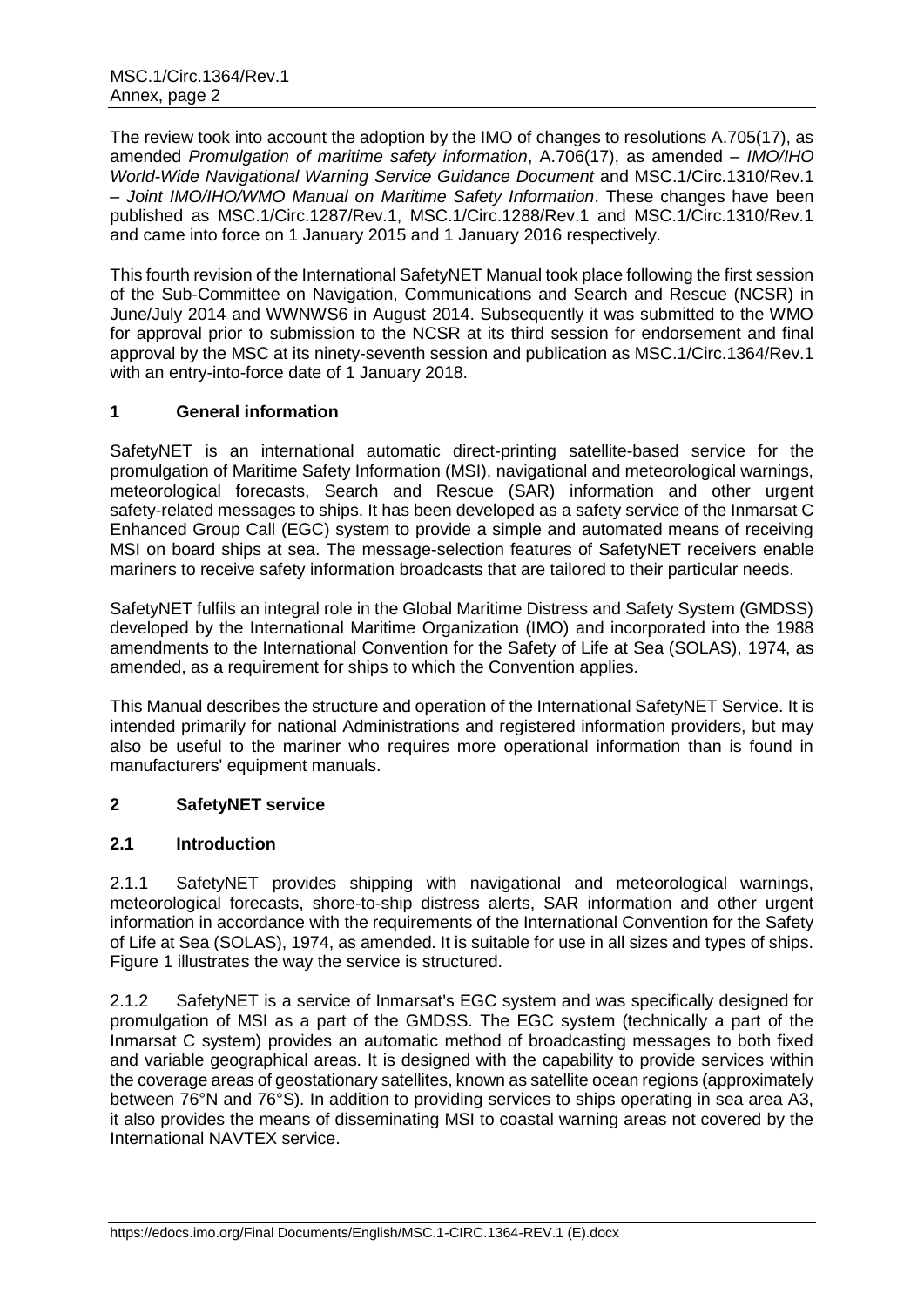

**Figure 1** – The International SafetyNET Service system



**Figure 2** – Basic concept of the Inmarsat Enhanced Group Call system

2.1.3 SafetyNET offers the ability to direct a message to a given geographical area. The area may be fixed, as in the case of a NAVAREA/METAREA or coastal warning area; or it may be a user defined area (circular or rectangular). A user defined area is used for messages, such as a local storm warning or a shore-to-ship distress alert, for which it is inappropriate to alert ships in an entire satellite ocean region or NAVAREA/METAREA. The general EGC system capabilities are shown in figure 2.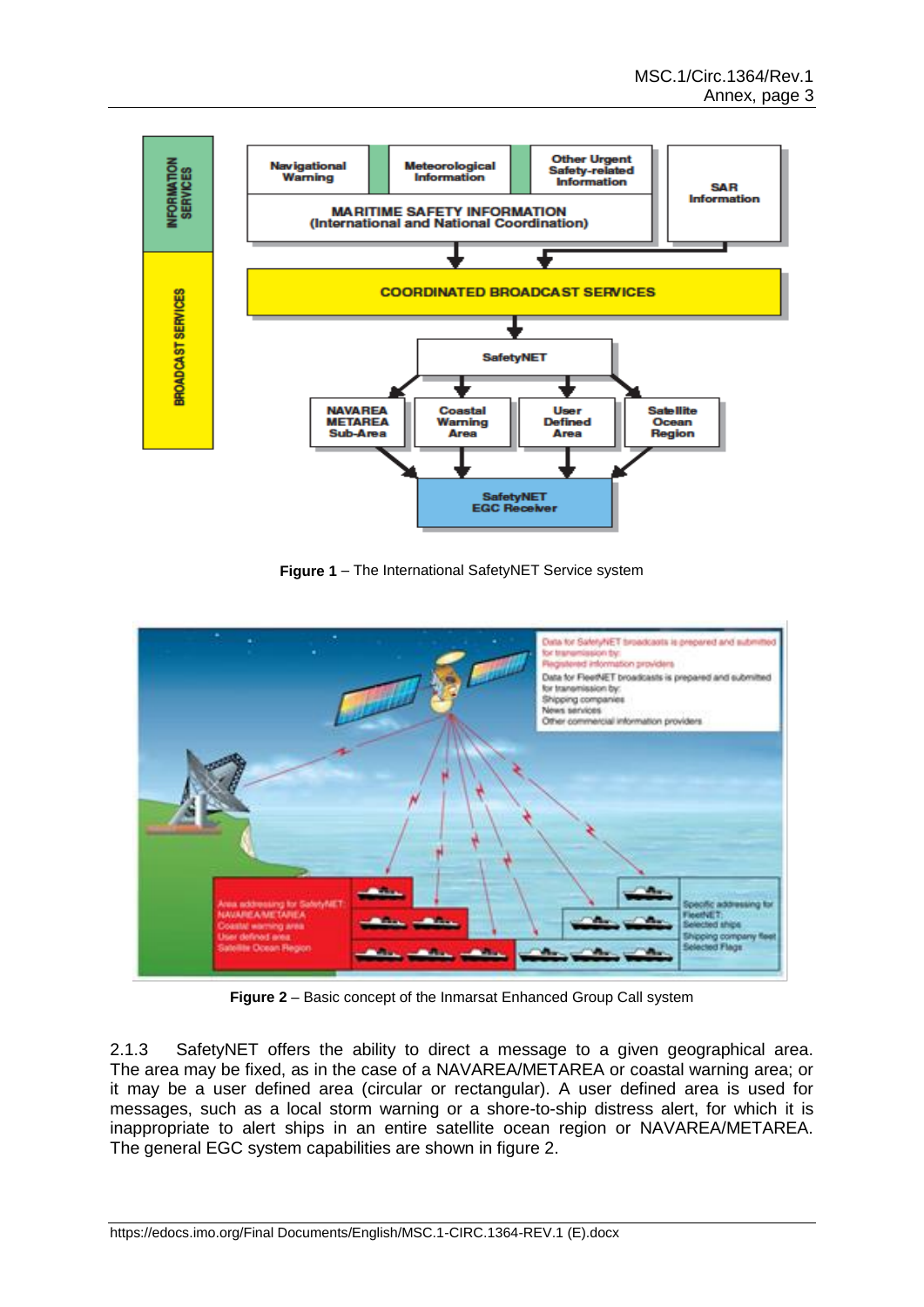2.1.4 SafetyNET messages are submitted by registered information providers for broadcast to the appropriate satellite ocean region(s) via an Inmarsat C Land Earth Station (LES). Messages are broadcast according to their priority, i.e. distress, urgency or safety. Aboard ship, messages are received by type-approved Inmarsat C or mini-C mobile terminals with EGC SafetyNET capability.

# **2.2 Definitions**

- 2.2.1 For the purposes of this manual, the following definitions apply:
	- *.*1 *Coastal warning* means a navigational warning or in-force bulletin promulgated as part of a numbered series by a National Coordinator. Broadcast should be made by the International NAVTEX service to defined NAVTEX service areas and/or by the International SafetyNET service to coastal warning areas. In addition, Administrations may issue coastal warnings by other means.
	- .2 *Coastal warning area* means a unique and precisely defined sea area within a NAVAREA/METAREA or Sub-area established by a coastal state for the purpose of coordinating the broadcast of coastal maritime safety information through the SafetyNET service.
	- .3 *Enhanced Group Call (EGC)* means the system for broadcasting messages via the mobile satellite communications system operated by Inmarsat Global Limited. EGC is a part of the Inmarsat C system and supports two services: SafetyNET and FleetNET.
	- .4 *FleetNET* means the commercial service for the broadcasting and automatic reception of fleet management and general public information by means of direct printing through Inmarsat's EGC system. Some receivers for FleetNET may not be able to receive SafetyNET.
	- .5 *Global Maritime Distress and Safety System (GMDSS)* means the global communications service based upon automated systems, both satellite and terrestrial, to provide distress alerting and promulgation of maritime safety information for mariners.
	- .6 *HF NBDP* means High Frequency narrow-band direct-printing, using radio telegraphy as defined in Recommendation ITU-R M.688.
	- .7 *In-force bulletin* means a list of serial numbers of those NAVAREA, Sub-area or coastal warnings in force issued and broadcast by the NAVAREA Coordinator, Sub-area Coordinator or National Coordinator.
	- .8 *Inmarsat C* means the digital satellite communications system for store-and-forward text or data messaging using mobile terminals with omni-directional antennas. Inmarsat C is the only system that allows ships to meet the majority of the satellite communication requirements of the GMDSS including distress alerting, reception of maritime safety information and general communications.
	- .9 *Inmarsat mini-C* means smaller terminals, based on the same technical requirements as Inmarsat C terminals. Some models are approved as GMDSS compliant terminals.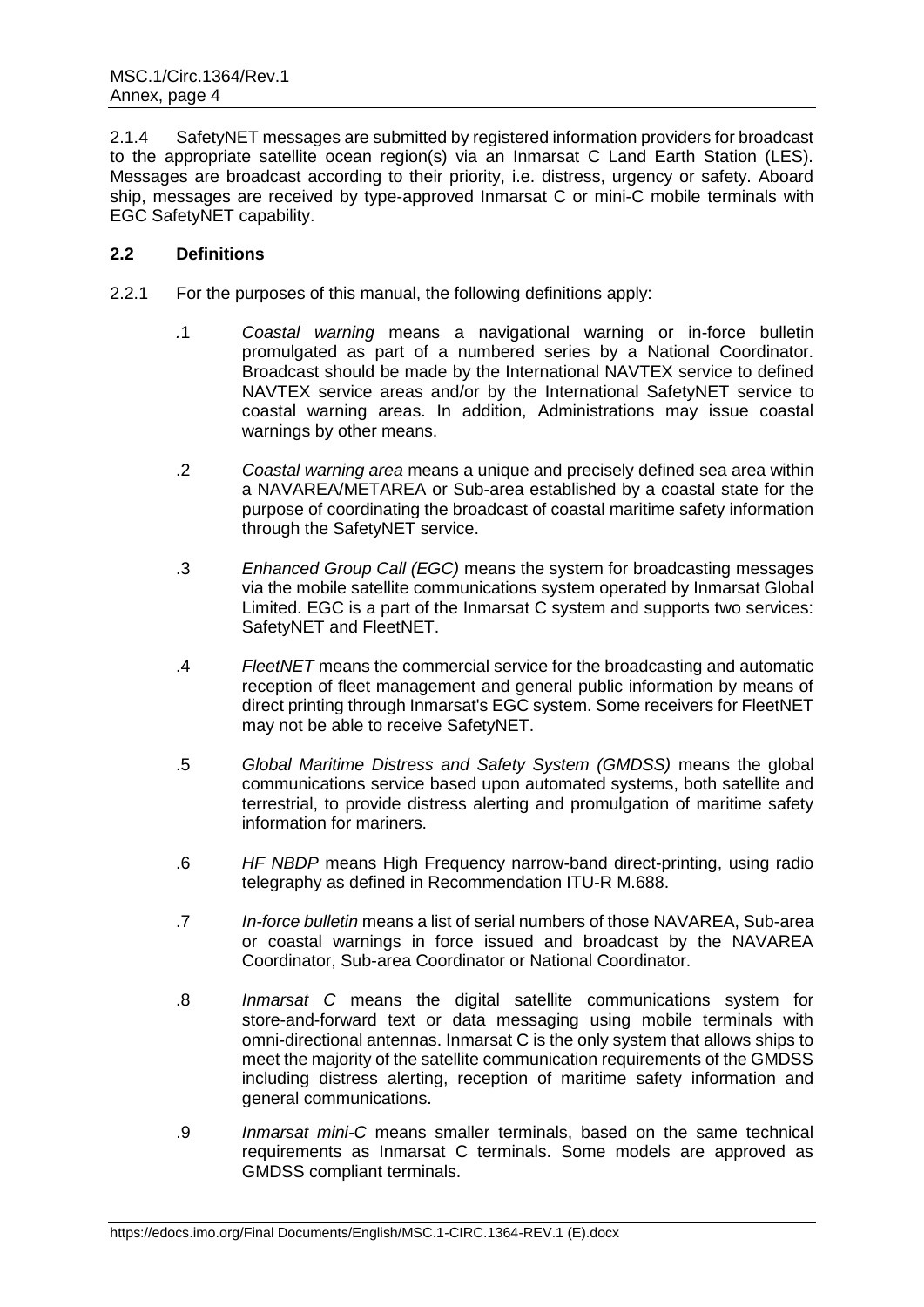- .10 *Inmarsat Fleet* means the digital satellite communication system that provides voice and flexible data communication services, e-mail and secure internet access for maritime users, comprising a family of Fleet F77, F55 and F33 mobile terminals. The Inmarsat Fleet F77 system provides voice distress and safety functionality and meets the requirements of resolution A.1001(25).
- .11 *Inmarsat FleetBroadband* means the communication service that provides voice and high-speed data services, simultaneously, through compact terminals for maritime users.
- .12 *International NAVTEX service* means the coordinated broadcast and automatic reception on 518 kHz of maritime safety information by means of narrow-band direct-printing telegraphy using the English language.<sup>2</sup>
- .13 *International SafetyNET service* means the coordinated broadcast and automatic reception of maritime safety information via the Inmarsat Enhanced Group Call (EGC) system, using the English language, in accordance with the provisions of the International Convention for the Safety of Life at Sea, 1974, as amended.
- .14 *Issuing Service means a National Meteorological Service which has accepted responsibility for ensuring that meteorological warnings and forecasts for shipping are disseminated through the Inmarsat SafetyNET service to the METAREA for which the Service has accepted responsibility under the broadcast requirements of the GMDSS.*
- .15 *Land Earth Station (LES)* means a fixed terrestrial station acting as a gateway between terrestrial communication networks and the Inmarsat satellites in the maritime mobile-satellite service. This may also be referred to as a Coast Earth Station (CES).
- .16 *Land Earth Station Operator (LESO)* means an Inmarsat service provider which owns and operates the LES.
- .17 *Local warning* means a navigational warning which covers inshore waters, often within the limits of jurisdiction of a harbour or port authority.
- .18 *Maritime safety information (MSI)*<sup>3</sup> means navigational and meteorological warnings, meteorological forecasts and other urgent safety-related messages broadcast to ships.
- .19 *Maritime safety information service* means the internationally and nationally coordinated network of broadcasts containing information which is necessary for safe navigation.
- .20 *METAREA* means a geographical sea area<sup>4</sup> established for the purpose of coordinating the broadcast of marine meteorological information. The term METAREA followed by a roman numeral may be used to identify a particular sea area. The delimitation of such areas is not related to and shall not prejudice the delimitation of any boundaries between States (see figure 3).

#### https://edocs.imo.org/Final Documents/English/MSC.1-CIRC.1364-REV.1 (E).docx

<sup>2</sup> As set out in the IMO NAVTEX Manual.

<sup>&</sup>lt;sup>3</sup> As defined in Regulation IV/2 of the 1974 SOLAS Convention, as amended.

<sup>4</sup> Which may include inland seas, lakes and waterways navigable by seagoing ships.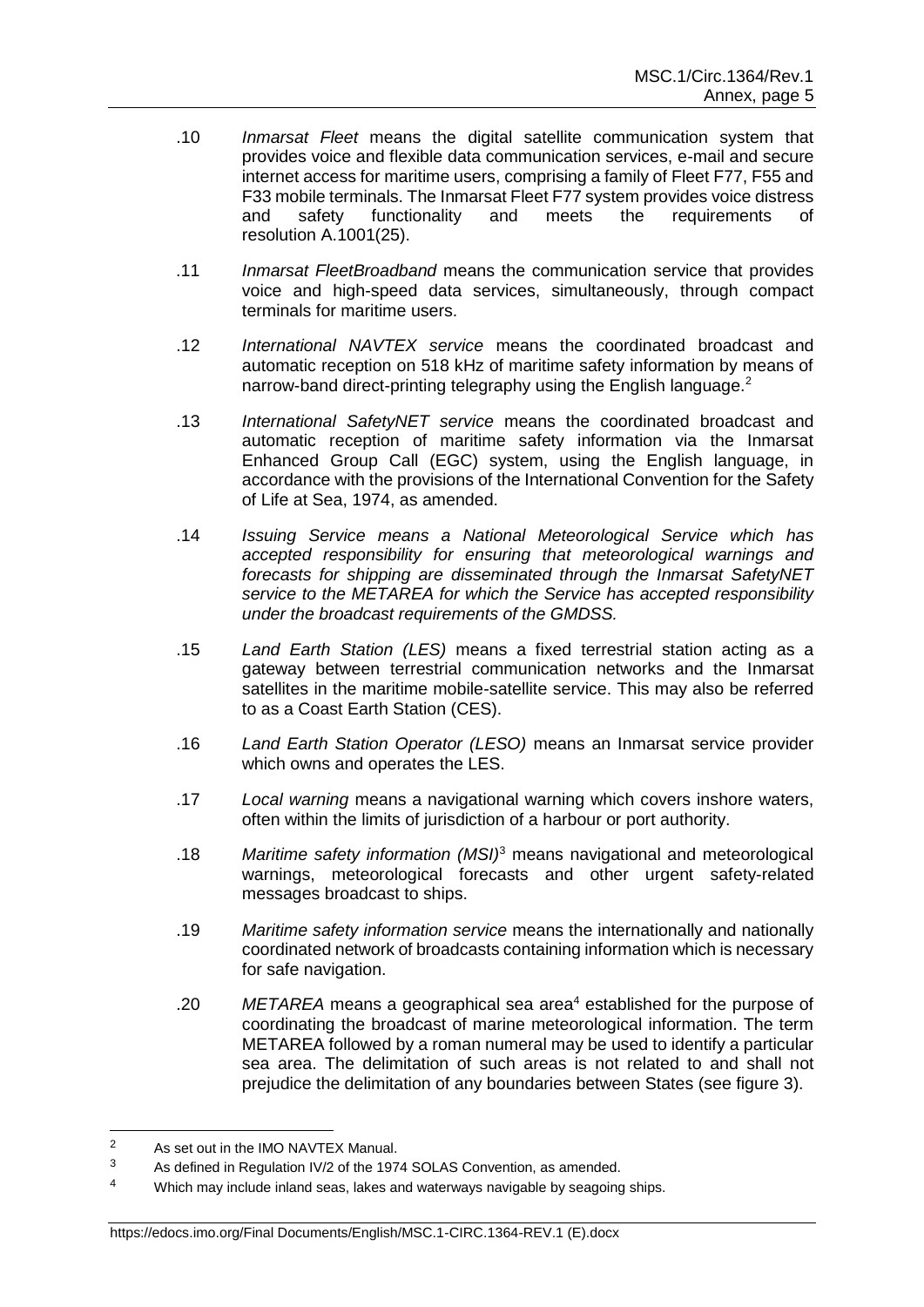- .21 *METAREA Coordinator means the authority charged with coordinating marine meteorological information broadcasts by one or more National Meteorological Services acting as Preparation or Issuing Services within the METAREA.*
- 22 *Meteorological information* means the marine meteorological warnings and forecast information in accordance with the provisions of the International Convention for the Safety of Life at Sea, 1974, as amended.
- .23 *Mobile Earth Station (MES)* means a mobile user terminal in the Inmarsat maritime mobile-satellite service. This may also be referred to as Ship Earth Station (SES).
- .24 *National Coordinator* means the national authority charged with collating and issuing coastal warnings within a national area of responsibility.
- .25 *National NAVTEX service* means the broadcast and automatic reception of maritime safety information by means of narrow-band direct-printing telegraphy using frequencies other than 518 kHz and languages as decided by the Administration concerned.
- .26 *National SafetyNET service* means the broadcast and automatic reception of maritime safety information via the Inmarsat EGC system, using languages as decided by the Administration concerned.
- .27 *NAVAREA* means a geographical sea area<sup>5</sup> established for the purpose of coordinating the broadcast of navigational warnings. The term NAVAREA followed by a roman numeral may be used to identify a particular sea area. The delimitation of such areas is not related to and shall not prejudice the delimitation of any boundaries between States (see figure 4).
- .28 *NAVAREA Coordinator* means the authority charged with coordinating, collating and issuing NAVAREA warnings for a designated NAVAREA.
- .29 *NAVAREA warning* means a navigational warning or in-force bulletin promulgated as part of a numbered series by a NAVAREA Coordinator.
- .30 *Navigational warning* means a message containing urgent information relevant to safe navigation broadcast to ships in accordance with the provisions of the International Convention for the Safety of Life at Sea, 1974, as amended.
- .31 *NAVTEX* means the system for the broadcast and automatic reception of maritime safety information by means of narrow-band direct-printing telegraphy.
- .32 *NAVTEX Coordinator* means the authority charged with operating and managing one or more NAVTEX stations broadcasting maritime safety information as part of the International NAVTEX service.

#### https://edocs.imo.org/Final Documents/English/MSC.1-CIRC.1364-REV.1 (E).docx

 $\overline{5}$ This may include inland seas, lakes and waterways navigable by seagoing ships.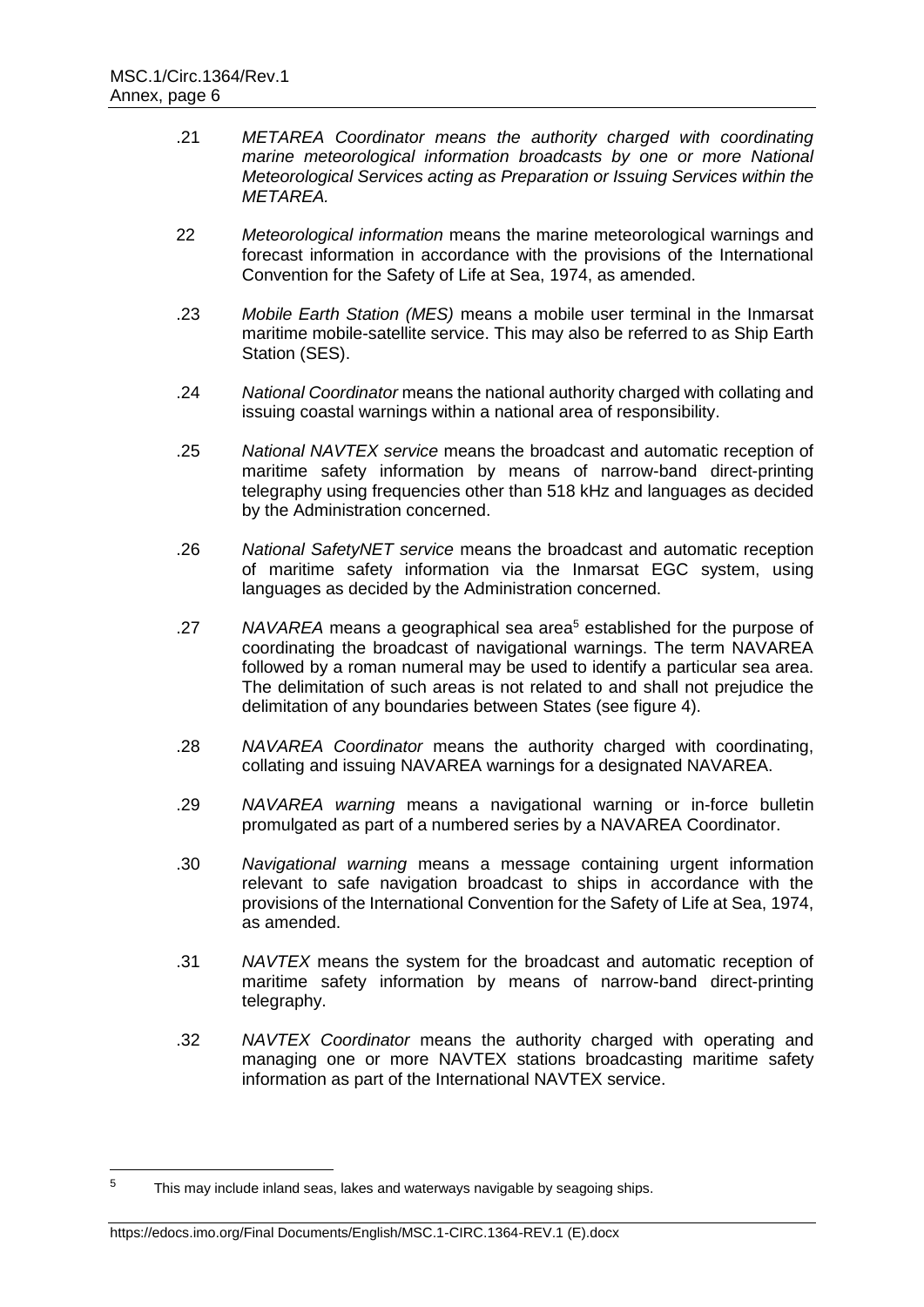- .33 *NAVTEX service area* means a unique and precisely defined sea area for which maritime safety information is provided from a particular NAVTEX transmitter.
- .34 *Network Coordination Station (NCS)* means a fixed land station in the Inmarsat satellite communications system which controls channel assignments and provides the network management functions for each of the four satellite ocean regions. NCSs also transmit EGC messages on the NCS common channel.
- .35 *Other urgent safety-related information* means maritime safety information broadcast to ships that is not defined as a navigational warning or meteorological information. This may include, but is not limited to, significant malfunctions or changes to maritime communications systems, and new or amended mandatory ship reporting systems or maritime regulations affecting ships at sea.
- .36 *Registered information provider* means a maritime safety information provider (MSI provider), authorized in accordance with annex 2 of the International SafetyNET Manual, which has an agreement with one or more LES(s) for providing SafetyNET services.
- .37 *Rescue Coordination Centre (RCC)* means a unit responsible for promoting efficient organization of search and rescue services and for coordinating the conduct of search and rescue operations within a search and rescue region. Note: the term RCC will be used within this Manual to apply to either joint, aeronautical or maritime centres; JRCC, ARCC or MRCC will be used as the context warrants.
- .38 *SafetyNET* means the international service for the broadcast and automatic reception of maritime safety information via the Inmarsat EGC system. SafetyNET receiving capability is part of the mandatory equipment which is required to be carried by certain ships in accordance with the provisions of the International Convention for the Safety of Life at Sea, 1974, as amended.
- .39 *SAR information* means distress alert relays and other urgent search and rescue information broadcast to ships.
- .40 *Satellite Ocean Region* means the area on the earth's surface within which a mobile or fixed antenna can obtain line-of-sight communications with one of the four primary Inmarsat C geostationary satellites. This area may also be referred to as the "footprint":
	- Atlantic Ocean Region East (AOR-E)
	- Atlantic Ocean Region West (AOR-W)
	- Indian Ocean Region (IOR)
	- Pacific Ocean Region (POR)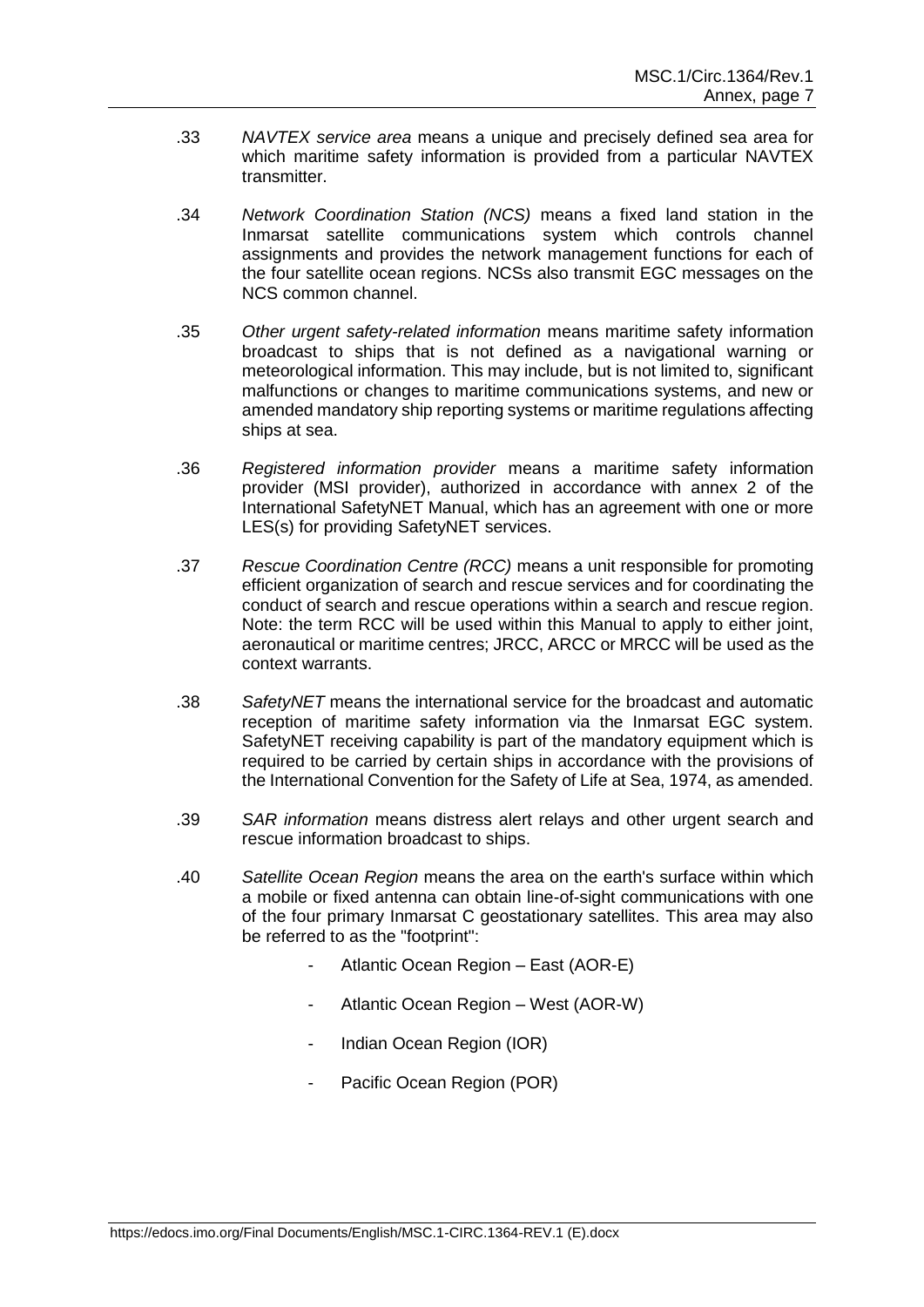- .41 *Sea Area A1* means an area within the radiotelephone coverage of at least one VHF coast station in which continuous DSC<sup>6</sup> alerting is available, as may be defined by a Contracting Government.
- .42 *Sea Area A2* means an area, excluding sea area A1, within the radiotelephone coverage of at least one MF coast station in which continuous DSC alerting is available, as may be defined by a Contracting Government.
- .43 *Sea Area A3* means an area, excluding sea areas A1 and A2, within the coverage of an Inmarsat geostationary satellite in which continuous alerting is available.
- .44 *Sea Area A4* means an area outside sea areas A1, A2 and A3.
- .45 *Sub-area* means a subdivision of a NAVAREA/METAREA in which a number of countries have established a coordinated system for the promulgation of maritime safety information. The delimitation of such areas is not related to and shall not prejudice the delimitation of any boundaries between States.
- .46 *Sub-area Coordinator* means the authority charged with coordinating, collating and issuing Sub-area warnings for a designated Sub-area.
- .47 *Sub-area warning* means a navigational warning or in-force bulletin promulgated as part of a numbered series by a Sub-area Coordinator. Broadcast should be made by the International NAVTEX service to defined NAVTEX service areas or by the International SafetyNET service (through the appropriate NAVAREA Coordinator).
- .48 *User defined area* means a temporary geographic area, either circular or rectangular, to which maritime safety information is addressed.
- .49 *UTC* means Coordinated Universal Time which is equivalent to GMT (or ZULU) as the international time standard.
- .50 *World-Wide Met-ocean Information and Warning Service (WWMIWS)*<sup>7</sup> means the internationally coordinated service for the promulgation of meteorological warnings and forecasts.
- .51 *World-Wide Navigational Warning Service (WWNWS)*<sup>8</sup> means the internationally and nationally coordinated service for the promulgation of navigational warnings.

 <sup>6</sup> Digital selective calling (DSC) means a technique using digital codes which enables a radio station to establish contact with and transfer information to another station or group of stations and complying with the relevant recommendations of the International Radio Consultative Committee (CCIR) "Radiocommunications Bureau of the International Telecommunication Union (ITU)" from 1 March 1993.

 $7$  As set out in resolution A.1051(27), as amended.

<sup>8</sup> See resolution A.706(17), as amended.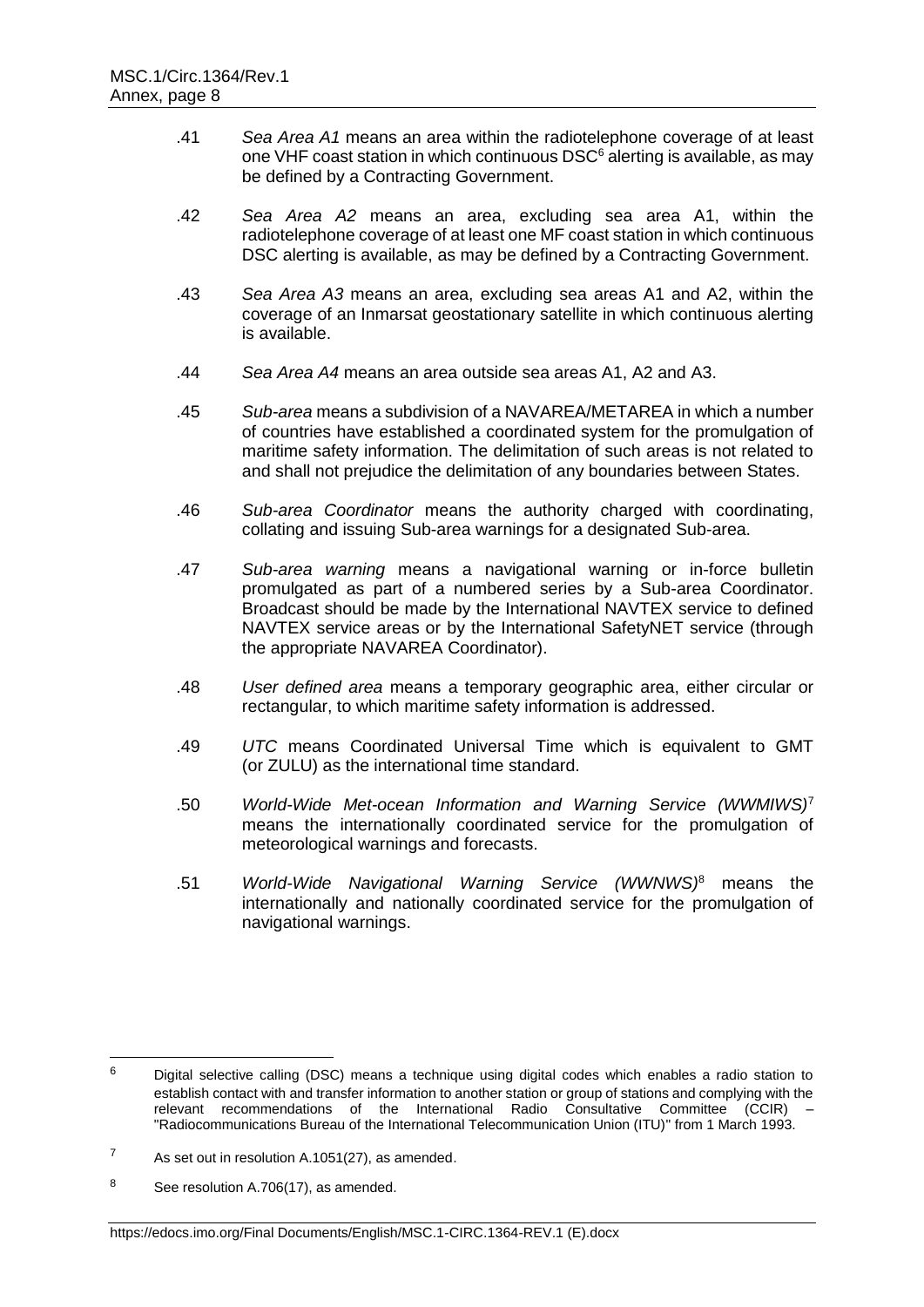.52 In the operating procedures *coordination* means that the allocation of the time for data broadcast is centralized, the format and criteria of data transmissions are compliant as described in the *Joint IMO/IHO/WMO Manual on Maritime Safety Information* and that all services are managed as set out in resolutions A.705(17), as amended, A.706(17), as amended, and A.1051(27), as amended.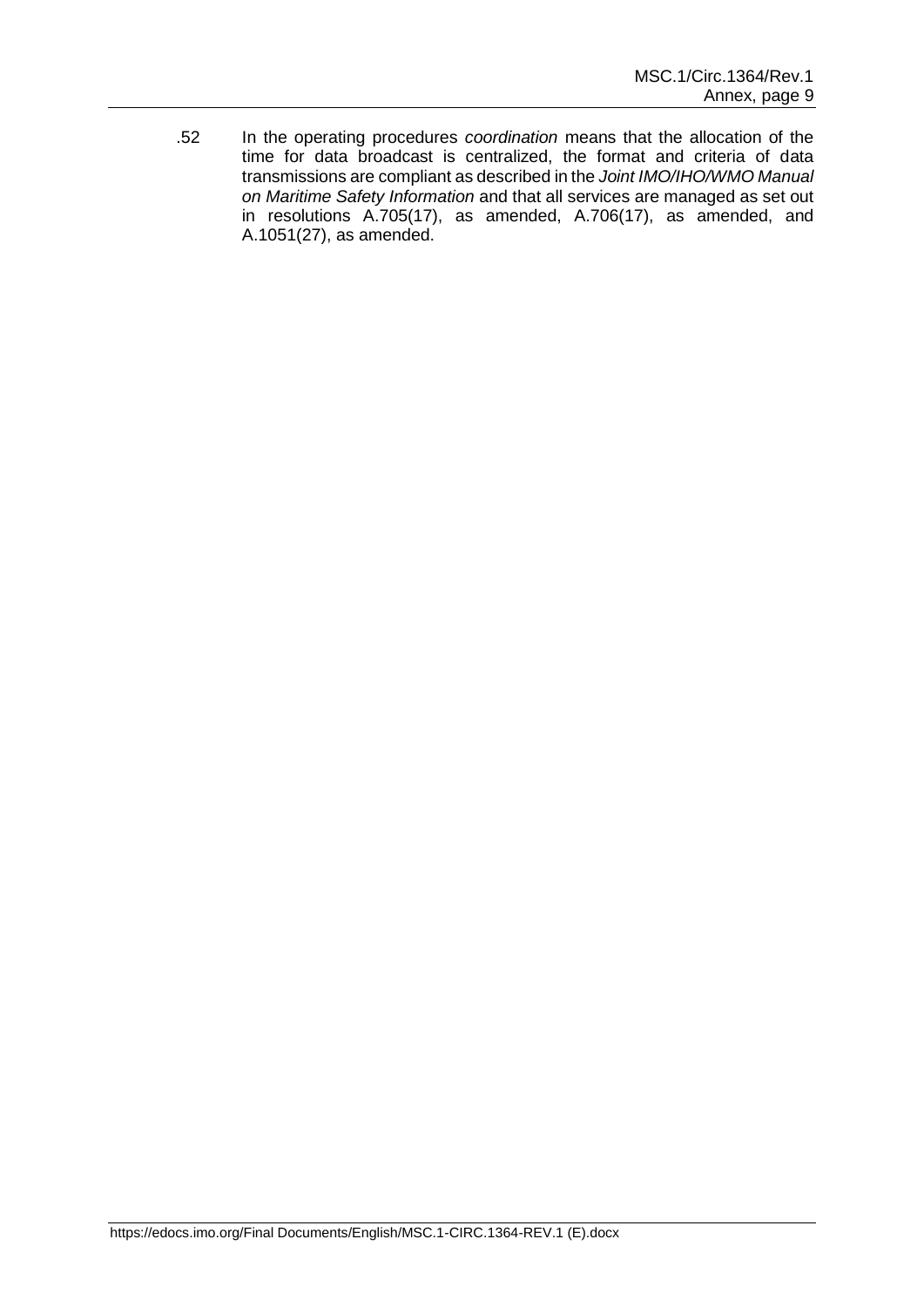# *2.2.2 METAREA Limits*

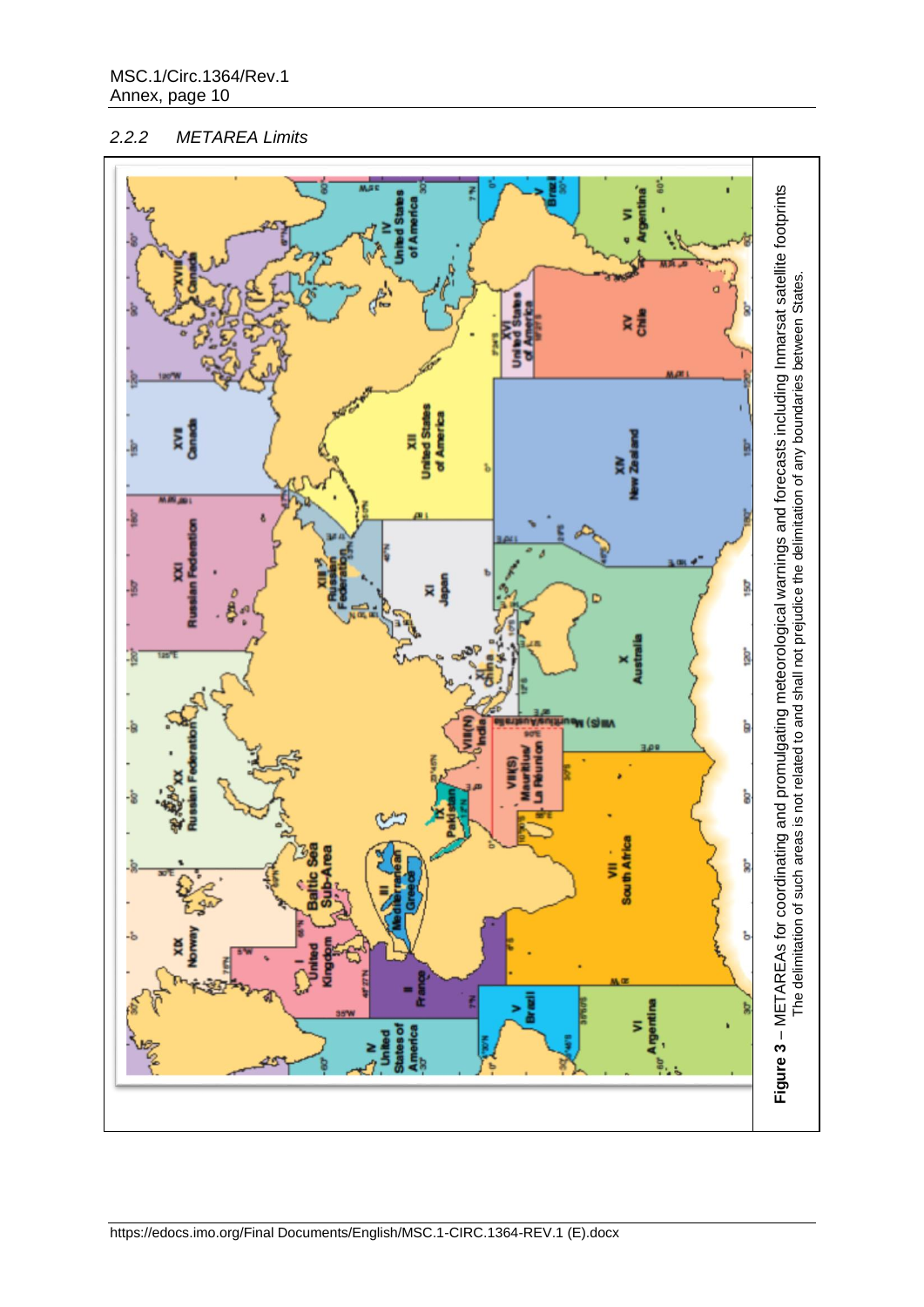

*2.2.3 NAVAREAs with Inmarsat satellite ocean region coverage*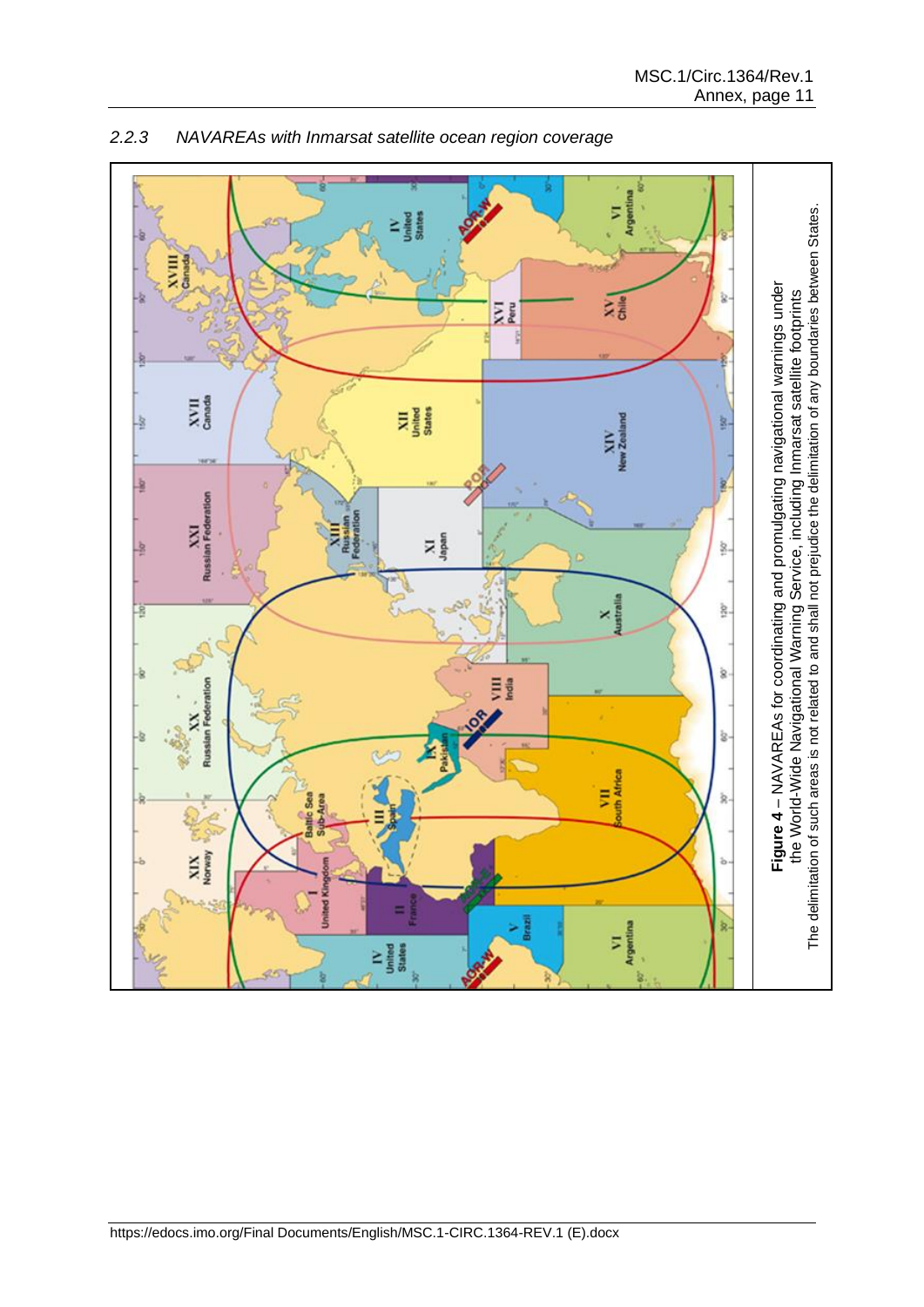# **3 General features of the EGC system**

- 3.1 The Inmarsat C EGC system supports two different services:
	- .1 SafetyNET for promulgation of MSI; and
	- .2 FleetNET for transmission of fleet management, general public information and other information to fleets or groups of ships. The FleetNET service is not part of the GMDSS.

3.2 All navigable waters of the world between 76°N and 76°S are covered by satellites in the Inmarsat system. Each satellite transmits EGC messages on a designated channel; this channel is optimized to enable the signal to be received by Inmarsat C or mini-C terminals with EGC SafetyNET capability. Reception of EGC messages is normally not affected by the position of the ship within the satellite ocean region, atmospheric conditions or time of day.

3.3 SafetyNET messages are addressed to a geographical area (area calls), whereas FleetNET messages are addressed to groups of ships (group calls):

- .1 *Area calls* (SafetyNET) can be addressed to a fixed geographical area (NAVAREA/METAREA or coastal warning area) or to a user defined area selected by an MSI provider. Area calls will be received automatically by any SafetyNET receiver within the area. To receive SafetyNET coastal warnings, the EGC receiver must be set up with appropriate  $B_1$  and  $B_2$  codes – where the  $B_1$  code is the designator of the defined area and the  $B_2$  code is the subject indicator (see section 13.4).
- .2 *Group calls* (FleetNET) will be received automatically by any ship whose EGC receiver acknowledges the unique group identity associated with a particular message.

# **4 Planning of new SafetyNET services**

4.1 Authorities wishing to become officially registered information providers of MSI to ships at sea via SafetyNET, should contact the IMO via the International SafetyNET Coordinating Panel at an early stage for advice. The plans of any prospective registered information providers should be coordinated with the IMO, IHO and WMO and with other national authorities, before authorization to broadcast via SafetyNET may be granted by the International SafetyNET Coordinating Panel, in accordance with the procedures set out in annex 2.

4.2 Once authorized and registered, information providers should contact the LES operator(s) or service provider(s) they desire to use for promulgation of information to their areas of responsibility, in order to determine specific details for addressing messages, accessing the LES, charges and payment for services and any other matters with respect to providing MSI to mariners.

4.3 The International SafetyNET Coordinating Panel, in cooperation with IHO and WMO, undertakes the coordination of times for scheduled transmissions.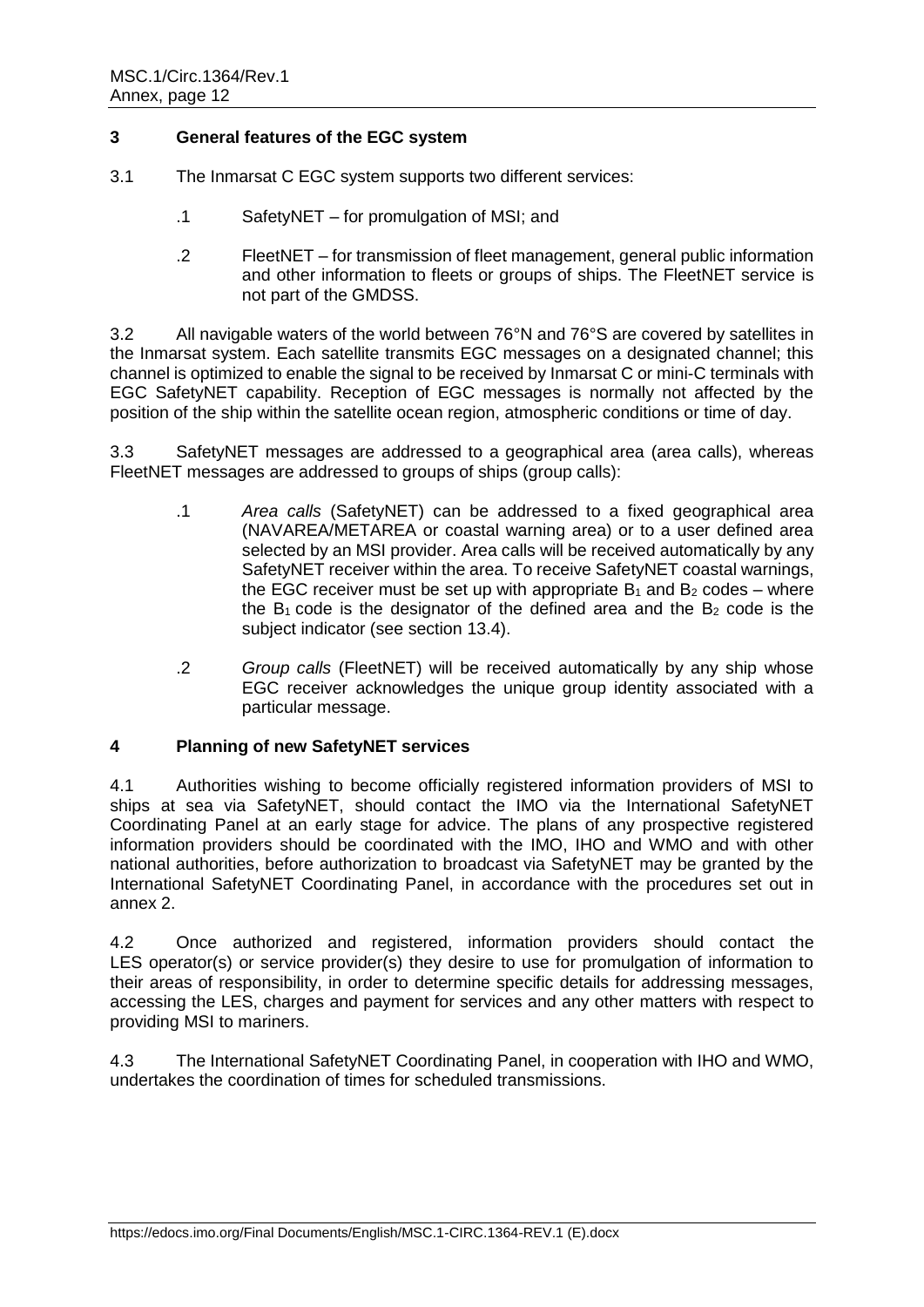4.4 Mariners should be informed of the establishment of a SafetyNET service by the inclusion of full details in Notices to Mariners and other national nautical publications and the IMO Master Plan of Shore-Based Facilities for the GMDSS, as amended. In addition, full details of the service should be sent to the International SafetyNET Coordinating Panel at the address given in annex 1.

4.5 Questions concerning promulgation of MSI through the EGC SafetyNET service can be addressed to the International SafetyNET Coordinating Panel at the address given in annex 1.

4.6 Questions concerning the operation of the Inmarsat system should be addressed to

Maritime Safety Services Inmarsat Global Ltd 99 City Road London EC1Y 1AX United Kingdom Email address: maritime.safety@inmarsat.com

# **5 Changes to existing SafetyNET services**

5.1 Registered information providers wishing to change their existing SafetyNET service should follow the same coordination procedures as for a new service, in accordance with the procedures set out in annex 2.

5.2 Mariners should be informed of the changes to an existing SafetyNET service by the inclusion of full details in Notices to Mariners and other national nautical publications and the IMO Master Plan of Shore-Based Facilities for the GMDSS, as amended. In addition, full details of the service should be sent to the International SafetyNET Coordinating Panel at the address given in annex 1.

# **6 Operation of the International SafetyNET Service**

6.1 Given the size of a satellite ocean region, some form of selectivity in receiving and printing the various messages is required. All ships within the footprint of a selected satellite will receive area calls, however, they will only be displayed and printed by those receivers that recognize both:

- .1 the fixed geographical area (NAVAREA/METAREA), user defined area as appropriate; and
- .2 for coastal warnings, the coastal warning area and the subject indicator for the message.

6.2 The message format includes a preamble which enables the EGC receiver to display and print only those MSI messages which relate to its present position, to the intended route, or to the aforementioned areas as programmed by the operator.

6.3 For coastal warning areas messages, the MSI provider must ensure that the preamble includes the  $B_1$  code identifier allocated for the particular area, along with the appropriate  $B_2$ code subject indicator (see section 13.4). The EGC receiver can be set to reject messages concerning certain optional subjects which may not be required by the ship (e.g. LORAN messages may be rejected in a ship which is not fitted with a LORAN receiver). Receivers also use the  $B<sub>2</sub>$  code subject indicator to identify coastal warnings which, because of their importance, may NOT be rejected.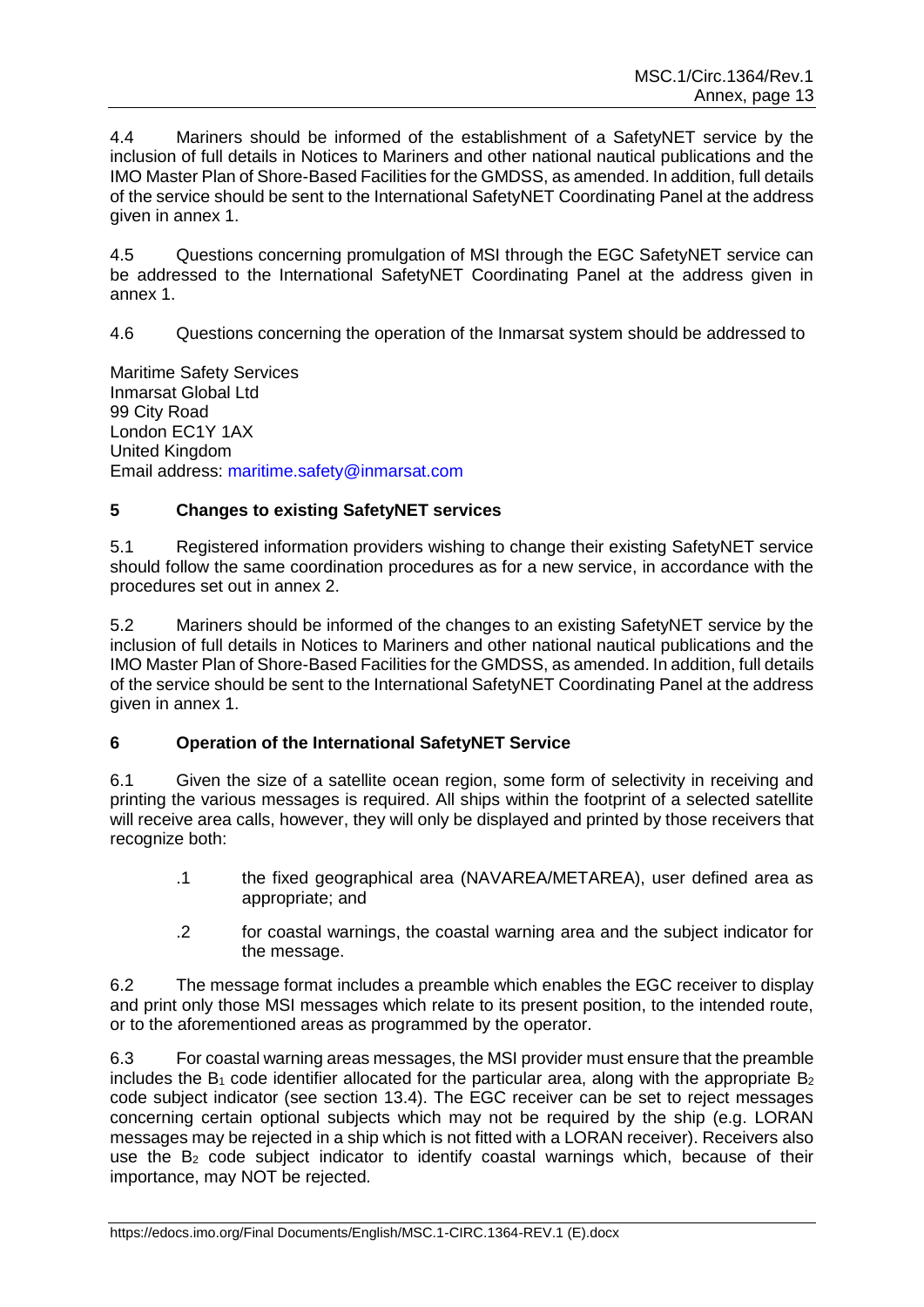6.4 Reception of certain types of messages, such as shore-to-ship distress alerts, SAR information, meteorological warnings and forecasts and navigational warnings, addressed to a geographical area within which the EGC receiver is located, is mandatory and cannot be suppressed by ships in the affected area. These messages are identified by the  $C_2$  service codes: 00, 04, 14, 24, 31, 34 and 44 (see annex 4).

6.5 When a message has been received error-free, a record is made of the message identification (the unique sequence number, the LES identifier and the service code) associated with that message. The unique sequence number is used to suppress the printing of repeated transmissions of the same message.

6.6 An EGC receiver is capable of storing at least 255 message identifications. These message identifications are stored with an indication of the number of hours that have elapsed since the last receipt of the message. Subsequent reception of the same message identification will reset this timer. After between 60 and 72 hours, message identifications may be automatically erased. If the number of received message identifications exceeds the capacity of memory allocated, the oldest message identification will be erased.

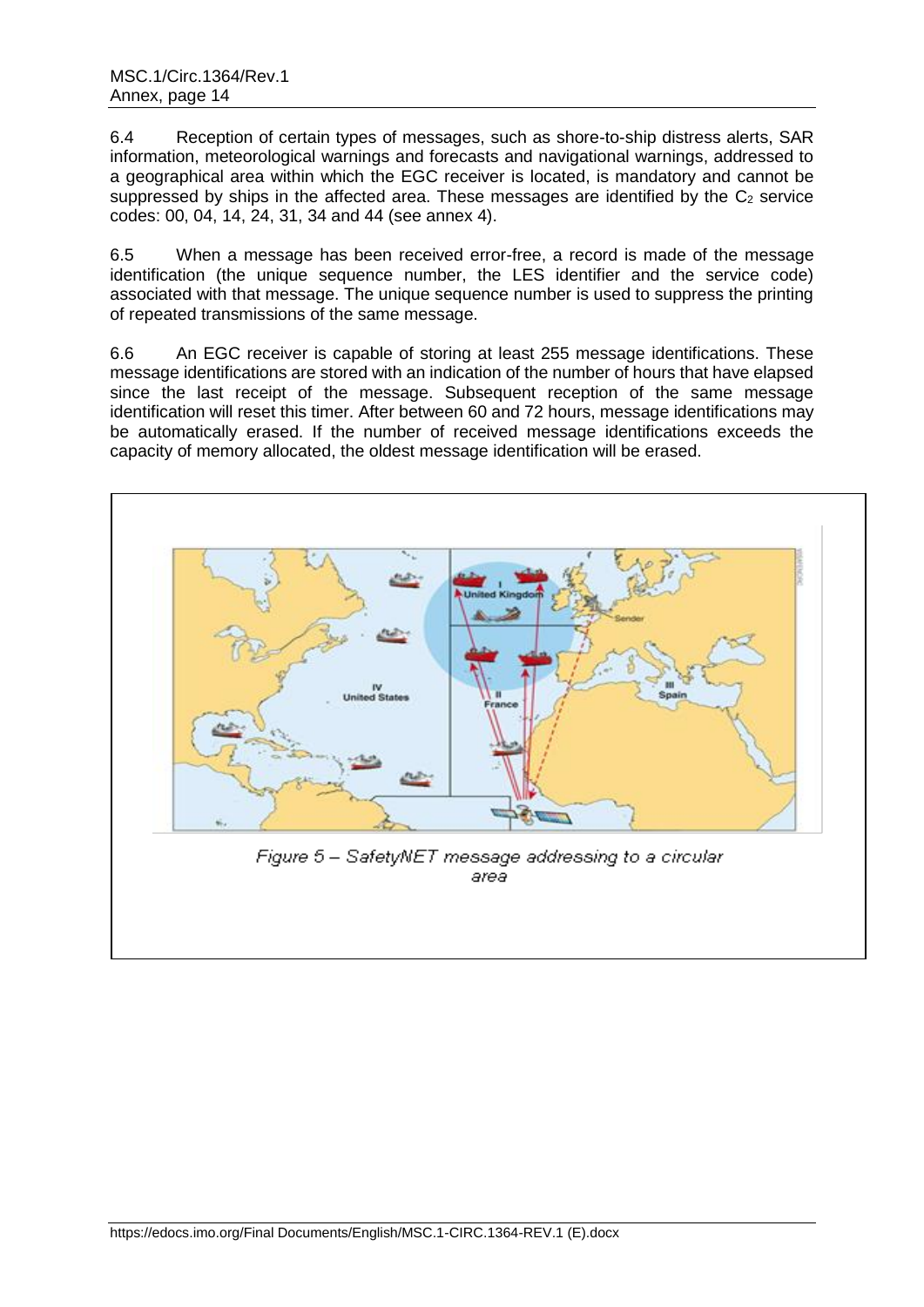

**Figure 6** – SafetyNET message addressing to a coastal warning area

6.7 SafetyNET messages can be addressed to user defined areas, which may be circular or rectangular in shape. A circular area is described by latitude and longitude of the centre in degrees and radius of the circle in nautical miles. A rectangular area is described by latitude and longitude of the south-west corner in degrees and extension in degrees to the north and east of the rectangle.

6.8 In the case of a ship in distress, it is normal to create a circular user defined area  $(C<sub>2</sub>$  service code 14), defined by the position of the casualty and a radius around the casualty to alert ships that may be able to render assistance (see figure 5). If no response is received from any ship at the first call, the area can be expanded in steps until an acknowledgement by one or more ships is received. In cases where the position of the distress is unknown, a shore-to-ship distress alert can be transmitted to all ships  $(C_2$  service code 00), in a given satellite ocean region. SAR coordination messages shall only be addressed to circular  $(C_2$  service code 14) or to rectangular  $(C_2$  service code 34) user defined areas (see figure 6).

# **7 Promulgation of Maritime Safety Information (MSI) or search and rescue (SAR) information**

7.1 MSI or SAR information is promulgated by officially registered information providers whose Certificates of Authorization to broadcast via SafetyNET are issued by the IMO in accordance with the procedures in Annex 2. Registered information providers include for example:

- .1 NAVAREA Coordinators: for NAVAREA warnings and other urgent safety-related information;
- .2 National Coordinators: for coastal warnings and other urgent safety-related information;
- .3 METAREA Coordinators: for meteorological warnings and forecasts; and
- .4 Rescue Coordination Centres: for shore-to-ship distress alerts, SAR information and other urgent safety-related information.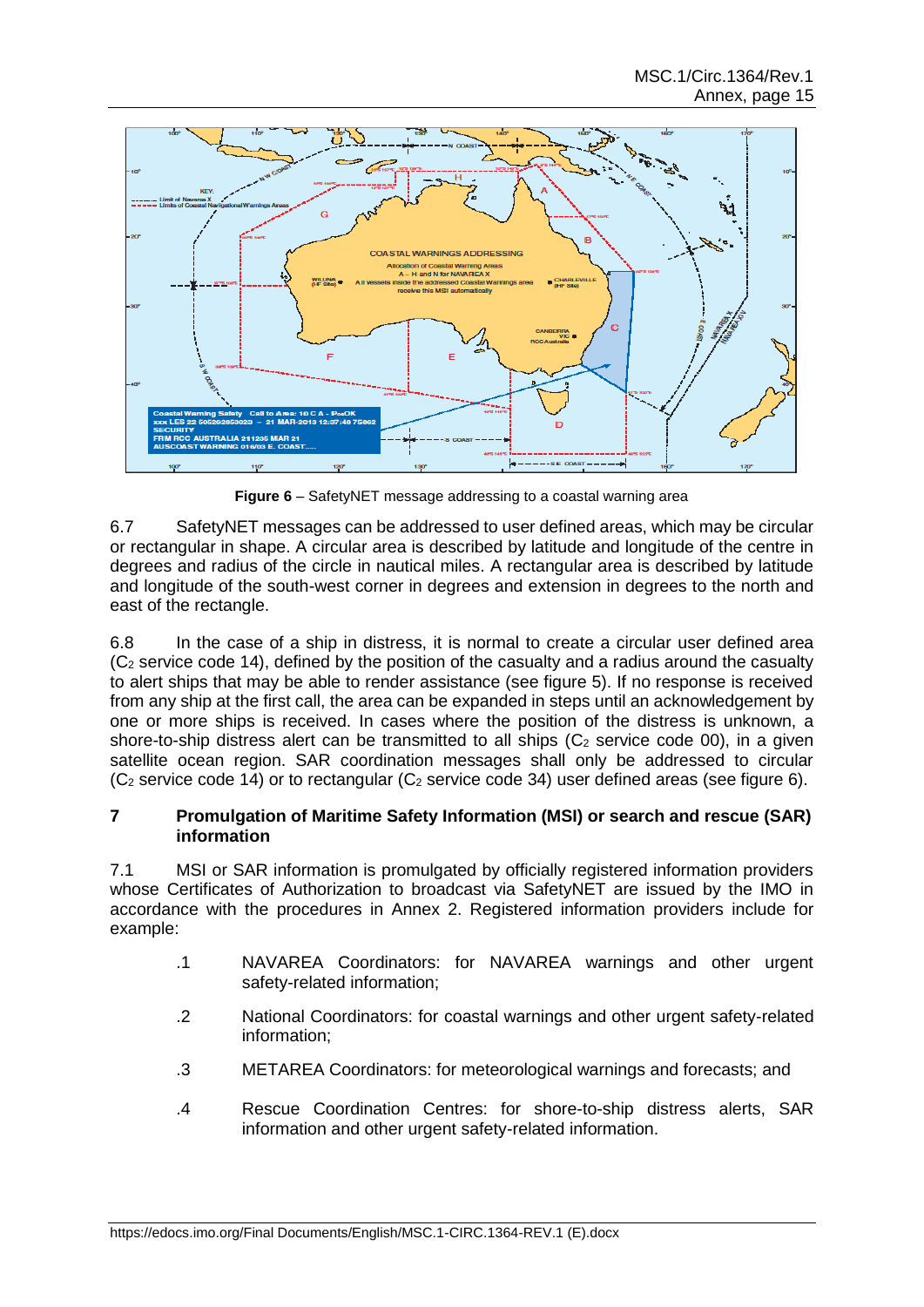7.2 All NAVAREA, Sub-area and coastal warnings and METAREA, Sub-area warnings and forecasts should be broadcast only in English in the International SafetyNET Service in accordance with resolution A.706(17), as amended, and A.1051(27) as amended. In addition to the required broadcasts in English, METAREA/NAVAREA, Sub-area and coastal warnings may be broadcast in a national language using a National SafetyNET service.

7.3 Registered information providers shall take into account the need for contingency planning.

# **8 Message formatting and C codes**

8.1 EGC messages include instructions to the LES for processing MSI in the form of a special address header that consists of five (or six) C codes as described below. In order for a message to be correctly processed, it shall always consist of data conforming to C codes "1" to "5". Additionally, C code "0" shall be used when required by the service provider.

- $C_0$  Ocean Region code 1 digit (when required)
	- 0 Atlantic Ocean Region West
	- 1 Atlantic Ocean Region East
	- 2 Pacific Ocean Region
	- 3 Indian Ocean Region

9 – all ocean regions served by the addressed LES (**Note:** availability of  $C_0 = 9$  should be checked with the LES operator or service provider)

- $C_1$  priority code 1 digit code
- $C_2$  service code 2 digit code
- $C_3$  address code 2, 4, 10 or 12 alphanumeric code
- $C_4$  repetition code 2 digit code
- $C_5$  presentation code 1 or 2 digit code

| C Codes                                                             |                                           |                                                                                                                                 |                                                                                         |                                                                                                                                                                                                             |                                               |  |
|---------------------------------------------------------------------|-------------------------------------------|---------------------------------------------------------------------------------------------------------------------------------|-----------------------------------------------------------------------------------------|-------------------------------------------------------------------------------------------------------------------------------------------------------------------------------------------------------------|-----------------------------------------------|--|
| C <sub>0</sub><br>Ocean<br><b>Region code</b><br>(when<br>required) | C <sub>1</sub><br><b>Priority</b><br>code | C <sub>2</sub><br>Service code                                                                                                  | $C_3$<br><b>Address code</b>                                                            | C <sub>4</sub><br><b>Repetition</b><br>code<br>(see annex 4,<br>part E)                                                                                                                                     | C <sub>5</sub><br><b>Presentation</b><br>code |  |
| 1 digit code                                                        | 1 digit code                              | 2 digit code                                                                                                                    | 2, 4, 10 or 12 alphanumeric code                                                        | 2 digit code                                                                                                                                                                                                | 1 or 2 digit<br>code                          |  |
| $0 - AOR-W$<br>$1 - AOR-E$                                          | 1 – Safetv<br>$2 -$ Urgency               | 00 - All ships (general call)                                                                                                   | $2$ digit $-00$ (All ships)                                                             | Category (a)<br>00<br>– for EGC<br>messages to<br>be repeated a<br>finite number of<br>times.<br>Category (b)<br>– for EGC<br>messages to<br>be repeated at<br>specified<br>intervals until<br>cancelled by | Always 0** or                                 |  |
| $2 - POR$<br>$3 - IOR$<br>$9-$<br>All Ocean                         |                                           | 3 - Distress   04 - Navigational,<br>meteorological or piracy<br>warning or meteorological<br>forecast to a rectangular<br>area | 12 alphanumeric rectangular area address<br>$D_1D_2N(S)D_3D_4D_5E(W)D_6D_7D_8D_9D_{10}$ |                                                                                                                                                                                                             |                                               |  |
| Regions*                                                            |                                           | 13 - Navigational,<br>meteorological, coastal or<br>piracy warning or<br>meteorological forecast to a<br>coastal warning area   | 4 alphanumeric coastal warning area<br>address $X_1X_2B_1B_2$                           |                                                                                                                                                                                                             |                                               |  |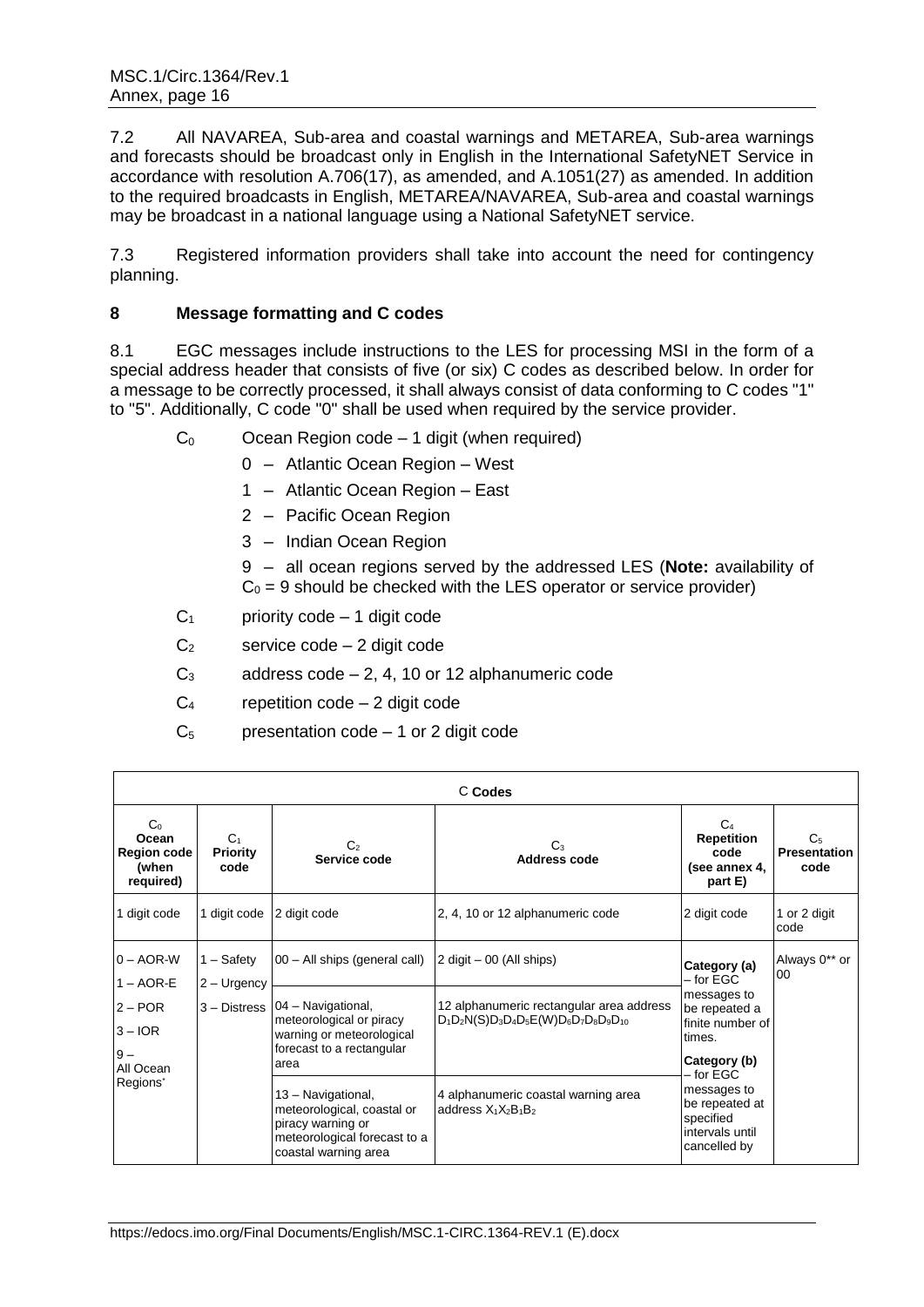|                                                            | C Codes                                                                                                                                                        |                                                                                                            |                                                                                         |                                                                         |                                               |  |  |
|------------------------------------------------------------|----------------------------------------------------------------------------------------------------------------------------------------------------------------|------------------------------------------------------------------------------------------------------------|-----------------------------------------------------------------------------------------|-------------------------------------------------------------------------|-----------------------------------------------|--|--|
| $C_0$<br>Ocean<br><b>Region code</b><br>(when<br>required) | C <sub>1</sub><br>Priority<br>code                                                                                                                             | C <sub>2</sub><br>Service code                                                                             | C٠<br>Address code                                                                      | C <sub>4</sub><br><b>Repetition</b><br>code<br>(see annex 4,<br>part E) | C <sub>5</sub><br><b>Presentation</b><br>code |  |  |
|                                                            |                                                                                                                                                                | 14 - Shore-to-ship distress<br>alert to a circular area                                                    | 10 alphanumeric circular area address<br>$D_1D_2N(S)D_3D_4E(W)M_1M_2M$                  | the MSI<br>provider.                                                    |                                               |  |  |
|                                                            |                                                                                                                                                                | 24 - Navigational,<br>meteorological or piracy<br>warning or meteorological<br>forecast to a circular area | 10 alphanumeric circular area address<br>$D_1D_2N(S)D_3D_4E(W)M_1M_2M_3$                |                                                                         |                                               |  |  |
|                                                            |                                                                                                                                                                | $31 - NAVAREA/$<br>METAREA, or piracy<br>warning, or meteorological<br>forecast to a<br>NAVAREA/METAREA    | 2 digit - NAVAREA/METAREA number                                                        |                                                                         |                                               |  |  |
|                                                            |                                                                                                                                                                | 34 – SAR coordination to a<br>rectangular area                                                             | 12 alphanumeric rectangular area address<br>$D_1D_2N(S)D_3D_4D_5E(W)D_6D_7D_8D_9D_{10}$ |                                                                         |                                               |  |  |
|                                                            |                                                                                                                                                                | 44 – SAR coordination to a<br>circular area                                                                | 10 alphanumeric circular area address<br>$D_1D_2N(S)D_3D_4E(W)M_1M_2M_3$                |                                                                         |                                               |  |  |
|                                                            | Subject to availability through LES or service provider<br>Value of the presentation code is given by the LES operator or service provider after registration. |                                                                                                            |                                                                                         |                                                                         |                                               |  |  |

8.2 The syntax of the special address header in relation to the exact number of digits and/or alphanumeric characters, and to the spaces between each C code, is critical and must conform to the format required by the LES or service provider used.

8.3 SafetyNET messages are stored at the addressed LES until transmitted the appropriate number of times, as specified by the  $C_4$  code, although the MSI provider may also cancel a message at any time by sending an appropriate cancellation message to the LES.

8.4 Cancellation procedure may vary between different LESs or service providers. Detailed operational procedure is contained in the instructions on sending EGC broadcast given to the MSI providers after registration with the LES operator or service providers.

8.5 Messages destined for areas of satellite overlap that are required to be transmitted through more than one satellite, should be sent to more than one LES (i.e. one in each *satellite ocean region*) or multiple ocean regions via the same LES to ensure they are received by all intended ships. This may require coordination with adjacent NAVAREA/METAREA and other MSI providers. In an area of overlap coverage from two or three ocean region satellites, distress alert relays and urgency warnings will be broadcast over all satellites which cover the affected region.

8.6 Scheduled broadcasts are made over nominated satellites and at specified times, as allocated by the IMO International SafetyNET Coordinating Panel. These schedules are published in national nautical publications and the IMO Master Plan of Shore-Based Facilities for the GMDSS, as amended.

8.7 MSI providers shall adhere to their published scheduled broadcast times to facilitate reception of messages.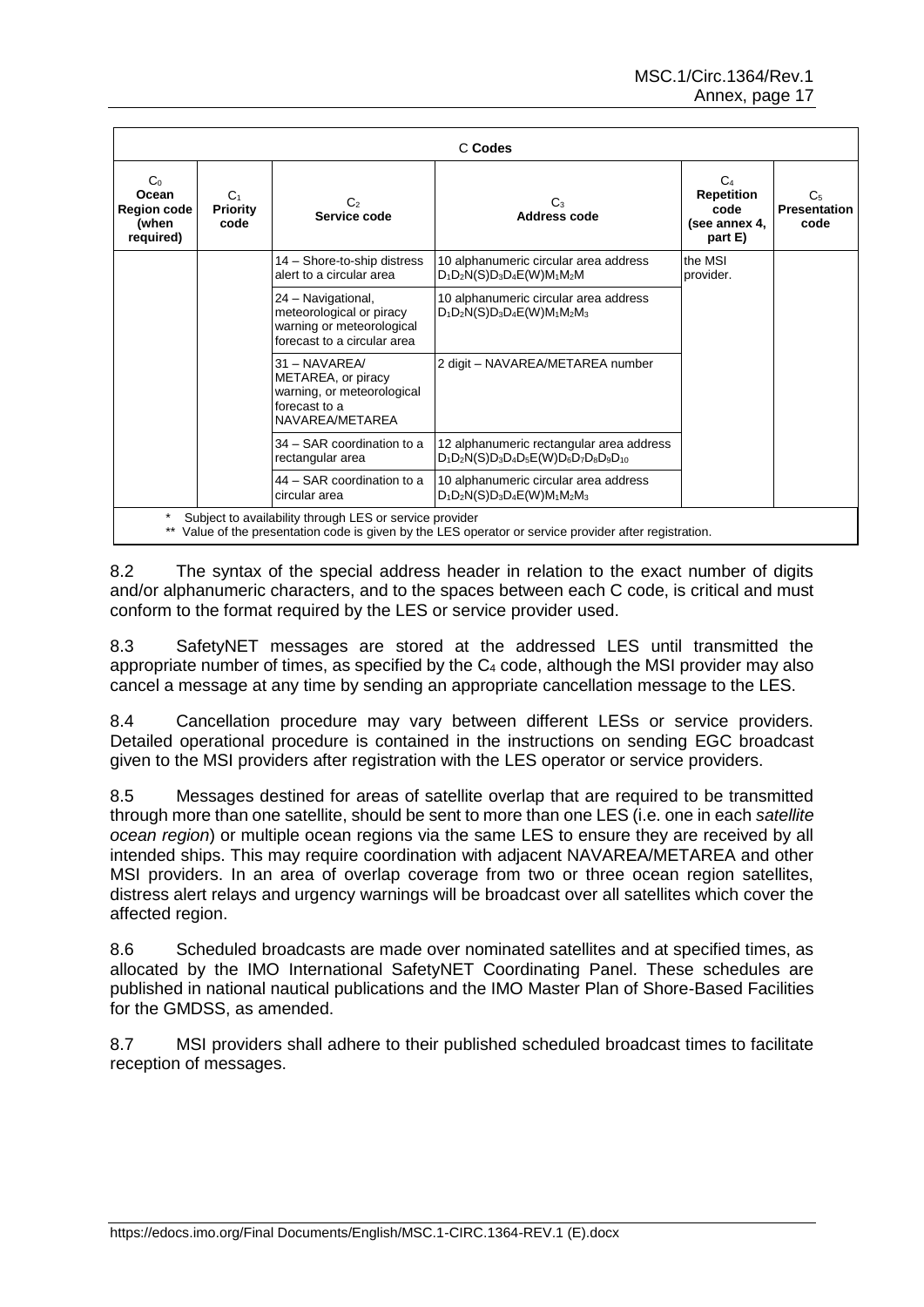# **9 Monitoring of MSI broadcasts**

9.1 In order to ensure the integrity of the MSI being broadcast, MSI providers must monitor the broadcasts which they originate in accordance to resolution A.706(17), as amended. Monitoring is especially important in a highly automated system, which is dependent on careful adherence to procedure and format. This shall be accomplished by the installation of an Inmarsat C or mini-C terminal with EGC SafetyNET receiver to enable each MSI provider to:

- .1 confirm that the message is transmitted and received correctly;
- .2 ensure that cancellation messages are properly executed; and
- .3 observe any unexplained delay in the message being broadcast.

9.2 EGC receivers only display or print messages on the first occasion they are received. Therefore, in order for MSI providers to confirm that all messages in force are still being transmitted by the LES, and that cancelled messages are no longer being transmitted, the EGC receiver used by the MSI provider to monitor their SafetyNET broadcasts should be powered down (including the transceiver), and re-booted at regular intervals, wherever this is possible.

Alternatively, MSI providers should consult their equipment supplier for specialist EGC monitoring software which would not require the MES to be re-booted.

# **9.3 EGC SafetyNET Log**

All Inmarsat C and mini-C MESs capable of receiving MSI, have an EGC SafetyNET Log, which contains information on all SafetyNET messages received by the terminal.

| Message number:                   | Generated by the terminal                                                                                                                                                       |
|-----------------------------------|---------------------------------------------------------------------------------------------------------------------------------------------------------------------------------|
| LES:                              | ID of the LES which transmits the message                                                                                                                                       |
| Service:                          | The MES software translates the $C_2$ service code used in the message<br>address and displays a short title for the particular type message service.                           |
| Priority:                         | The MES software translates the $C_1$ priority code used in the message<br>address and displays the appropriate Priority. This could be either:<br>Safety, Urgency or Distress. |
| <b>Received date</b><br>and time: | The date time group YY-MM-DD HH:mm of when the message was<br>received. A format of the date is configurable by the MES operator.                                               |
| Size:                             | Usually in number of bytes or characters.                                                                                                                                       |
| Sequence number:                  | The unique message sequence or reference number allocated to the<br>message by the addressed LES.                                                                               |
| Routeing:                         | Message routeing (memory or memory and printer) – set up by the MES<br>operator or a mandatory routeing for Urgency and Distress priority<br>messages.                          |

This information includes: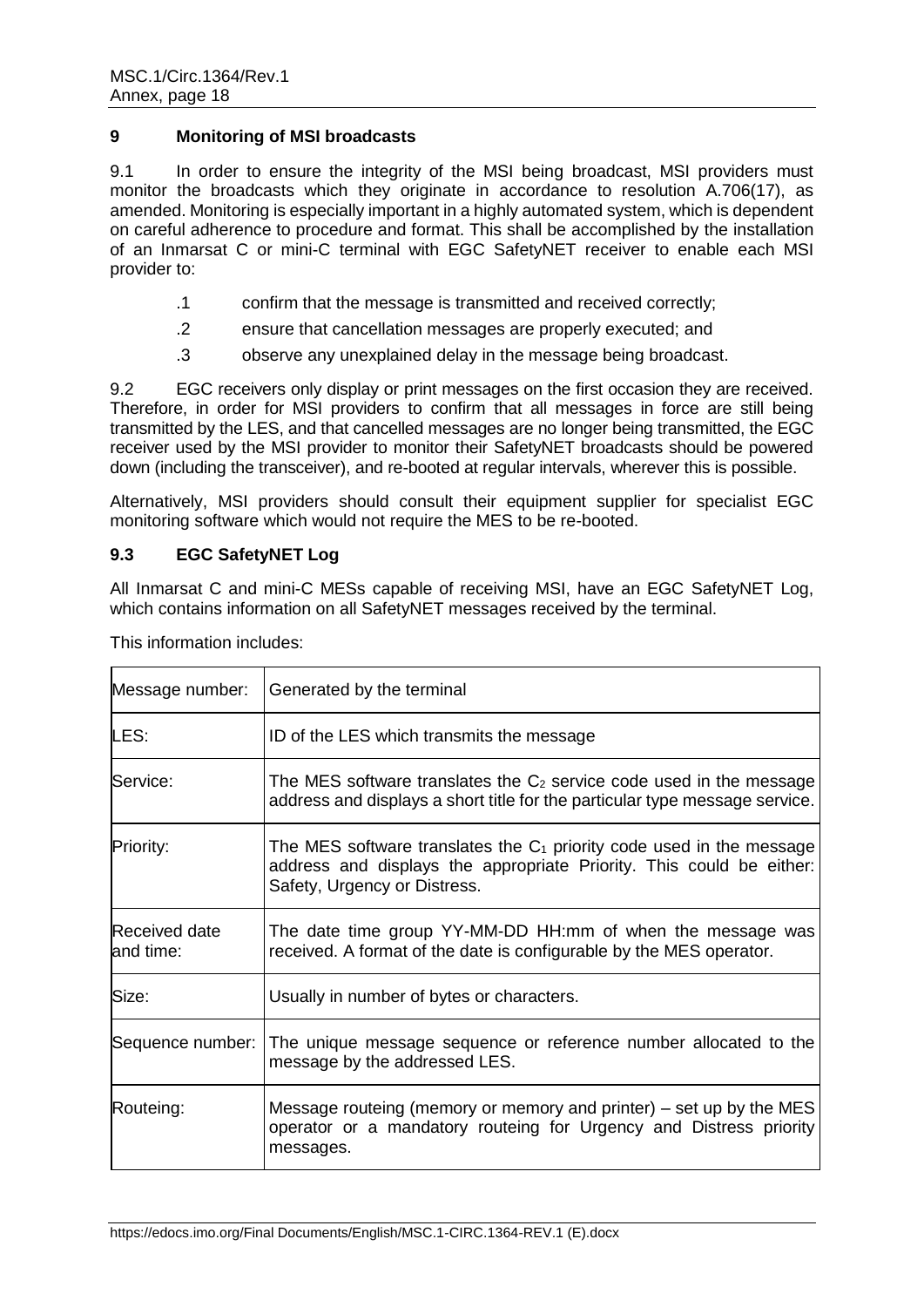| <b>Message</b><br>number | <b>LES</b> | <b>Service</b>           | <b>Priority</b> | Received date<br>and time | <b>Size</b> | <b>Sequence</b><br>number | Routeing |
|--------------------------|------------|--------------------------|-----------------|---------------------------|-------------|---------------------------|----------|
| 17022405.egc             | 321        | MET/NAV warning/forecast | Safety          | 17-02-24 03:31            | 2263        | 1605                      | Mem      |
| 17022402.egc             | 321        | SAR coordination         | Urgency         | 17-02-24 03:02            | 1506        | 1604                      | Prn+Mem  |
| 17022401.egc             | 322        | Coastal warning/forecast | Safety          | 17-02-23 02:56            | 269         | 9154                      | Mem      |
| 17022302.egc             | 304        | Distress alert relay     | <b>Distress</b> | 17-02-23 20:44            | 769         | 691                       | Prn+Mem  |
| 17022305.egc             | 317        | NAV warning              | Safety          | 17-02-23 19:41            | 819         | 8318                      | Mem      |
| 17022302.egc             | 322        | <b>MET</b> warning       | Safety          | 17-02-23 19:35            | 2358        | 9150                      | Mem      |

**Figure 7** – Example of an EGC SafetyNET Log

#### **10 Quality control of MSI broadcasts**

#### **10.1 Misuse of** C **codes**

Monitoring of MSI broadcasts is a vital tool to show instances of misuse of  $C_1$  (priority), C<sup>2</sup> (service) and C<sup>4</sup> (repetition) codes and other technical or operational problems in connection with preparing and broadcasting EGC messages. Misuse of C codes results in incorrect understanding of MSI services and types of message, multiple reception of unwanted messages received on ships and delay in receiving vital information.

#### **10.2 Improper use of** C<sup>1</sup> **priority codes**

This refers mainly to the use of service code  $C_2 = 14$  "Ship-to-Shore distress alerts" which require using  $C_1 = 3$  Distress priority code only. Problems are caused when the service code  $C_1 = 2$  is used by mistake, as in the following example. When  $C_1 = 2$  is erroneously used in conjunction with  $C_2 = 14$ , the header of the message received on a ship is displayed and printed as:

LES xxx – MSG 1210 – Distress Urgent Call to Area: 14N 66W 300 – PosOK where:

LES xxx – ID of the LES;

MSG 1210 – message number;

Distress Call to Area – decoding of service  $C_2 = 14$ ;

Urgent – decoding of priority  $C_1 = 2$ ;

14N 66W 300 – circular area the message was sent to, where 14N 66W is centre of the circle and 300 is radius of the circle in nautical miles; and

PosOK – indicator that the MES's position status is valid or the position was updated within the last 12 hours.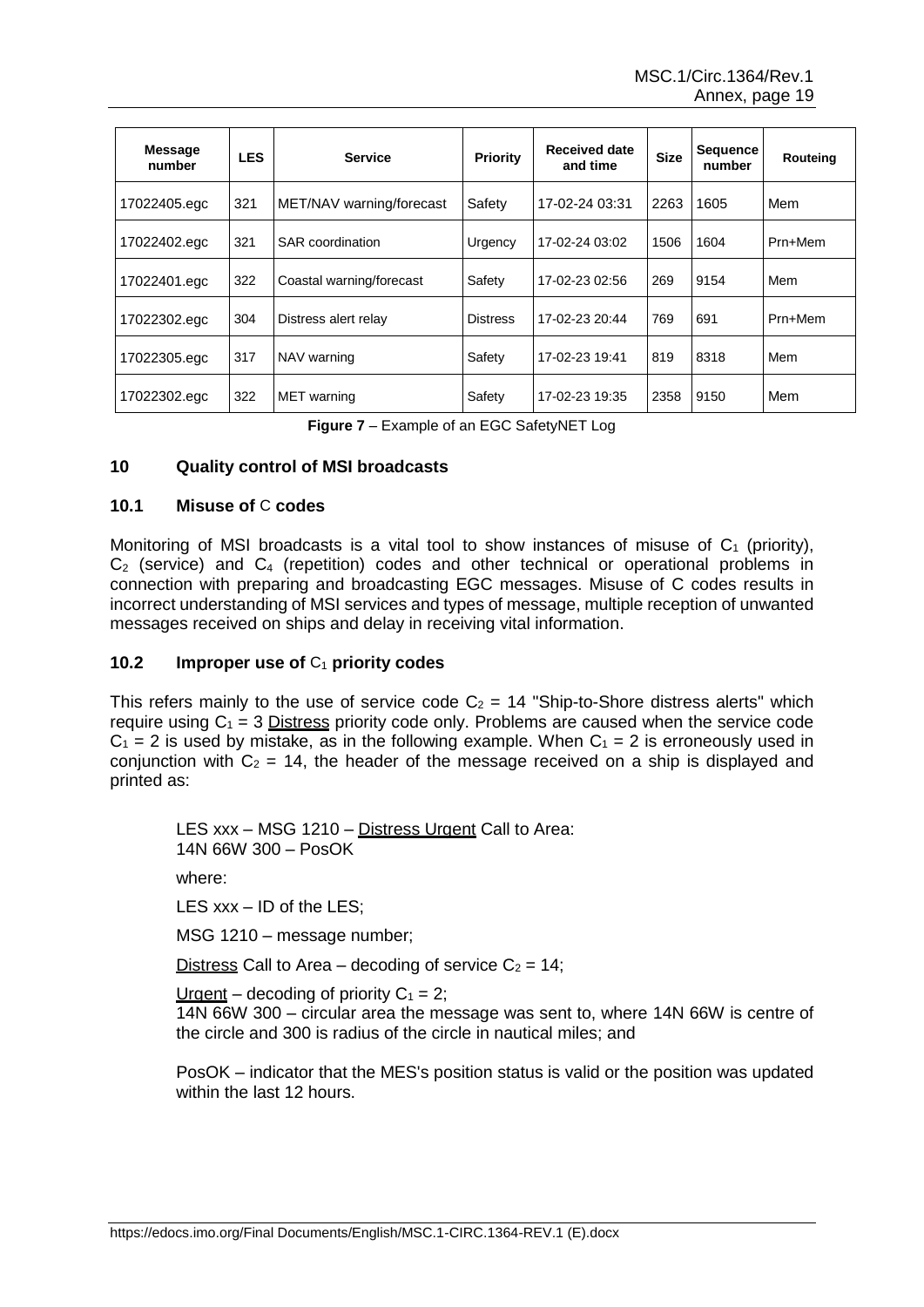The message header contains reference to two different priorities at the same time – Distress and Urgent (the same problem may be evident in the EGC log or message list), which misleads mariners about the message importance and its content. This is an important issue, particularly for non-SOLAS users, where an EGC message received with conflicting Urgency and Distress priorities may NOT be printed out automatically, which could cause a delay in reacting to the vital information.

If an EGC message is submitted with Urgency priority, service code  $C_1 = 2$  and another message is sent with Distress priority afterwards, priority code  $C_1 = 3$ , the message with Urgency priority will be aborted and the message with Distress priority will be handled first.

# **10.3 Improper use of** C<sup>2</sup> **service codes**

There are cases when MSI providers submit an EGC SafetyNET message using improper  $C_2$ service codes and a sample is given below:

LES xxx – MSG 5213 – Met/NavWarn Urgent Call to Area: 35N 23E 300 – PosOK FROM: Maritime Rescue Coordination Centre xxx TO: ALL SHIPS IN xxx

SAR SITREP NO: 02 FISHING BOAT 'xxx' WITH THREE PERSONS ON BOARD DEPARTED FROM xxx ISLAND ON xxx AT NOONTIME AND SINCE THEN NO INFORMATION ABOUT HER. PARTICULARS … SHIPS SAILING IN VICINITY ARE KINDLY REQUESTED TO KEEP A SHARP LOOK OUT INFORMING MRCC REGARDS DUTY OFFICER

The message was sent using service code  $C_2 = 24$  "Met/Nav warning to circular area", as shown in the message header, but the text of the message content is concerned with SAR coordination. The correct  $C_2$  code for this type of message should have been  $C_2 = 44$  "SAR Coordination to a circular area". Use of the incorrect  $C_2$  codes may delay delivery of the vital SAR information.

Another example is the improper use of rectangular addressing, e.g. service code  $C_2 = 04$ , for coastal warnings whereby the addressed rectangular area covers areas far beyond coastal areas. In this case, ships receive unwanted information for areas other than those in which they are navigating.

Reception of EGC SafetyNET coastal warnings is an option and to receive these messages, MESs should be programmed or set up accordingly; otherwise coastal warnings will not be received, regardless of the ship's position. If a coastal warning-type message is addressed to a rectangular area, **ALL** ships, whose position is inside the addressed rectangle, will receive the message. The main problem here is not only misusing service codes, which are specified by the International SafetyNET Manual, but reception (and printing) of multiple unwanted messages which ships may never require.

# **10.4 Improper use of** C<sup>4</sup> **repetition codes**

Repetition codes detailed in annex 4, part E, are used by MSI providers to "instruct" the Inmarsat C system to repeat a SafetyNET message a finite number of times or at specific intervals until cancelled by the information provider.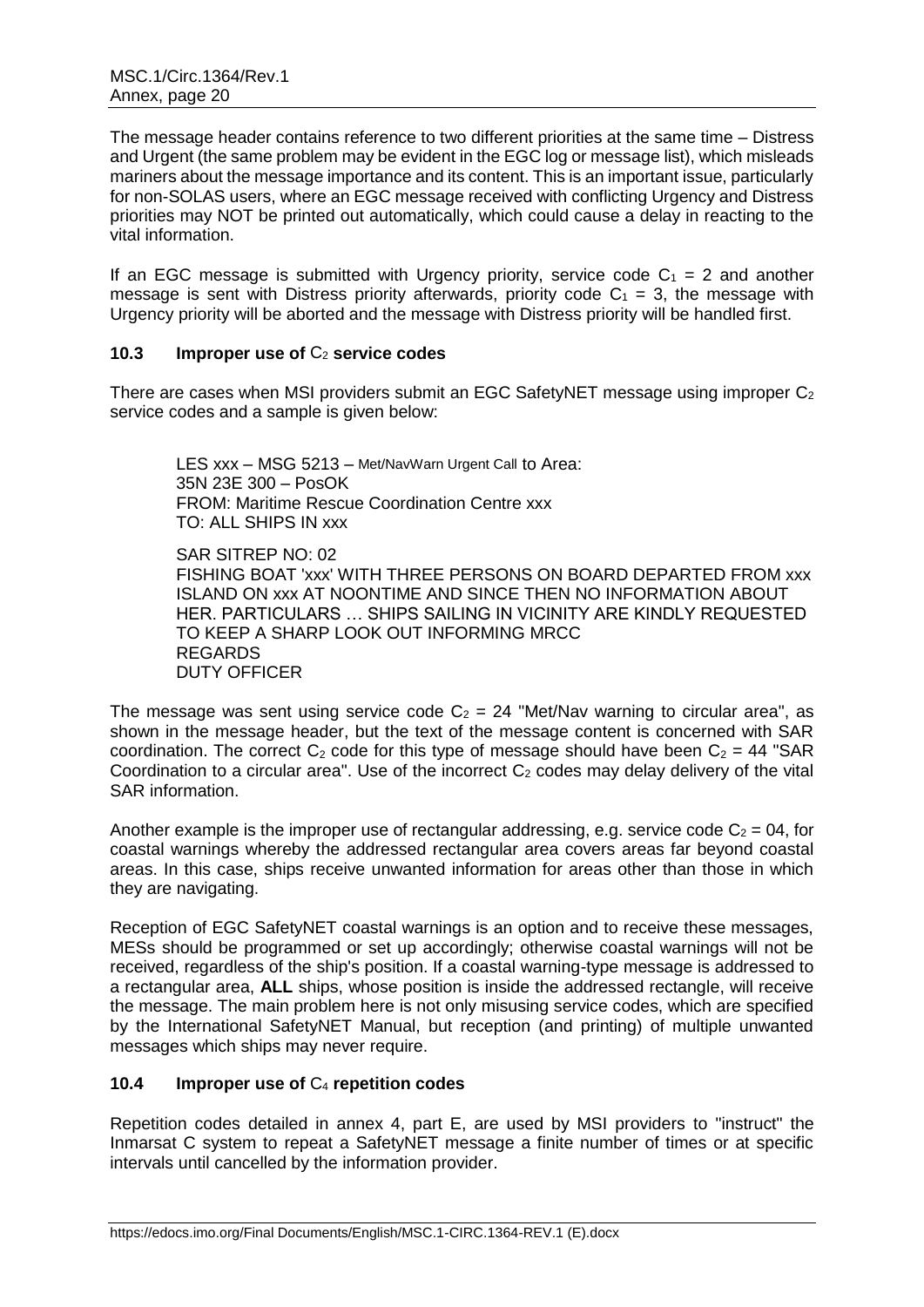MSI is submitted for broadcast with repetitions, either six min after initial broadcast (with six min "echo") or every 1, 2, 3, 4,… 48,… or 120 hours until cancelled by the MSI provider. Each message, when submitted for broadcast, is given a unique reference number. When the message is received by the MES, the reference number is "recorded" by the mobile terminal and stored in the memory. When the same message is re-broadcast later, using any  $C_4$ repetition codes, MESs receive it and "recognize" the reference number by cross-checking the list of numbers of messages already received. Messages received with the same unique reference number will not be displayed or printed out for a second time.

Note**:** An EGC message, which requires a multiple broadcast, should be addressed with the proper repetition code and requires only a single submission to the LES. The process of repeated broadcast will be controlled by the repetition code.

When the same SafetyNET message is submitted for broadcast for a second (or third or more) time, the addressed LES will give the message **another** reference or sequence number and mobile terminals will not be able to "recognize" it as the same message. In this case each subsequent message submitted to the LES for repetition will be received by MESs and may be automatically printed out.

SafetyNET monitoring shows that some MSI providers do not use the recommended repetition code and in this case MESs receive and print unwanted messages, which will fill up the MES's memory rather quickly and waste printing paper.

#### **Notes:**

1. Some MSI is broadcast only once on receipt using repetition code  $C_4 = 01$ .

2. Mariners are advised not to engage in routine communications during the periods designated for scheduled MSI SafetyNET broadcasts. The six min repeat or echo should be used for non-scheduled broadcasts.

Below is an example of the same weather forecast submitted for broadcast twice and having two different reference numbers:

LES xxx – MSG 1032 – MetWarn/Fore Safety Call to Area: xxx – PosOK xxx CSAT 23423440010402 xx-NOV-2016 09:55:41 103000 **SECURITE** HIGH SEAS BULLETIN FOR METAREA xxx ISSUED AT 0800 ON xx NOV 2017 BY THE MET OFFICE … LES xxx – MSG 1033 – MetWarn/Fore Safety Call to Area: xxx – PosOK xxx CSAT 23423440010402 xx-NOV-2017 10:10:13 103453

**SECURITE** HIGH SEAS BULLETIN FOR METAREA xx ISSUED AT 0800 ON xx NOV 2017 BY THE MET OFFICE

The message (size about 4,800 characters) was received and printed twice since it was submitted to the LES for broadcast twice and was given two separate reference numbers – 103000 and 103453.

If the message had been submitted once with, for example  $C_4 = 11$  (transmit on receipt followed by repeat six minutes later), it would have been given one reference number and received and printed only once.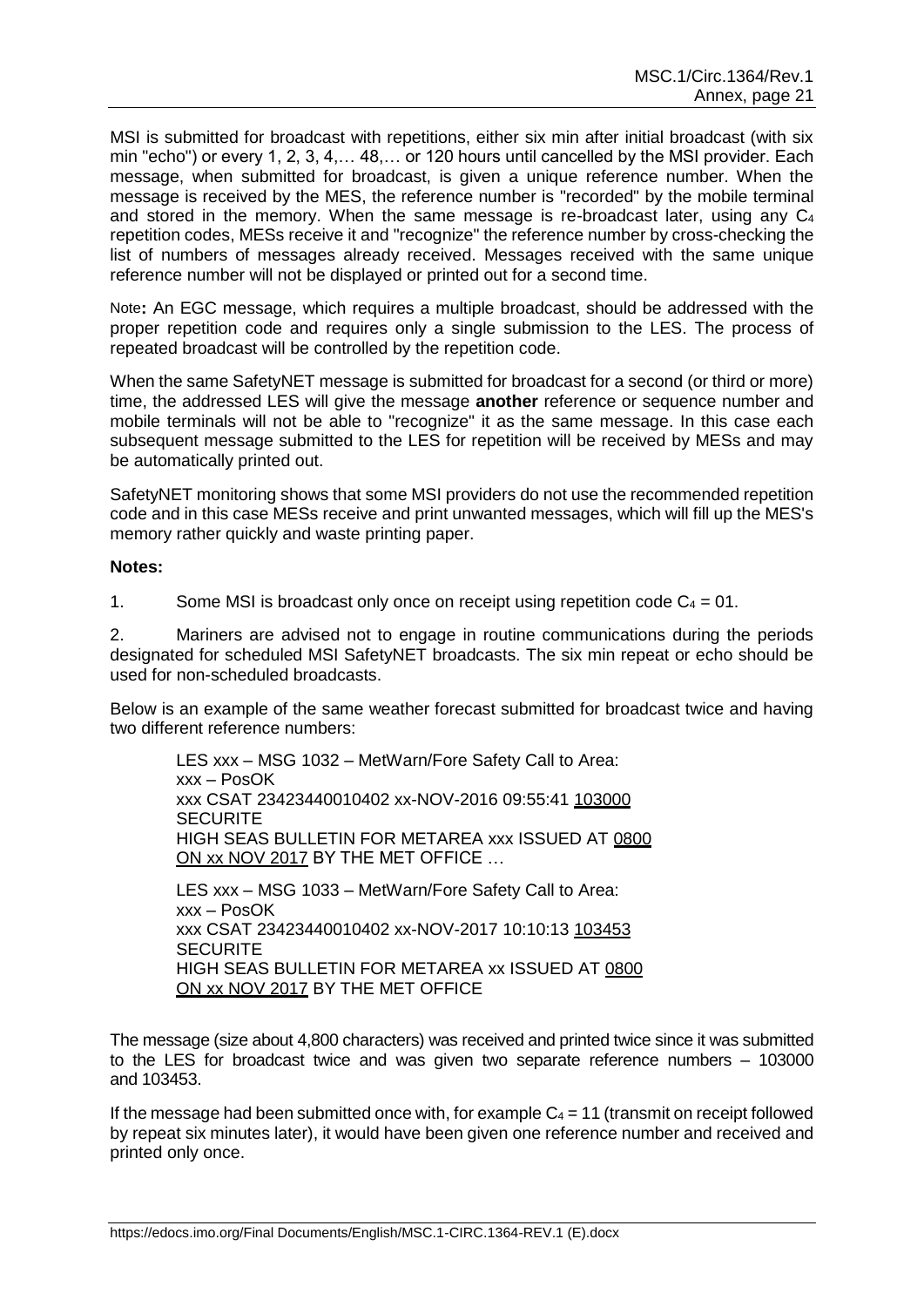# **11 Accessing the SafetyNET service**

11.1 MSI messages are transmitted to LESs providing Inmarsat C services in accordance with national and international routeing arrangements. Access to different LESs may require use of different user interfaces that may have different access procedures and syntax commands and it should be checked with the Inmarsat C LES operator or service provider.

11.2 Some LESs may provide e-mail, or internet (direct) drop access to the SafetyNET service that allows registered MSI providers to send EGC messages using e-mail from any computer with access to the internet. Due to the nature of the internet, an e-mail service may not guarantee that EGC messages will be received by the addressed LES without delay and may not support cancellation procedures. For this reason monitoring of all EGC messages is especially important in accordance with section 9 above.

# **12 Land Earth Station functions**

12.1 Messages for transmission via the SafetyNET service are received and processed automatically at the LES. Because the system is automatic, the quality of service and information depends on accurate preparation of messages.

12.2 Messages are not reviewed for corruption or accuracy at the LES; therefore, the originator must take special care to adhere to the format specified. This dependence on syntax is one of the reasons why MSI providers must monitor the broadcasts they originate.

12.3 Participating LESs transmit SafetyNET messages over an inter-station signalling link to the Ocean Region Network Coordination Station (NCS) in the relevant ocean region for transmission over the broadcast channel.

12.4 Messages will be queued at the LES and scheduled for transmission according to priority and instructions contained in the special address headers  $(C_1 -$  priority code and  $C_4$ repetition code); messages with the highest priority will be transmitted first (i.e. in the order "distress", "urgency", "safety"). The originator of each message will specify in the address field the desired number of repetitions and the interval between transmissions for that message.

# **13 Receiving SafetyNET broadcasts**

13.1 The basic requirements of the EGC receiver are that it should continuously receive the broadcast channel (the Inmarsat C NCS common signalling channel) and process the messages being transmitted through the satellite. However, certain classes of receiving equipment may not provide wholly uninterrupted monitoring of the broadcast channel, for example, the receiver was tuned to an LES messaging channel to receive or transmit a message and initial broadcast was missed. For this reason, MSI providers shall repeat their most important **unscheduled messages** six minutes after the first broadcast so that the terminal would receive EGC messages on the repeated broadcast.

13.2 Although the MES receives all SafetyNET messages on the broadcast channel, it may suppress some messages from being displayed or printed automatically. For example:

- .1 all messages addressed to geographical areas (circular or rectangular) other than those including the ship's current position will be automatically suppressed;
- .2 for coastal warnings only (see figure 8) it may be programmed to suppress: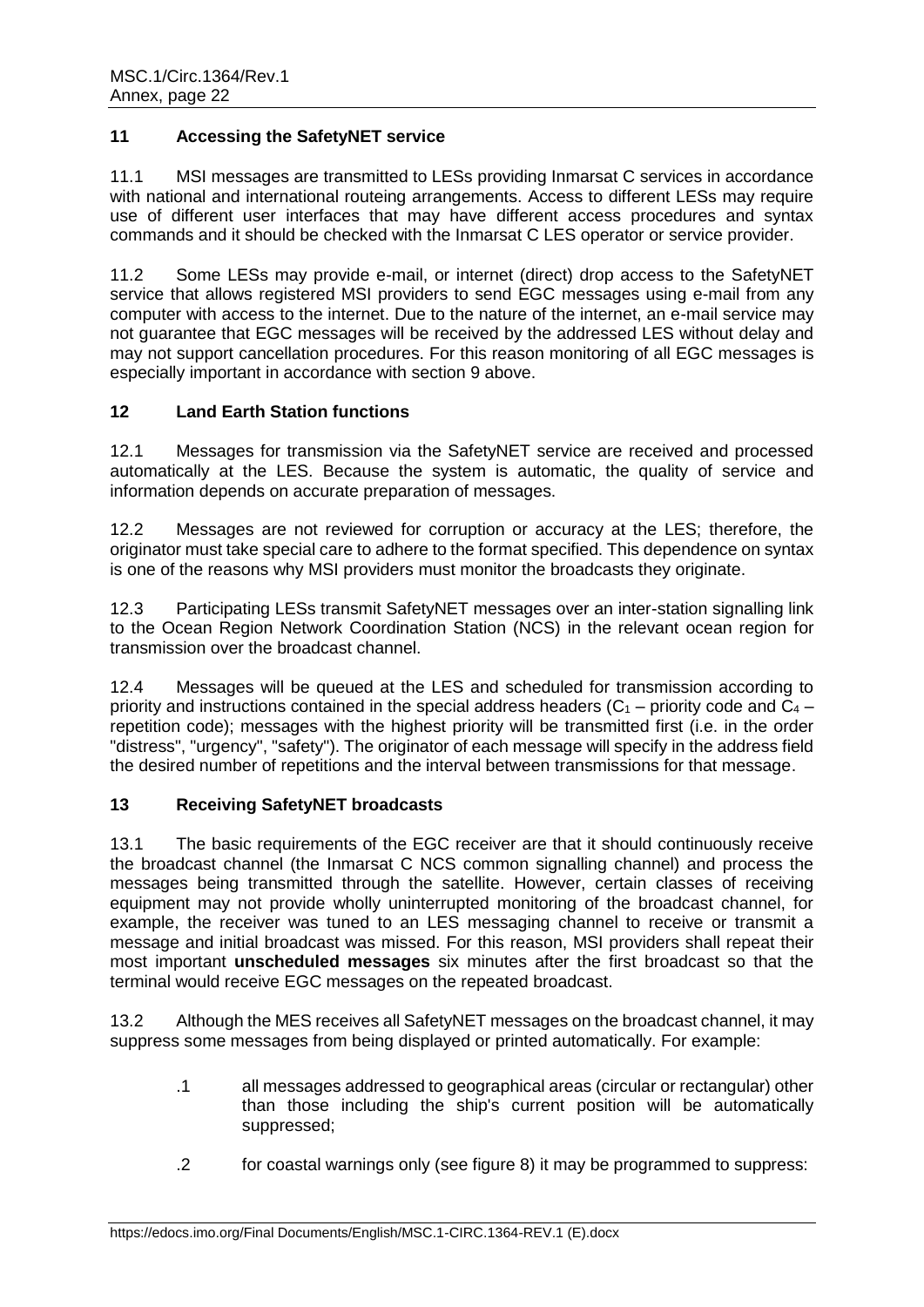- a) messages containing  $B_1$  codes for coastal warning areas which have not been set up in the terminal,
- b) messages containing  $B_2$  codes for subject matter of no relevance to the ship.

13.3 The MES also suppresses the printing of messages previously received. It is not possible to reject mandatory "all ship" messages such as shore-to-ship distress alerts for the area within which the ship is located. When a distress or urgency message is received, an audio and visual alarm will be given.

| 13.4 | The following $B_2$ code subject indicators for coastal warnings are in use <sup>39</sup> |  |  |  |  |  |
|------|-------------------------------------------------------------------------------------------|--|--|--|--|--|
|------|-------------------------------------------------------------------------------------------|--|--|--|--|--|

| $A =$ Navigational warnings <sup>*</sup>                                                        | = not used                                                           |  |  |
|-------------------------------------------------------------------------------------------------|----------------------------------------------------------------------|--|--|
| $B =$ Meteorological warnings <sup>*</sup>                                                      | = SATNAV messages                                                    |  |  |
| $C =$ Ice reports<br>Search and rescue information,<br>and acts of piracy warnings <sup>*</sup> | Other electronic navaid<br>messages<br>Other navigational warnings - |  |  |
| $E =$ Meteorological forecasts                                                                  | additional to $B2$ code A                                            |  |  |
| $F =$ Pilot service messages                                                                    |                                                                      |  |  |
| $G = AIS$                                                                                       | $=$<br>Special services                                              |  |  |
| $H =$ LORAN messages                                                                            | allocation by the<br>$W =$<br>International                          |  |  |
|                                                                                                 | SafetyNET<br><b>Coordinating Panel</b>                               |  |  |
|                                                                                                 |                                                                      |  |  |
|                                                                                                 | No messages on hand                                                  |  |  |

13.5 It is recommended that, in order to ensure that all necessary MSI is available before sailing, the EGC receiver should remain in operation while the ship is in port.

13.6 Although reception of SafetyNET traffic is automatic, the shipboard operator must set up the receiver properly before the start of the voyage as follows:

- .1 Selecting the appropriate satellite ocean region if the ship is navigating in an overlap area of two or three satellites.
- .2 Selecting one or more of the following (as appropriate):
	- a) current NAVAREA/METAREA or Sub-area designator. On some MES models this function is automatic, on others manual, and it requires an initial setup of the current NAVAREA/METAREA. When this ship moves to another area, a new setup should again be performed manually. Please check with the manufacturer's handbook.
	- b) additional NAVAREA/METAREA designator(s);

 $\mathsf{o}$ Cannot be rejected by the receiver.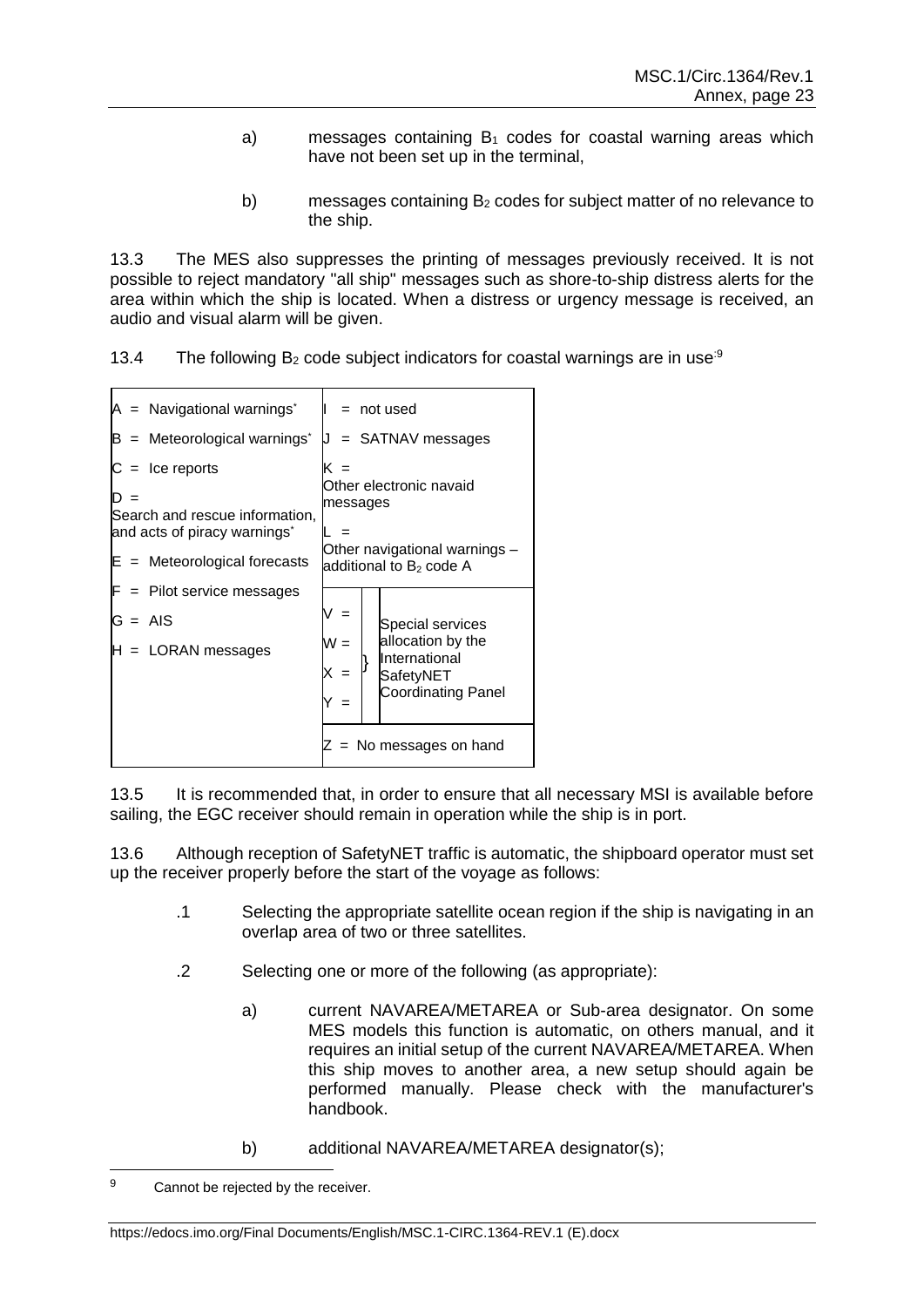c) relevant coastal warning area identification letter and subject indicator characters;

|                                                                                                                                                                         | EGC Setup                                                                 |                                    |
|-------------------------------------------------------------------------------------------------------------------------------------------------------------------------|---------------------------------------------------------------------------|------------------------------------|
| EGC-only receiver                                                                                                                                                       |                                                                           | $\boxed{\text{V}}$ System Messages |
| V Additional Navarea(s)/Metarea(s) [099]                                                                                                                                |                                                                           |                                    |
|                                                                                                                                                                         | <b>Coastal Warning Settings</b>                                           |                                    |
| Coastal Warning Areas [AZ] ABCEFKM                                                                                                                                      |                                                                           |                                    |
| <b>Type of Coastal Warnings</b>                                                                                                                                         |                                                                           |                                    |
| V Navigational Warnings                                                                                                                                                 | <b>Meteorological Forecasts</b><br>l v l                                  | Satnav<br>I v I                    |
| V Meteorological Warnings                                                                                                                                               | Pilot Service messages<br>l v I                                           | <b>Other Navaids</b>               |
| $\Box$ Ice Reports                                                                                                                                                      | Loran messages                                                            | <b>Additional Nav Warnings</b>     |
| V Search and Rescue                                                                                                                                                     | AIS messages                                                              |                                    |
|                                                                                                                                                                         | <b>Fixed Position Settings</b>                                            |                                    |
| Deg. N/S<br>Fixed Pos. 1<br>$\vert N \vert$<br>50<br>Fixed Pos. 2<br>35<br>$\overline{N}$<br>Fixed Pos. 3<br><b>N</b><br><b>S</b><br>Fixed Pos. 4<br>05<br>Fixed Pos. 5 | Dea, E/W<br>009<br>W<br>  020  <br><b>IW</b><br> 057 <br>IEI<br>120<br>IW |                                    |

d) fixed position(s).

**Figure 8** – EGC setup screen

**Note:** Figure 8 depicts the general information available on an EGC setup screen. The layout of this screen varies between different models of Inmarsat C and mini-C MESs.

13.7 The position information in MESs is up-dated automatically from integrated navigational receivers and they are fitted on all modern (latest) terminals, or may be up-dated from a separate electronic position-fixing system. If there is no automatic position up-date system installed, e.g. on older MES terminals, it is recommended that the position in the MES is up-dated at least every 4 hours. If the position has not been up-dated for more than 12 hours or is unknown, all SafetyNET messages within the entire satellite ocean region will be printed or stored in the MES.

13.8 The majority of Inmarsat C MES terminals with EGC reception capability are Class 2 Inmarsat C terminals (having a common receiver for Inmarsat C messages and MSI) and MSI broadcasts will only be received when the terminal is idle. Therefore, Class 2 terminals shall not be in use for other communications at the times of scheduled broadcasts. Similarly, in the case of Class 3 Inmarsat C MES (having two separate receivers for Inmarsat C messages and MSI), it is necessary to ensure that it is tuned to the broadcast channel of the appropriate satellite at the times of scheduled broadcasts.

**Note:** More information on different classes of Inmarsat C and mini-C MESs is in annex 5.

# **14 Charges for SafetyNET services**

14.1 Resolution A.707(17): *Charges for Distress, Urgency and Safety Messages Through the Inmarsat System*, establishes the arrangements in place for the treatment of charges.

14.2 There are no charges to the mariner for reception of SafetyNET messages.

14.3 Message transmission charges apply to MSI providers and are set at a special SafetyNET tariff by national telecommunication service providers and LESs offering EGC services.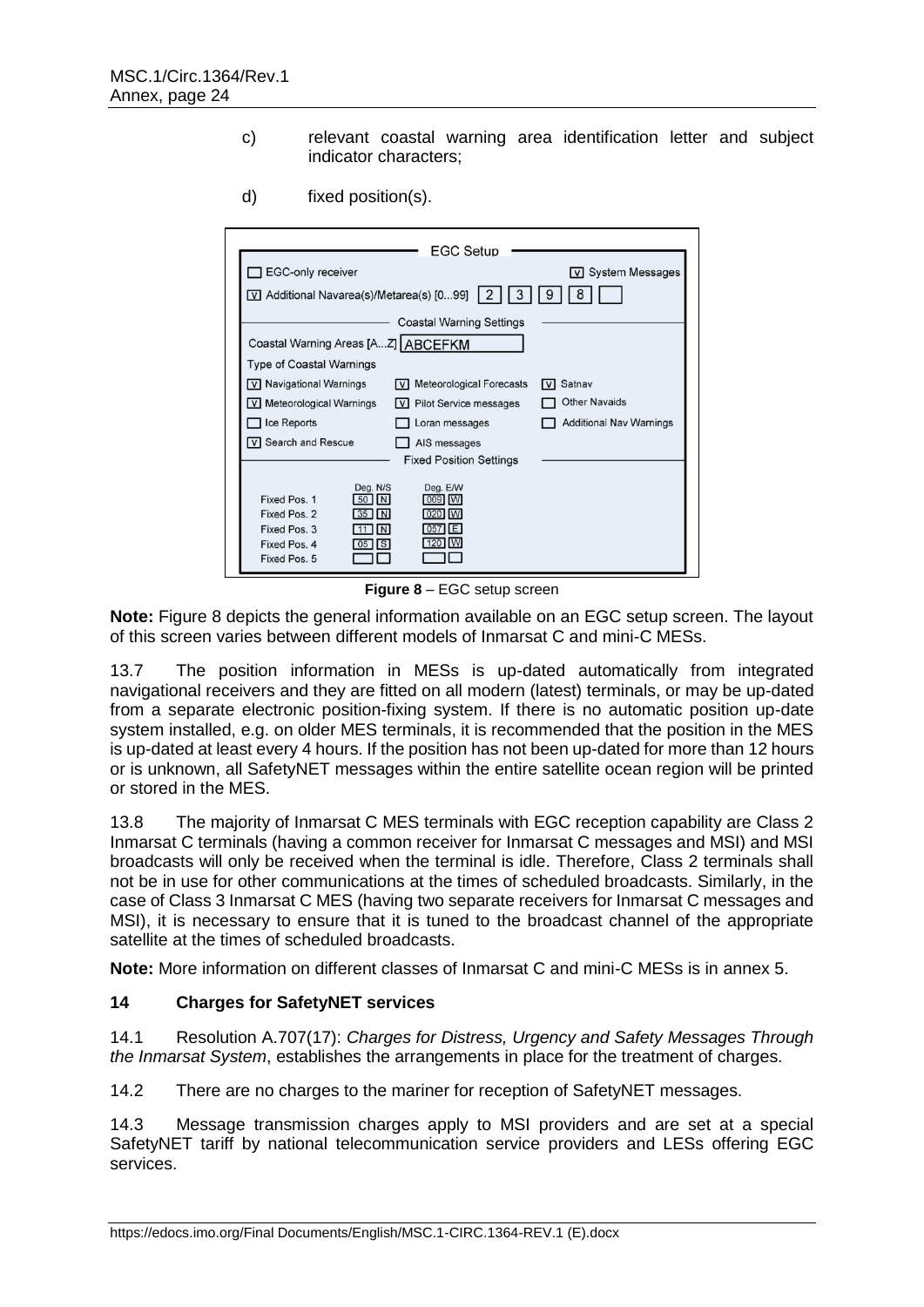# ANNEX 1

# **International SafetyNET Coordinating Panel**

#### **1 Terms of reference**

To coordinate the development and use of the International SafetyNET Service, and in particular to:

- .1 develop operating methods for the effective use of the SafetyNET service, including consideration of the need for scheduled broadcasts;
- .2 develop documentation in support of the SafetyNET service, in particular the International SafetyNET Manual;
- .3 advise Land Earth Station (LES) operators and potential registered information providers on all aspects of the Service, including system access and effective operation;
- .4 develop criteria and establish means for the approval and registration of potential information providers;
- .5 coordinate the registration of potential information providers; and
- .6 promote a proper understanding of the benefits and use of the International SafetyNET Service among the wider maritime community.

#### **2 Contact address**

The International SafetyNET Coordinating Panel can be contacted at the following address:

The Chairman International SafetyNET Coordinating Panel International Maritime Organization 4 Albert Embankment London SE1 7SR United Kingdom Telephone: +44 (0)20 7735 7611, Fax: +44 (0)20 7587 3210 Email: [ncsr@imo.org](mailto:info@imo.org) (in subject line add: for Chair, IMO International SafetyNET Coordinating Panel)

#### **3 Panel membership**

3.1 The International SafetyNET Coordinating Panel is open to membership by all Member Governments and also includes one member nominated by each of the following international organizations:

- .1 International Maritime Organization (IMO)
- .2 World Meteorological Organization (WMO)
- .3 International Hydrographic Organization (IHO)
- .4 International Mobile Satellite Organization (IMSO)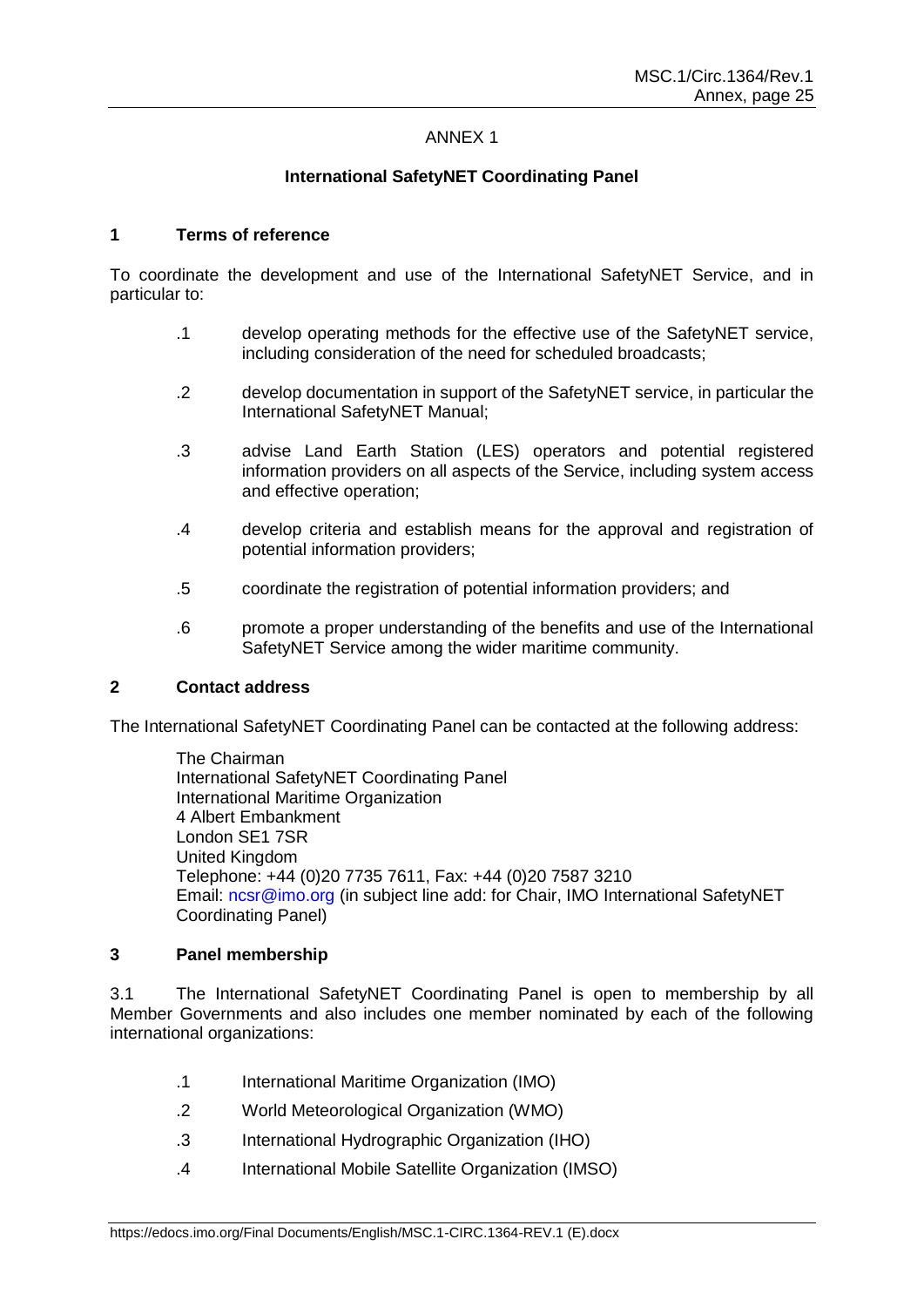- 3.2 The following may be represented as observers on the panel:
	- .1 IHO World-Wide Navigational Warning Service Sub-Committee
	- .2 IMO NAVTEX Coordinating Panel
	- .3 Expert Team on Maritime Safety Services (ETMSS) of the Joint WMO/IOC Technical Commission for Oceanography and Marine Meteorology (JCOMM)
	- .4 Inmarsat plc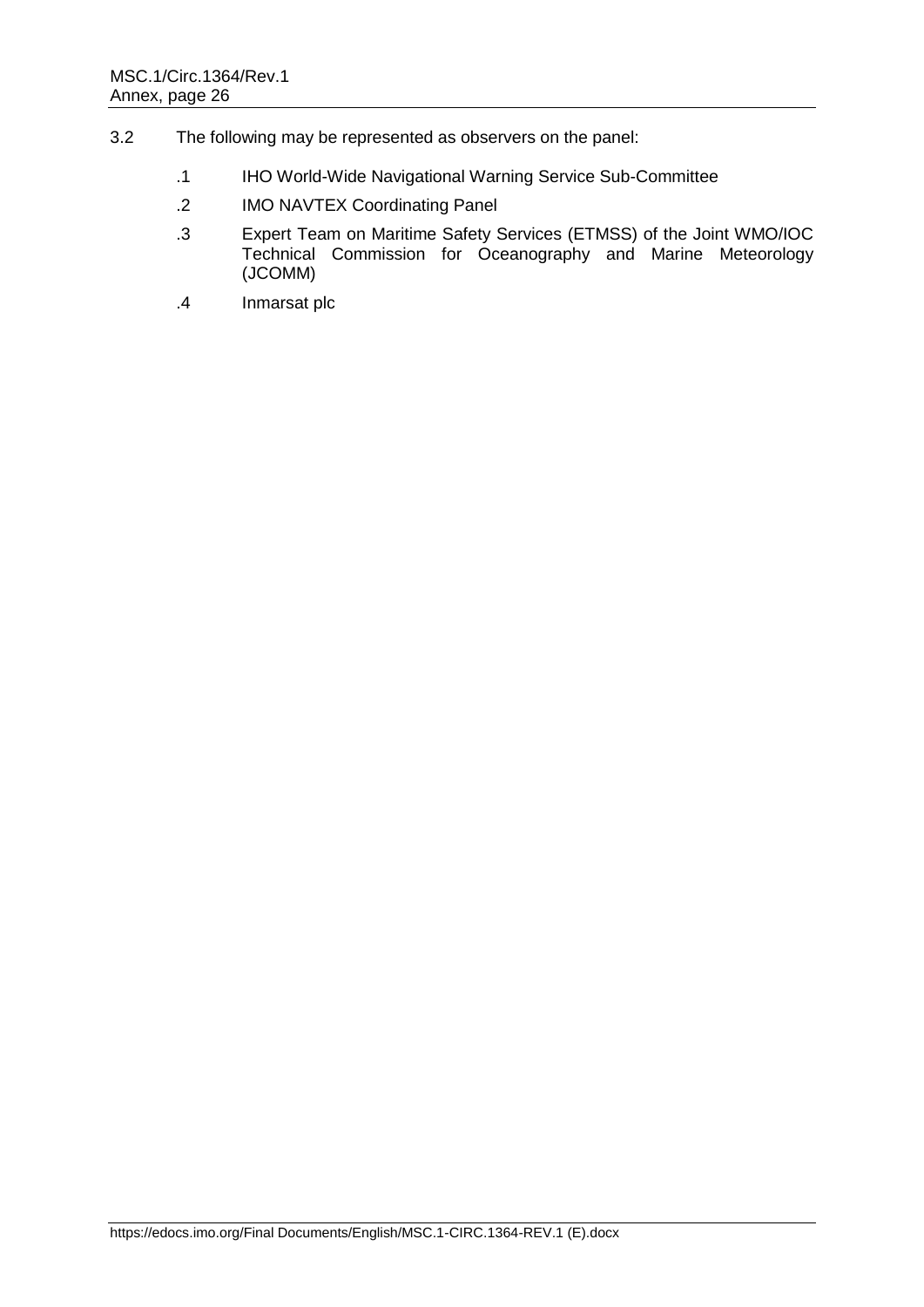# ANNEX 2

# **Authorization, certification and registration of SafetyNET information providers**

Two distinct and separate processes, Authorization and Certification, must be completed before an information provider will be granted Registration to access the SafetyNET broadcast service. They have been established to protect the integrity of the SafetyNET information service and clearly establish a qualification to the special SafetyNET tariff.

# **1 Authorization**

1.1 Authorization is carried out by IMO in consultation with IHO and WMO as appropriate.

1.2 In order to obtain authorization to broadcast maritime safety information through the International SafetyNET Service, an information provider must apply to the relevant international organization for approval to participate in the internationally coordinated service:

Meteorological authorities – to WMO; Hydrographic authorities – to IHO; Search and rescue authorities – to IMO; The International Ice Patrol – to IMO; Others – to IMO.

1.3 In considering such applications, the relevant international organizations will take into account:

- .1 the established and expected availability of other information sources for the area concerned; and
- .2 the need to minimize duplication of information as much as possible.

1.4 The relevant international organization will inform IMO of endorsed applications.

# **2 Certification**

2.1 On receipt of IMO authorization, the International SafetyNET Coordinating Panel will issue a Certificate of Authorization to Participate in the International SafetyNET Service directly to the information provider with a copy to IHO or WMO or IMO, as well as to Inmarsat C LES operators. A specimen Certificate of Authorization is shown at the end of this annex.

2.2 International SafetyNET Coordinating Panel will maintain the master list of all registered information providers and circulate it to IMO, IHO, WMO and all Inmarsat C LES operators.

# **3 Registration**

3.1 After receiving a Certificate of Authorization, an information provider may conclude an agreement with any Inmarsat C LES operator(s), serving the required ocean region(s), to obtain access to the system.

3.2 This will involve, in addition to the contractual aspects, registration of the information provider's identity which must be programmed into the LES control equipment.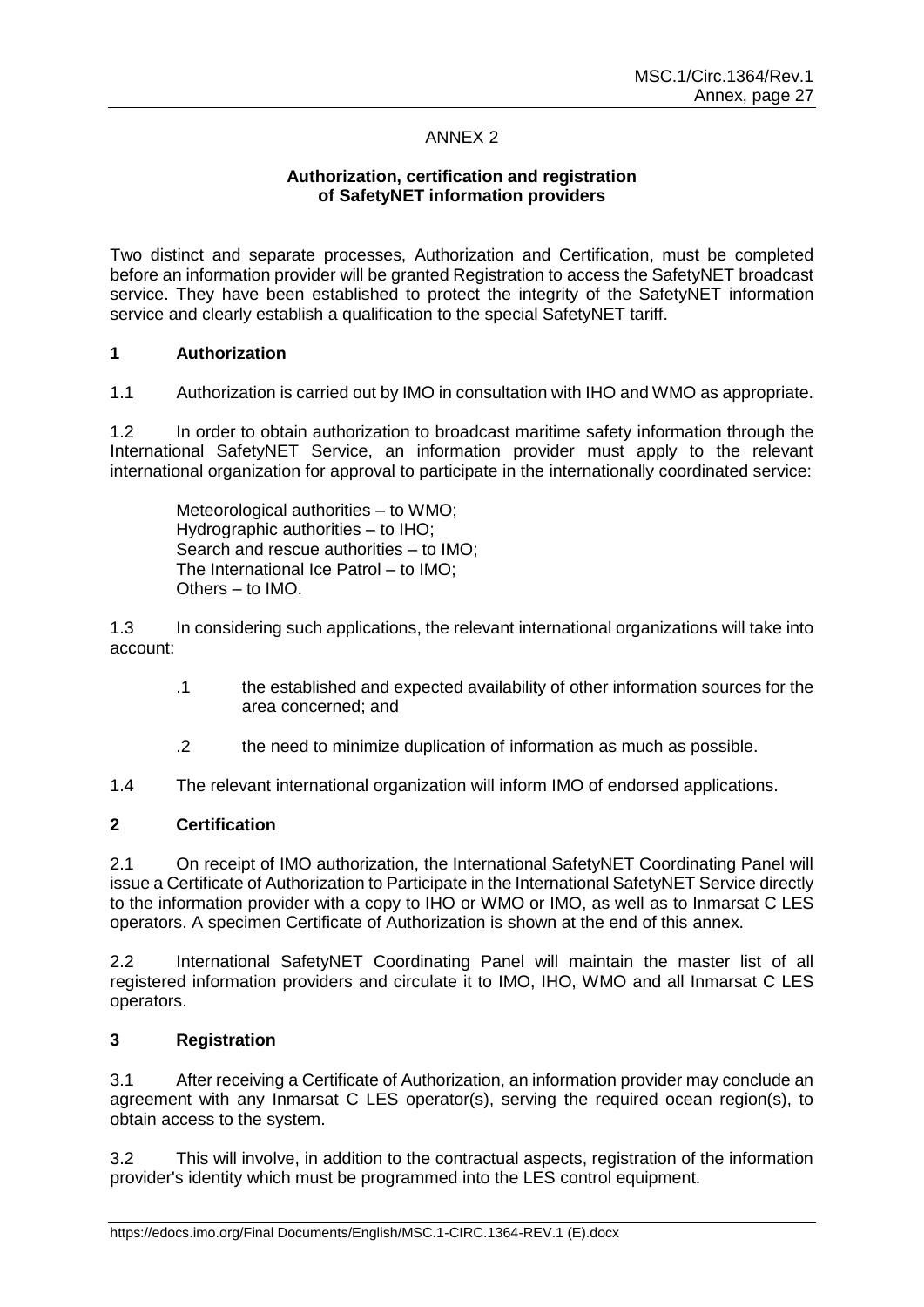3.3 LES operators will only register information providers who have received a Certificate of Authorization.

# **4 Contact addresses**

#### **International Maritime Organization**

The Chairman International SafetyNET Coordinating Panel 4 Albert Embankment London SE1 7SR United Kingdom Telephone: +44 (0)20 7735 7611 Fax: +44 (0)20 7587 3210 Email: [ncsr@imo.org](mailto:info@imo.org) (in subject line add: for Chair, IMO International SafetyNET Coordinating Panel)

# **International Hydrographic Organization**

4b quai Antoine 1er BP445 MC98011 Monaco Cedex Principauté de MONACO Telephone: +377 93 10 81 00 Fax: +377 93 10 81 40 Email: info@iho.int

#### **World Meteorological Organization**

7bis, avenue de la Paix Case postale 2300 CH-1211 Geneva 2 **Switzerland** Telephone: + 41(0) 22 730 81 11 Fax: + 41(0) 22 730 81 81 Email: [mmo@wmo.int](mailto:mmo@wmo.int)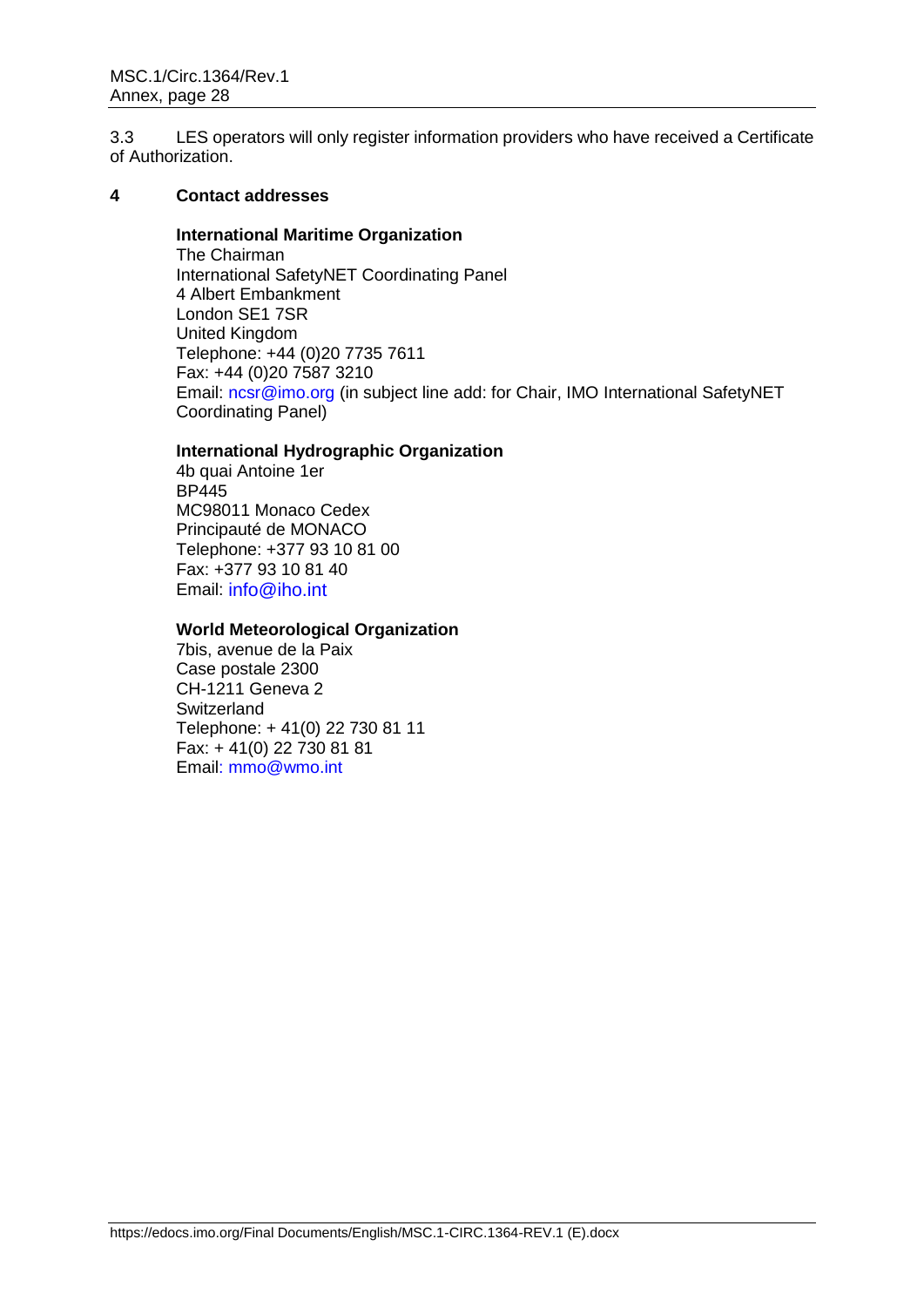# **5 Sample Certificate of Authorization**

| 4 Albert Embankment, | 99 City Road,         |
|----------------------|-----------------------|
| London SE1 7SR       | London EC1Y 1AX       |
| United Kingdom       | <b>United Kingdom</b> |

[*Name of authority/country*]

Date: 01 Jan 2017

Certificate of Authorization to Participate as an Information Provider in the International SafetyNET Service

This is to certify that the [*Name of authority/country*] is authorized by the International Maritime Organization to provide navigational warning services for broadcast in the International SafetyNET Service in accordance with annex 2 of the International SafetyNET Manual.

PETER M. DOHERTY Chairman International SafetyNET Coordinating Panel Certificate No. "XX"

| International Maritime<br>Organization (IMO) |                                                                                                                     | International Mobile Satellite<br>Organization (IMSO) |                                      |
|----------------------------------------------|---------------------------------------------------------------------------------------------------------------------|-------------------------------------------------------|--------------------------------------|
| Telephone:<br>National<br>Facsimile          | (207) 735-7611<br>International +44 (207) 735-7611 International +44 (207) 728-1249<br>+44 (207) 587-3210 Facsimile | Telephone:<br>National                                | (207) 728-1249<br>+44 (207) 728-1172 |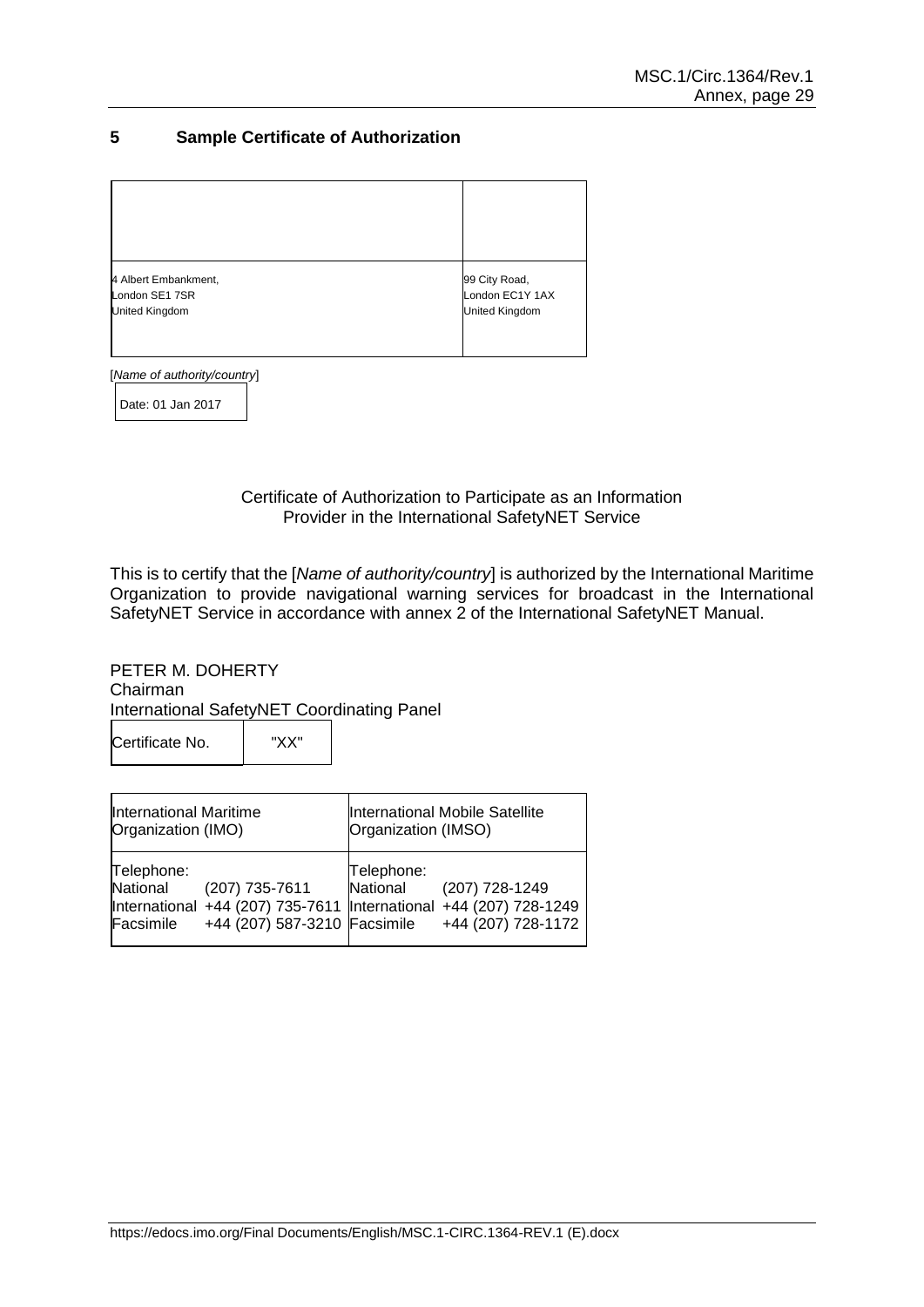# ANNEX 3

# **The Inmarsat System**

#### **1 Introduction**

- 1.1 There are three essential components of the Inmarsat system:
	- .1 the Inmarsat space segment the satellites and their ground support facilities – planned and funded by Inmarsat;
	- .2 the ground segment comprises a network of Land Earth Stations (LESs), Network Coordination Stations (NCSs) and the Network Operations Centre (NOC). Each LES provides an interface between the space segment and the national and international fixed telecommunication networks; and
	- .3 the Mobile Earth Stations (MESs) comprises mobile satellite communication terminals.

# **2 Bandwidths**

2.1 Shore-to-ship communications are in the 6 GHz band (C-band) from the LES to the satellite and in the 1.5 GHz band (L-band) from satellite to ship. Ship-to-shore communications are in the 1.6 GHz band (L-band) from the ship to the satellite and in the 4 GHz band (C-band) from satellite to LES.

# **3 The space segment**

3.1 To provide the space segment for global coverage, Inmarsat employs its own dedicated satellites.

3.2 The space segment is segmented globally into four ocean regions: Atlantic Ocean Region East (AOR-E), Atlantic Ocean Region West (AOR-W), Indian Ocean Region (IOR) and Pacific Ocean Region (POR). Each ocean region is served by a dedicated satellite. Inmarsat has full contingency plans in place in the unlikely event of any prime satellite outage. These plans are exercised regularly and are witnessed by the International Mobile Satellite Organization (IMSO). The Polar Regions – above approximate latitudes 76°N and 76°S – cannot be seen by geostationary satellites (see figure 4).

# **4 The ground segment**

4.1 The Inmarsat system is connected into the worldwide telecommunication networks via LESs. Many of these LESs provide Inmarsat C EGC services.

4.2 For Inmarsat C communication system there is a Network Coordination Station (NCS) in each ocean region, which monitors and controls communications traffic within its region. Each NCS communicates with the LESs in its ocean region, the other NCSs and the Network Operations Centre (NOC). Inmarsat C NCSs also transmit EGC SafetyNET and FleetNET messages on the NCS common channel.

4.3 The Inmarsat Network Operations Centre (NOC) is located in London at the Inmarsat headquarters and functions around the clock, coordinating the activities of the NCSs and the LESs in each ocean region.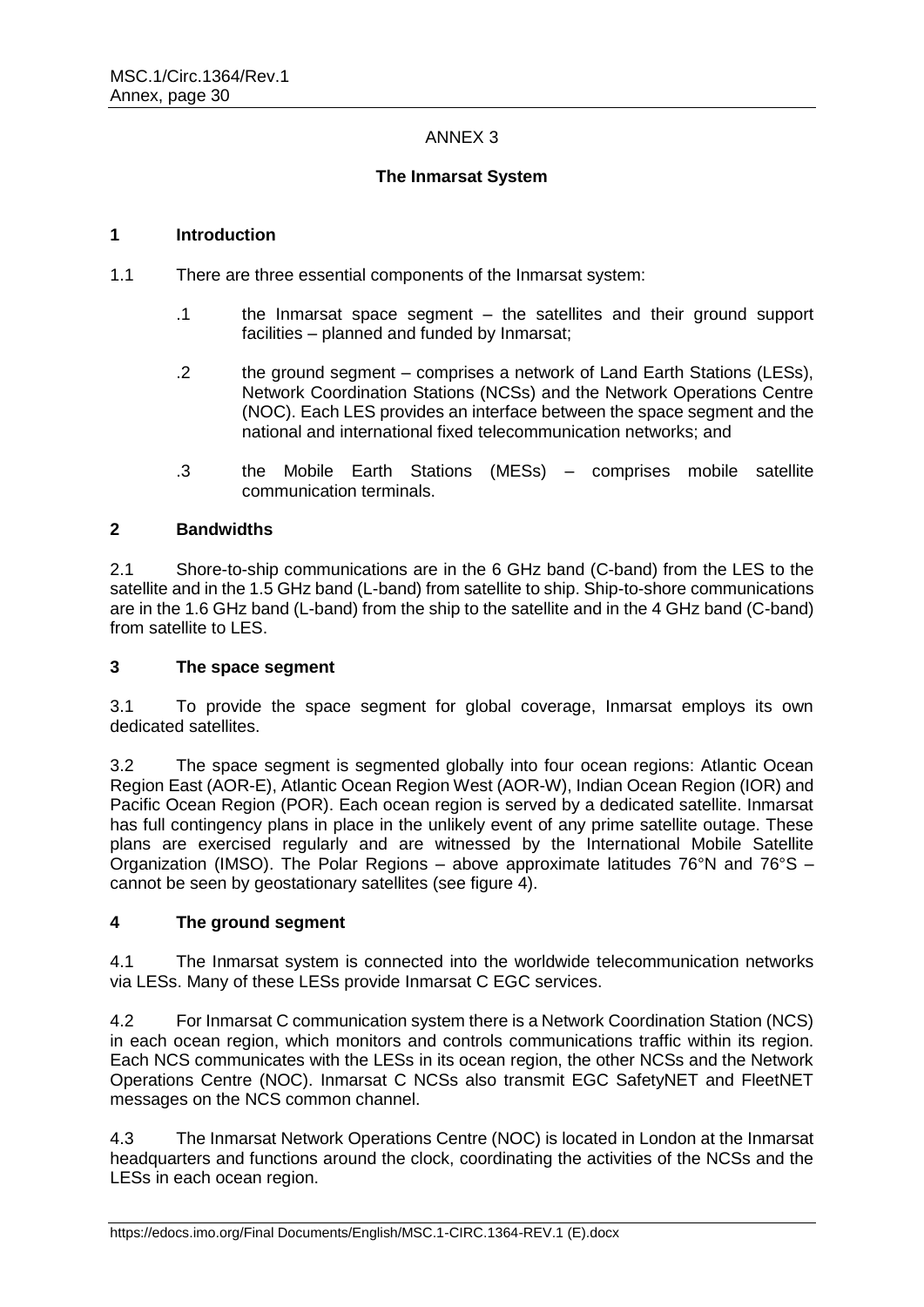# **5 Mobile Earth Stations (MESs)**

5.1 Inmarsat C and mini-C MESs with the EGC function are small, lightweight terminals, with small omni-directional antennas, for providing data and message-type services. EGC receive capability is provided by Class 2 or 3 Inmarsat C MESs. Interfaces via RS232 ports are provided for a dedicated messaging unit, personal computer or any other data terminal equipment for message generation and display.

5.2 Class 0 standalone EGC receivers provide the capability to receive SafetyNET and FleetNET messages only; there is no transmit or receive capability for sending and receiving messages.

5.3 The technical requirements of all classes of equipment are detailed in annex 5.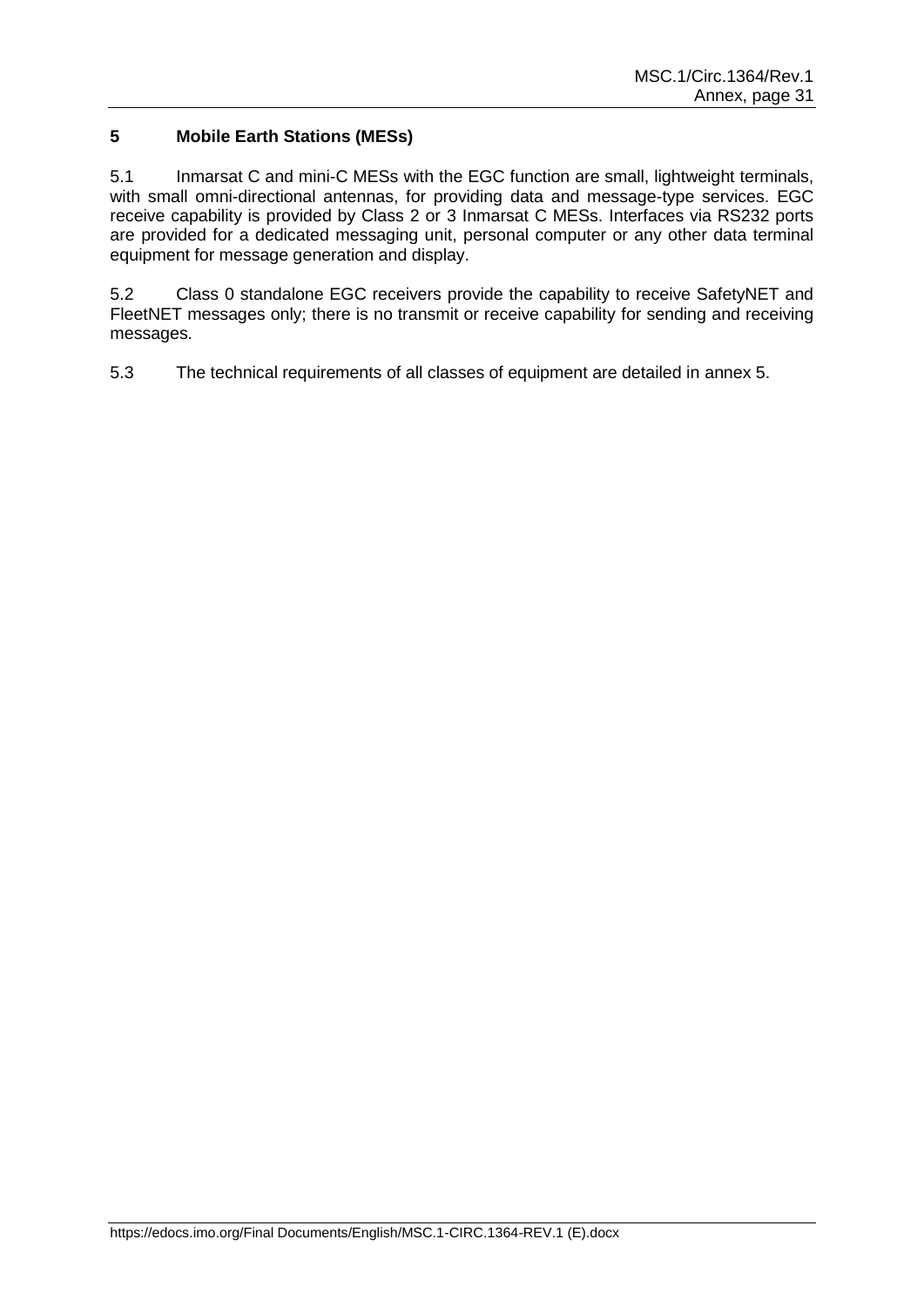$\Gamma$ 

# ANNEX 4

# **Operational guidance**

1 This annex contains operational guidance for the benefit of registered MSI providers who are responsible for preparing messages for broadcast via the International SafetyNET Service.

# **Use of the codes given in this annex is mandatory for all messages in the system.**

2 Types of messages and message formats are detailed in the sub-parts of this annex.

٦

| Part A     | $\sim$ | Navigational warning service                                  |
|------------|--------|---------------------------------------------------------------|
| Part B $-$ |        | Meteorological service                                        |
| Part $C -$ |        | Search and rescue (SAR) services and SAR coordination traffic |
| Part D $-$ |        | Piracy countermeasures broadcast messages                     |
|            |        |                                                               |

|                                  | Allocation of priority and service codes for EGC SafetyNET services                                                                                   |                                                                                                                                                                                                                                                                                                                                       |  |  |  |  |
|----------------------------------|-------------------------------------------------------------------------------------------------------------------------------------------------------|---------------------------------------------------------------------------------------------------------------------------------------------------------------------------------------------------------------------------------------------------------------------------------------------------------------------------------------|--|--|--|--|
| <b>EGC SafetyNET</b><br>service  | <b>Message priority</b>                                                                                                                               | Service code (type)                                                                                                                                                                                                                                                                                                                   |  |  |  |  |
| Navigational<br>warning services | $C_1 = 1$ (Safety) –<br>normally<br>$C_1 = 2$<br>(Urgency) -<br>exceptionally at<br>discretion of MSI<br>provider                                     | $C_2 = 04 -$<br>Navigational warning to a<br>rectangular area<br>$C_2 = 13 -$<br>Coastal warning to a coastal<br>warning area<br>$C_2 = 24 -$<br>Navigational warning to a circular<br>area<br>$C_2 = 31 -$<br>NAVAREA warning to a<br><b>NAVAREA</b>                                                                                 |  |  |  |  |
| Meteorological<br>services       | $C_1 = 1$<br>(Safety) – always<br>for forecasts and<br>warnings<br>$C_1 = 2$<br>(Urgency) - always<br>for urgent tropical<br>cyclone warnings<br>only | $C_2 = 04 -$<br>Meteorological warning or<br>forecast to a rectangular area<br>$C_2 = 13 -$<br>Meteorological warning or<br>forecast to a coastal warning<br>area<br>$C_2 = 24 -$<br>Meteorological warning or<br>forecast to a circular area<br>$C_2 = 31 -$<br>METAREA warning or<br>meteorological forecast to a<br><b>METAREA</b> |  |  |  |  |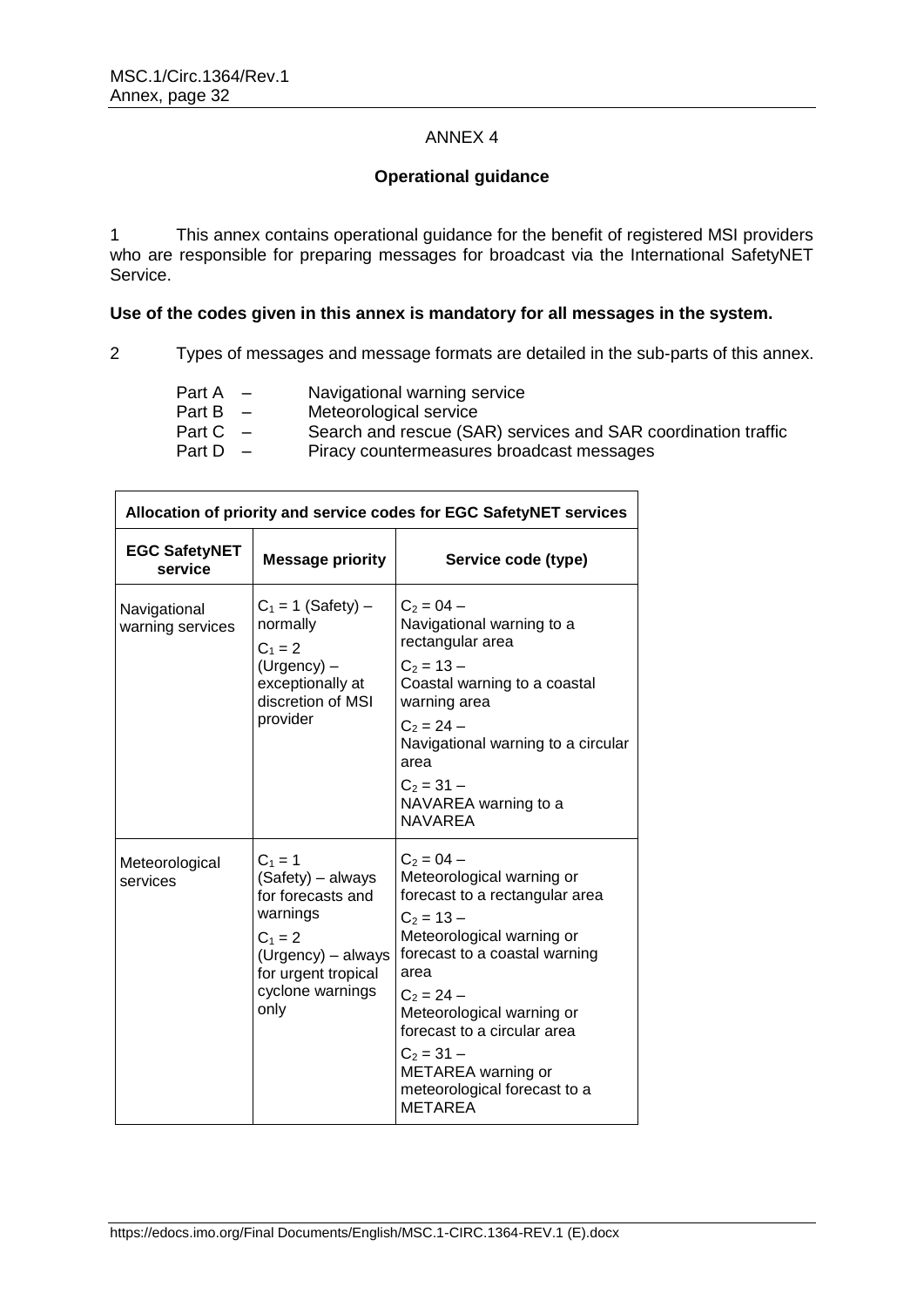| <b>SAR</b> services:<br>1) shore-to-ship<br>distress alert            | $C_1 = 3$ (Distress) –<br>always                                                                                                                                                                                           | $C_2 = 14 -$<br>Shore-to-ship distress alert to a<br>circular area                                                                                                                                                         |
|-----------------------------------------------------------------------|----------------------------------------------------------------------------------------------------------------------------------------------------------------------------------------------------------------------------|----------------------------------------------------------------------------------------------------------------------------------------------------------------------------------------------------------------------------|
| 2) SAR<br>coordination<br>traffic                                     | $C_1 = 1$<br>(Safety) -<br>determined by the<br>phase of<br>emergency<br>$C_1 = 2$<br>(Urgency) -<br>determined by the<br>phase of<br>emergency<br>$C_1 = 3$<br>(Distress) -<br>determined by the<br>phase of<br>emergency | $C_2 = 34 -$<br>SAR coordination to a<br>rectangular area<br>$C_2 = 44 -$<br>SAR coordination to a circular<br>area                                                                                                        |
| 3) shore-to-ship<br>urgency and<br>safety traffic                     | $C_1 = 1$ (Safety)<br>$C_1 = 2$ (Urgency)                                                                                                                                                                                  | $C_2 = 31 -$<br>Urgency and safety traffic                                                                                                                                                                                 |
| 4) general (all<br>ships call within<br>the Inmarsat<br>ocean region) | $C_1 = 2$ (Urgency)<br>$C_1 = 3$ (Distress)                                                                                                                                                                                | $C_2 = 00$                                                                                                                                                                                                                 |
| Piracy<br>countermeasures<br>broadcast<br>messages                    | $C_1 = 1$ (Safety)<br>$C_1 = 2$<br>(Urgency) – for<br>piracy attack<br>warnings                                                                                                                                            | $C_2 = 04 -$<br>Piracy warning to a rectangular<br>area<br>$C_2 = 13 -$<br>Piracy warning to a coastal<br>warning area<br>$C_2 = 24 -$<br>Piracy warning to a circular area<br>$C_2 = 31 -$<br>Piracy warning to a NAVAREA |

3 The broadcast parameters are controlled by the use of five (or six) C codes which are combined into a generalized message address header format as follows:

C0:C1:C2:C3:C4:C<sup>5</sup>

(*Spaces, colons or other delimiters between these codes will be required, depending on the communication protocol of the addressed LES.*)

 $C_0$  – Ocean region

- $C_1$  Message priority
- C<sup>2</sup> Service code
- C<sup>3</sup> Address code
- C<sup>4</sup> Repetition code
- C<sup>5</sup> Presentation code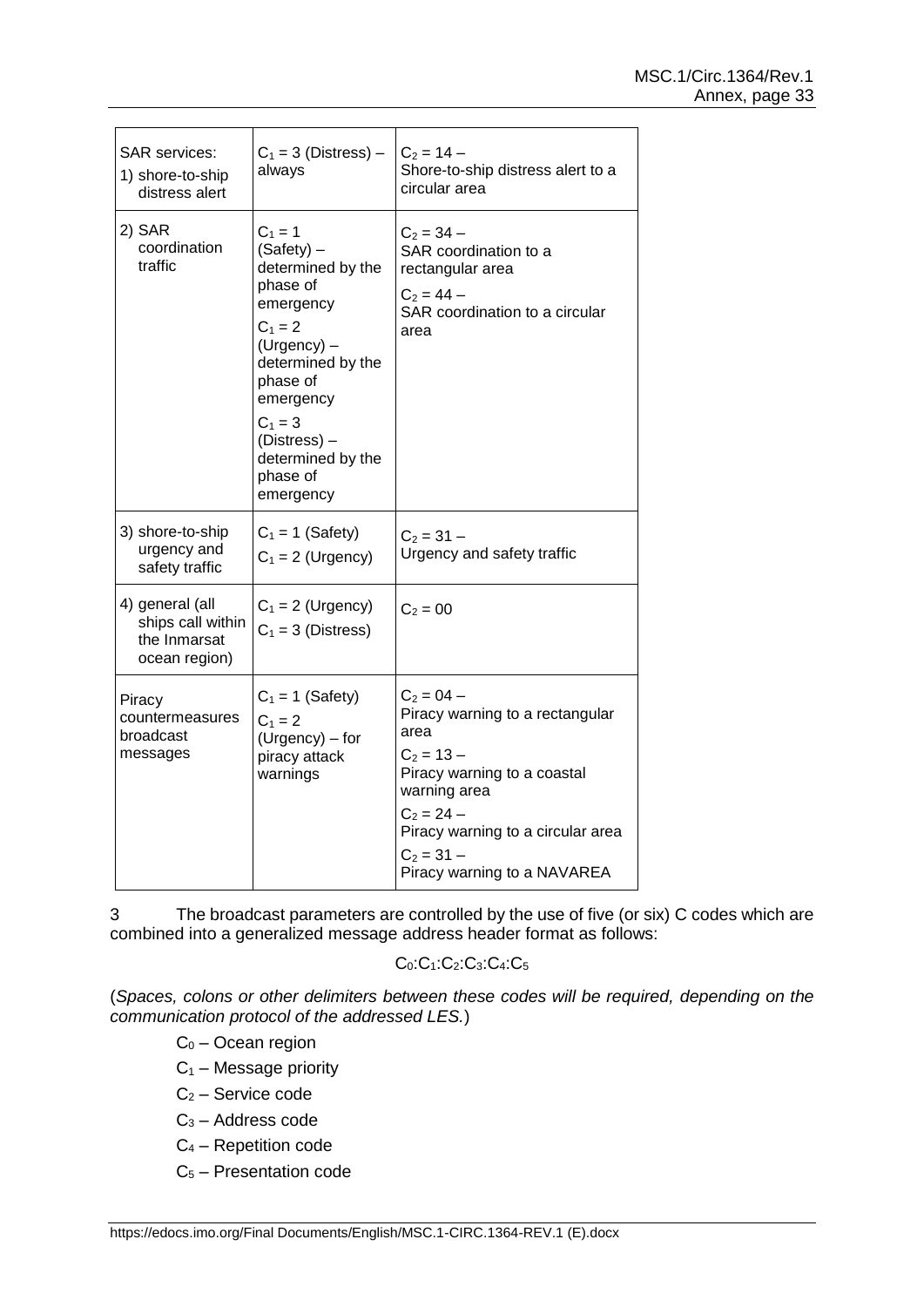Each C code controls a different broadcast parameter and is assigned a numerical value according to the options specified in the following parts.

The additional  $C_0$  code will only be required to identify the satellite ocean region when sending a broadcast message to a LES which operates to more than one satellite ocean region, as follows:

 $C_0 = 0 - AOR-W$  $C_0 = 1 - AOR - E$  $C_0 = 2 - POR$  $C_0 = 3 - IOR$  $C_0 = 9 - All Ocean Regions<sup>10</sup>$ 

4 (a) All EGC messages should comprise of three elements: Address header instruction (EGC C codes) TEXT OF MESSAGE **NNNN** 

| <b>Mandatory message element table</b> |                                                                                                                                                                                                                                                                                                                     |
|----------------------------------------|---------------------------------------------------------------------------------------------------------------------------------------------------------------------------------------------------------------------------------------------------------------------------------------------------------------------|
| <b>Message</b><br>element              | <b>Remarks</b>                                                                                                                                                                                                                                                                                                      |
| Address header<br>instruction          | The syntax of the special address header<br>in relation to the exact number of digits<br>and/or alphanumeric characters, and to<br>the spaces between each C code is<br>critical, and must conform to the format<br>required by the LES or service provider as<br>supplied in their specific instruction<br>manual. |
| <b>TEXT OF</b><br><b>MESSAGE</b>       | The content of the message should be<br>presented in UPPER case.                                                                                                                                                                                                                                                    |
|                                        | For maritime safety information messages,<br>the format of navigational warnings is<br>defined in the Joint IMO/IHO/WMO<br>Maritime Safety Information Manual, as<br>amended.                                                                                                                                       |
| <b>NNNN</b>                            | The letters NNNN should be inserted at<br>the end of the text to indicate "end of<br>message".                                                                                                                                                                                                                      |

 $10<sup>10</sup>$ Subject to availability through LES or service provider.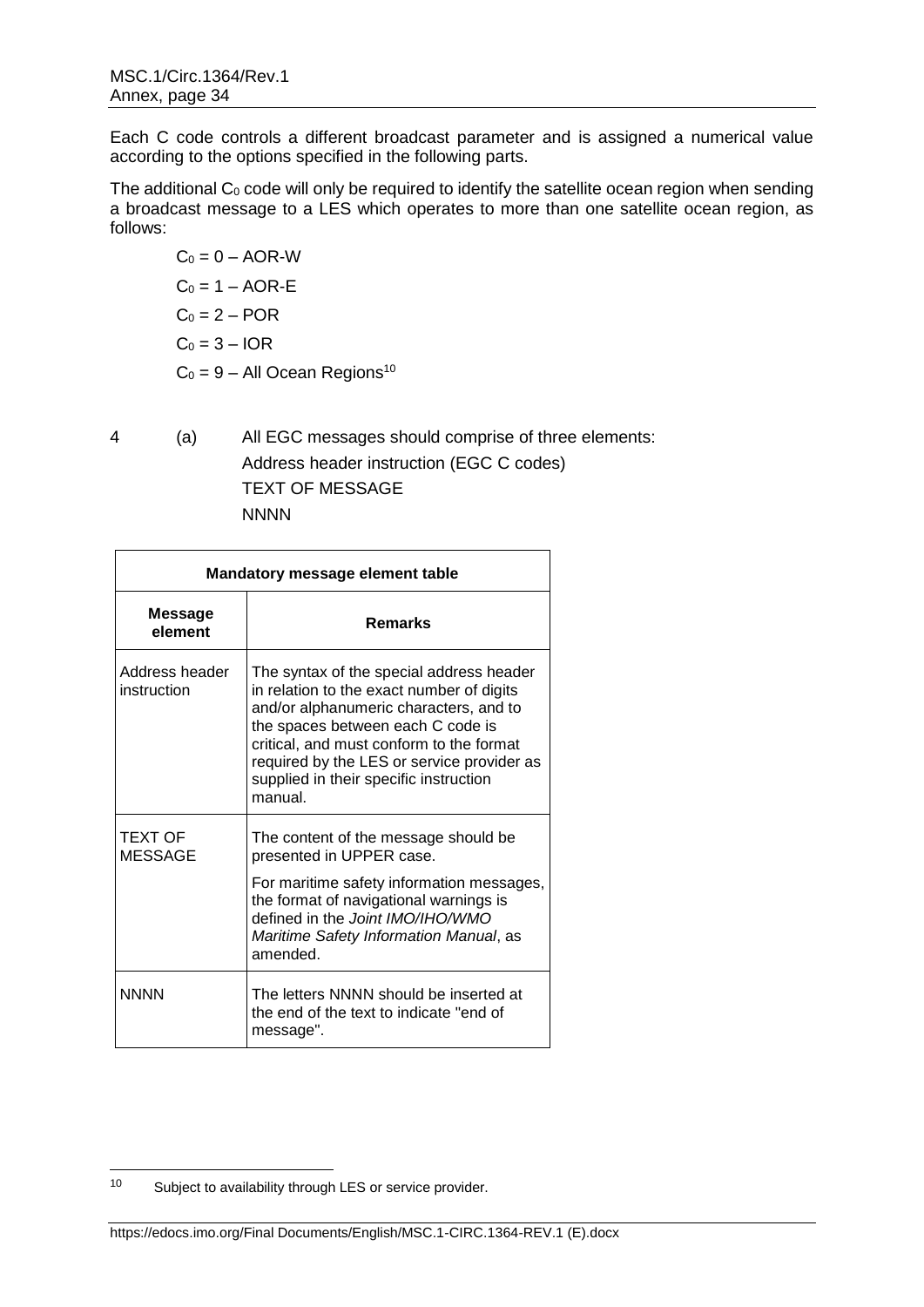(b) EGC messages submitted for transmission (or broadcast) via a two stage access system must also include an end of transmission instruction code for the LES. This should be inserted on the final line, after NNNN. This code may vary, and must conform to the format required by the LES or service provider as supplied in their specific instruction manual.

5 The International Maritime Organization (IMO) requires that, in order to allow the use of non-dedicated receive facilities, the majority of broadcasts on the International SafetyNET Service are made at scheduled times. Broadcast schedules must be coordinated through the International SafetyNET Coordinating Panel, which can also offer advice on ways of scheduling information within the system.

6 Because errors in the header format of a message may prevent it being released, MSI providers must install an Inmarsat SafetyNET receiver and monitor broadcasts of messages which they originate.

7 For all the services described below, a cancellation or deleting facility is provided for messages transmitted to a LES with category (b) repetition codes (see part E). Cancellation (or deletion) procedures may vary between different LESs or service providers. Detailed operational procedure is contained in the instructions on sending EGC broadcasts given to the MSI providers after registration with the LES operator or service provider.

8 The term "echo" used in all of the services described below in parts A, B, C and D, is associated with using the respective  $C_4$  repetition codes which will initiate an automatic repeated broadcast six min after the initial scheduled or unscheduled broadcast. The six min repeat or echo is used to ensure that the warning is received by the maximum number of ships.

# **Part A – Navigational warning services**

1 The following guidelines set out the arrangements to be used for promulgating navigational and coastal warnings via SafetyNET for the GMDSS. **They are mandatory for broadcasts in the International SafetyNET Service. Broadcasts originated by the International Ice Patrol also follow the guidelines in this part.**

2 These guidelines are to be read in conjunction with the IMO/IHO World-Wide Navigational Warning Service (WWNWS) Guidance Document, resolution A.706(17), as amended.

3 Navigational warnings that require an immediate broadcast should be transmitted as soon as possible after receipt. If still in force, they should be repeated in subsequent scheduled broadcasts, twice a day for six weeks or until cancelled.

4 Navigational warnings shall remain in force until cancelled by the originating Coordinator. Navigational warnings should be broadcast for as long as the information is valid; however, if they are readily available to mariners by other official means, for example in Notices to Mariners, then after a period of six weeks they may no longer be broadcast. If the navigational warning is still valid and not available by other means after six weeks, it should be re-issued as a new navigational warning.

5 The following C codes shall be used for warnings issued under the auspices of the WWNWS.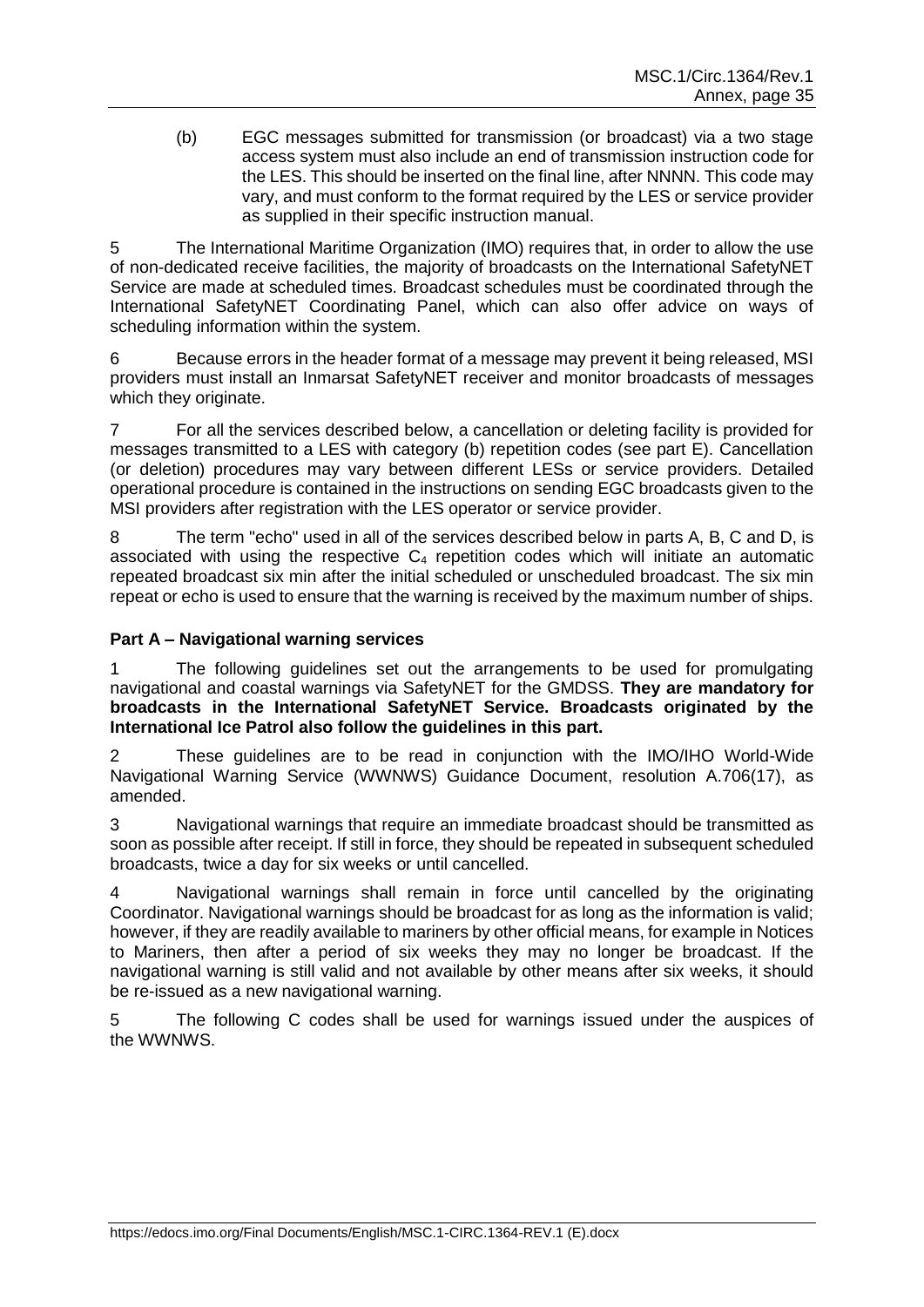# **5.1** C<sup>1</sup> **– Message priority**

#### $C_1 = 1$  (safety)

 $|C_1 = 2$  (urgency) (at discretion of the registered MSI provider)

# **5.2** C<sup>2</sup> **– Service code<sup>11</sup>**

| $C_2 = 04$ | Navigational warning to a rectangular<br>area* |
|------------|------------------------------------------------|
| $C_2 = 13$ | Coastal warning to a coastal warning<br>area   |
| $C_2 = 24$ | Navigational warning to a circular<br>area     |
| $C_2 = 31$ | NAVAREA warning to a NAVAREA                   |

# **5.3** C<sup>3</sup> **– Address code**

| $C_3$ = two digits $X_1X_2$                             | When $C_2 = 31$ , then:                                                                                                  |
|---------------------------------------------------------|--------------------------------------------------------------------------------------------------------------------------|
|                                                         | $X_1X_2$ are the two digits of the<br>NAVAREA number (with a leading<br>zero where necessary in the range 01<br>$-21$ ). |
| $C_3 =$<br>four alphanumeric                            | When $C_2$ = 13 for Coastal warnings,<br>then:                                                                           |
| characters $X_1X_2B_1B_2$                               | $X_1X_2$ are the two digits of the<br>NAVAREA number (with a leading<br>zero where necessary in the range 01<br>- 21)    |
|                                                         | $B_1$ is the coastal warning area A to Z                                                                                 |
|                                                         | $B2$ is the subject indicator and must<br>always be A or L, where:                                                       |
|                                                         | $A =$ Navigational warnings                                                                                              |
|                                                         | $L =$ Other navigational warnings                                                                                        |
| $C_3 =$<br>twelve alphanumeric                          | When $C_2$ = 04 for NAVAREA<br>warnings within a rectangular area:                                                       |
| characters<br>$D_1D_2LaD_3D_4D_5LoD_6D_7D_8D_9D_1$<br>0 | $D_1D_2$ is latitude of south-west corner<br>of the rectangle in degrees                                                 |
|                                                         | La is hemisphere which will always be<br>N for Arctic NAVAREAs XVII to XXI                                               |

 $11$ Until Inmarsat-C or mini-C terminals operating in arctic waters have been updated or replaced,  $C_2 = 04$  may be used for NAVAREA warnings to a rectangular area by NAVAREAs XVII, XVIII, XIX, XX and XXI.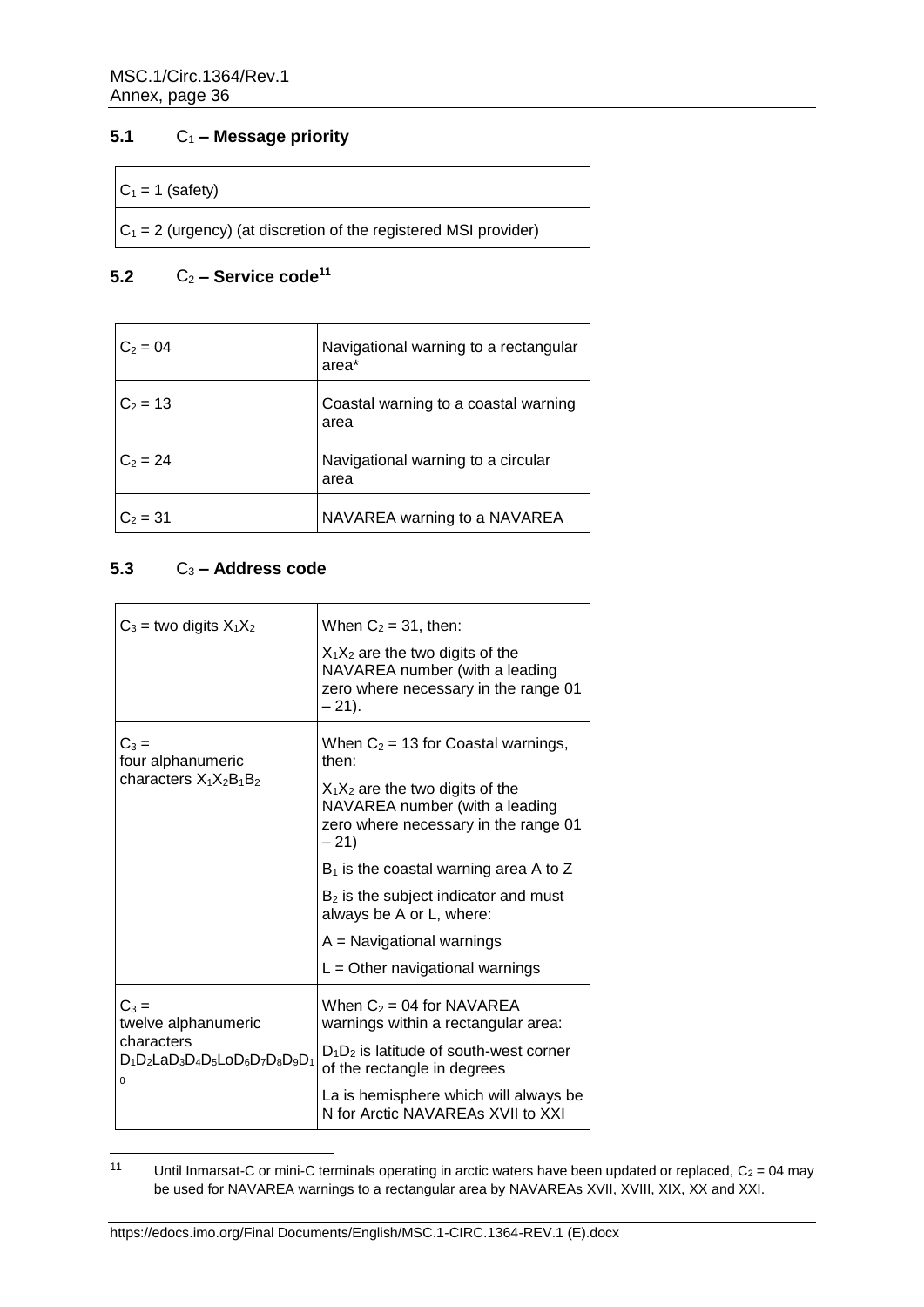| $D_3D_4D_5$ is longitude of south-west<br>corner of rectangle in degrees, with<br>leading zeros if required<br>Lo is longitude E or W |
|---------------------------------------------------------------------------------------------------------------------------------------|
| $D_6D_7$ is extent of rectangle in latitude<br>(degrees)                                                                              |
| $D_8D_9D_{10}$ is extent of rectangle in<br>longitude (degrees)                                                                       |
|                                                                                                                                       |

**Example:** a rectangle whose south-west corner is 60<sup>°</sup>N and 010°W, extending 30° north and 25° east, is coded as: 60N010W30025

**Note:** Latitude and longitude are limited by values from 00° to 90° latitude and 000° to 180° longitude.

# **5.4** C<sup>4</sup> **– Repetition code**

| $C_4 = 01$                             | May be used for initial unscheduled<br>broadcast of NAVAREA warnings,<br>and coastal warnings with no echo<br>(transmit once on receipt)               |
|----------------------------------------|--------------------------------------------------------------------------------------------------------------------------------------------------------|
| $C_4 = 11$                             | Recommended for use with initial<br>unscheduled broadcast of NAVAREA<br>warnings, and coastal warnings<br>(transmit on receipt, echo six min<br>later) |
| $C_4 = 16$                             | Use for NAVAREA or coastal<br>warnings scheduled for broadcast<br>twice per day at 12 hour intervals with<br>safety priority                           |
| in part E of this Manual must be used. | <b>Note:</b> For NAVAREA or coastal warnings scheduled for broadcast<br>more than twice per day, the appropriate $C_4$ repetition code detailed        |

# **5.5** C<sup>5</sup> **– Presentation code**

| $C_5 = 00$ | The code 00 for International      |
|------------|------------------------------------|
|            | Alphabet Number 5 is normally used |
|            |                                    |

# **Part B – Meteorological services**

1 The following guidelines set out the arrangements to be used for promulgating meteorological forecasts and warnings via SafetyNET for the GMDSS. **They are mandatory for broadcasts in the International SafetyNET Service.**

2 These guidelines are to be read in conjunction with the WMO Manual on Marine Meteorological Services (WMO No. 558), as revised for the GMDSS.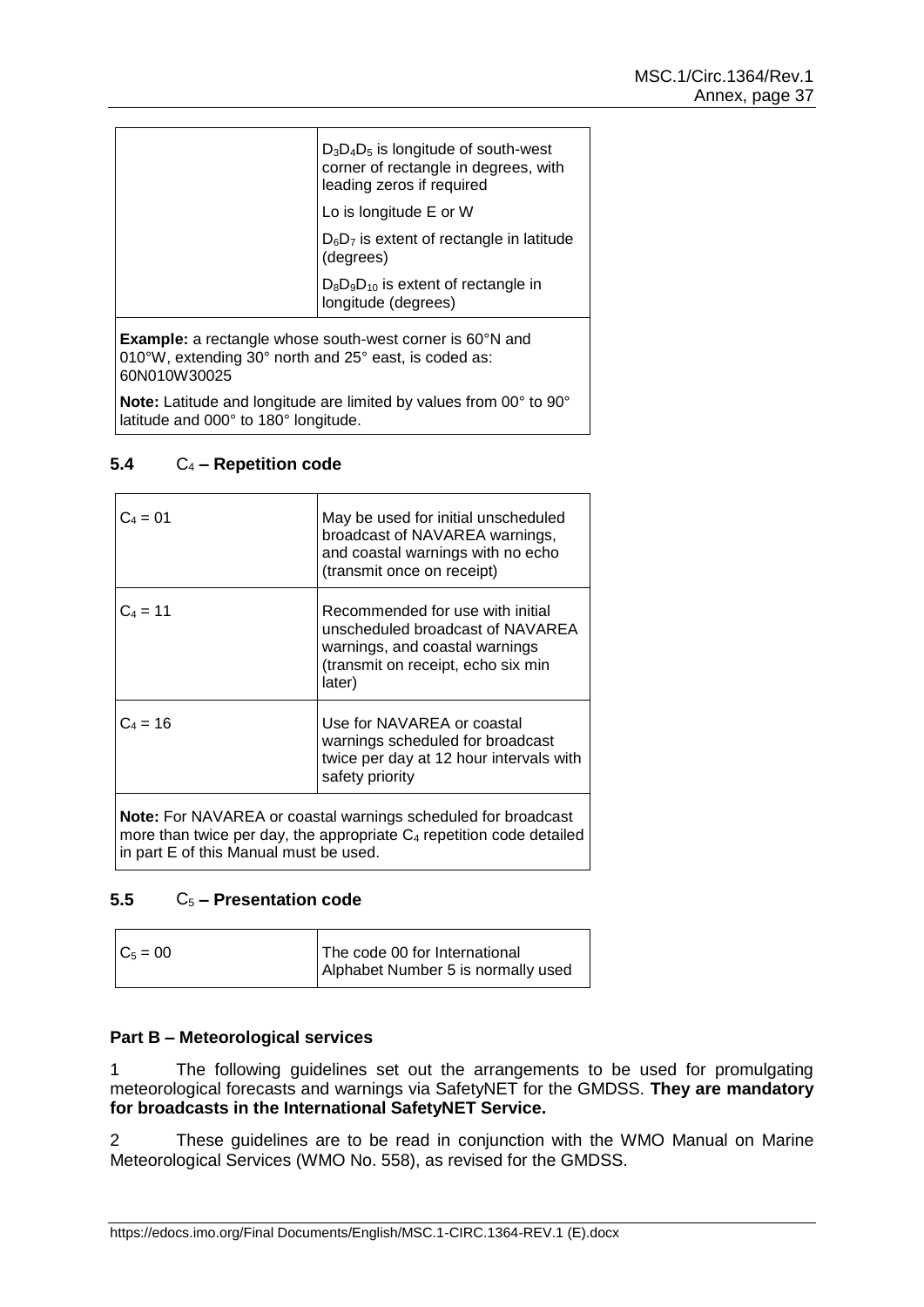3 In order to ensure uniformity of meteorological forecasts and warnings globally, the following C codes should be used for meteorological services via SafetyNET.

# **3.1** C<sup>1</sup> **– Message priority**

| $C_1 = 2$ (urgency) | Only use for tropical cyclone warnings<br>or urgent meteorological warnings<br>with force 12 Beaufort or above |
|---------------------|----------------------------------------------------------------------------------------------------------------|
| $C_1 = 1$ (safety)  | For forecasts and other<br>meteorological warnings                                                             |

# $3.2$   $C_2$  – **Service code**<sup>12</sup>

| $C_2 = 04$ | Meteorological warning or forecast to a<br>rectangular area*    |
|------------|-----------------------------------------------------------------|
| $C_2 = 13$ | Meteorological warning or forecast to a<br>coastal warning area |
| $C_2 = 24$ | Meteorological warning or forecast to a<br>circular area        |
| $C_2 = 31$ | METAREA warning or meteorological<br>forecast to a METAREA      |

# **3.3** C<sup>3</sup> **– Address code**

| $C_3 =$<br>ten alphanumeric<br>characters | When $C_2$ = 24 for meteorological<br>warnings to user defined circular area,<br>then:                                                                                                                                         |
|-------------------------------------------|--------------------------------------------------------------------------------------------------------------------------------------------------------------------------------------------------------------------------------|
| $D_1D_2$ La $D_3D_4D_5$ Lo $R_1R_2R_3$    | $D_1D_2$ La (three characters) is latitude of<br>centre in degrees, and La whether north<br>(N) or south (S). A leading zero should<br>be used for latitudes less than 10°                                                     |
|                                           | $D_3D_4D_5$ Lo (four characters) is longitude<br>of centre in degrees, and Lo whether<br>east $(E)$ or west $(W)$ of the prime<br>meridian. One or two leading zeros<br>should be used for longitudes less than<br>$100^\circ$ |
|                                           | $R_1R_2R_3$ (three characters) is radius of<br>circle in nautical miles, up to 999. One<br>or two leading zeros should be used for<br>radius less than 100 nm                                                                  |
|                                           | <b>Example:</b> A circle centred at latitude 56°N longitude 34°W with radius                                                                                                                                                   |

of 35 nautical miles is coded as: 56N034W035

 $12$ Until Inmarsat-C or mini-C terminals operating in arctic waters have been updated or replaced,  $C_2 = 04$  may be used for METAREA warnings or meteorological forecasts to a rectangular area by METAREAs XVII, XVIII, XIX, XX and XXI.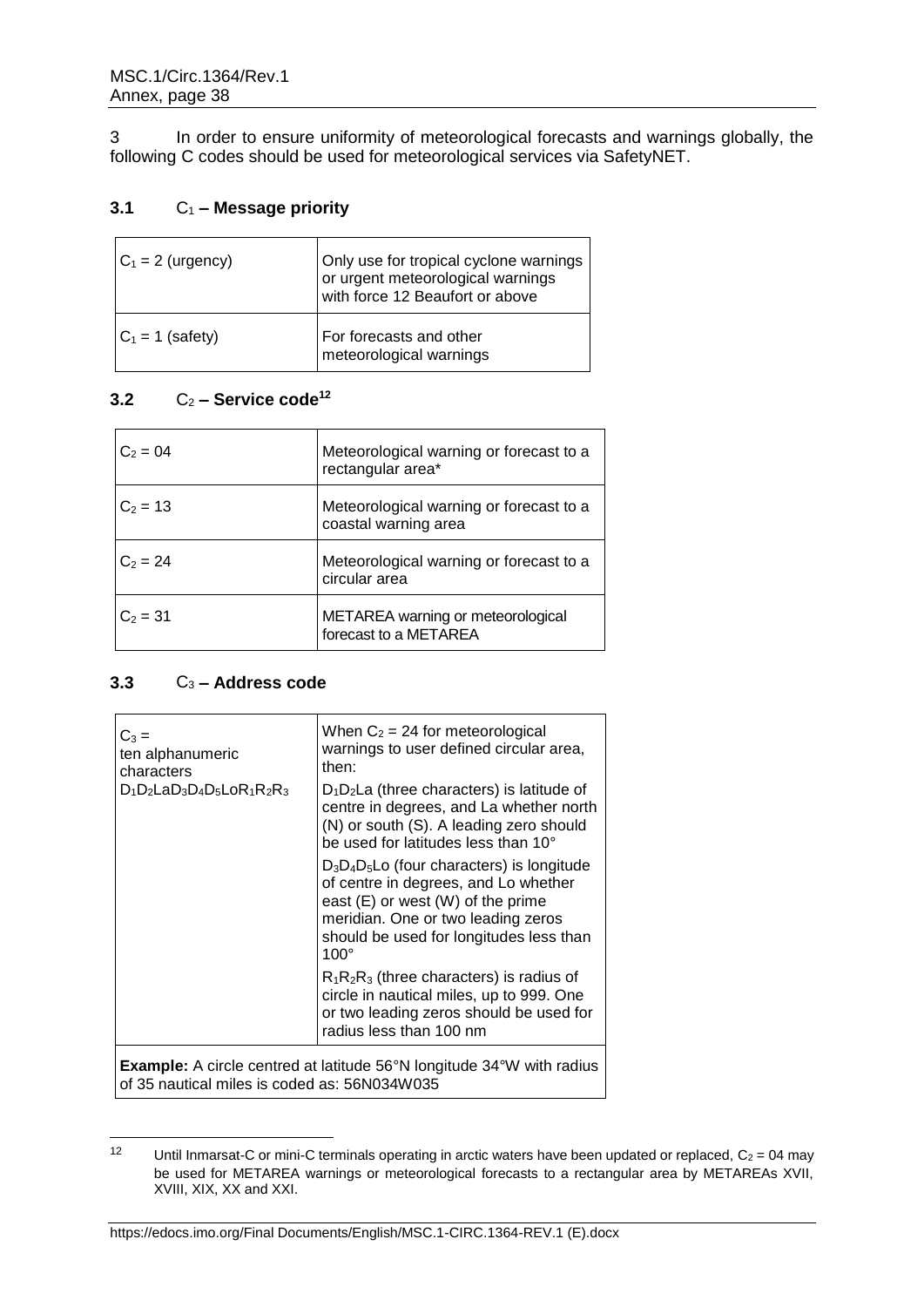| $C_3$ = two digits XX                                                                            | When $C_2 = 31$ , then:<br>$C_3$ = the two digits of the METAREA<br>number (with a leading zero where<br>necessary in the range $01 - 21$ )                                                                |
|--------------------------------------------------------------------------------------------------|------------------------------------------------------------------------------------------------------------------------------------------------------------------------------------------------------------|
| $C_3 =$<br>four alphanumeric<br>characters $X_1X_2B_1B_2$                                        | When $C_2$ = 13 for coastal warnings,<br>then:<br>$X_1X_2$ are the two digits of the METAREA<br>number (with a leading zero where<br>necessary in the range $01 - 21$ ).                                   |
|                                                                                                  | $B_1$ is the coastal warning area A to Z<br>$B2$ is the subject indicator and must<br>always be B or E, where:<br>$B =$ Meteorological warnings<br>$E =$ Meteorological forecasts                          |
| $C_3 =$<br>twelve alphanumeric<br>characters<br>$D_1D_2LaD_3D_4D_5LoD_6D_7D_8D_9D_1$<br>$\Omega$ | When $C_2$ = 04 for meteorological<br>warnings or forecasts within a<br>rectangular area<br><b>Note:</b> The definition of 12 characters for<br>a rectangular address is given in part A,<br>paragraph 5.3 |

# **3.4** C<sup>4</sup> **– Repetition code**

 $\mathsf{r}$ 

 $\blacksquare$ 

| Category (a) repetition codes are used for meteorological services as<br>follows: |                                                                                             |
|-----------------------------------------------------------------------------------|---------------------------------------------------------------------------------------------|
| $C_4 = 01$                                                                        | Use for meteorological forecast (transmit)<br>once on receipt)                              |
| $C_4 = 11$                                                                        | Use for meteorological warning (transmit<br>on receipt followed by repeat six min<br>later) |

# **3.5** C<sup>5</sup> **– Presentation code**

| $C_5 = 00$ | The code 00 for International Alphabet |
|------------|----------------------------------------|
|            | Number 5 is normally used.             |

#### **Part C – Search and rescue services**

1 The following guidelines set out the arrangements to be used by Rescue Coordination Centres (RCCs) for initiating transmission of shore-to-ship distress alert relays and shore-to-ship search and rescue information. Transmissions should be in accordance with the relevant procedures of the International Telecommunication Union (ITU) Radio Regulations (RR), the International Convention on Maritime Search and Rescue, 1979, as amended, and the IAMSAR Manual.

2 In order to ensure uniformity of the search and rescue broadcast product throughout the world, C codes should be used as described in this part.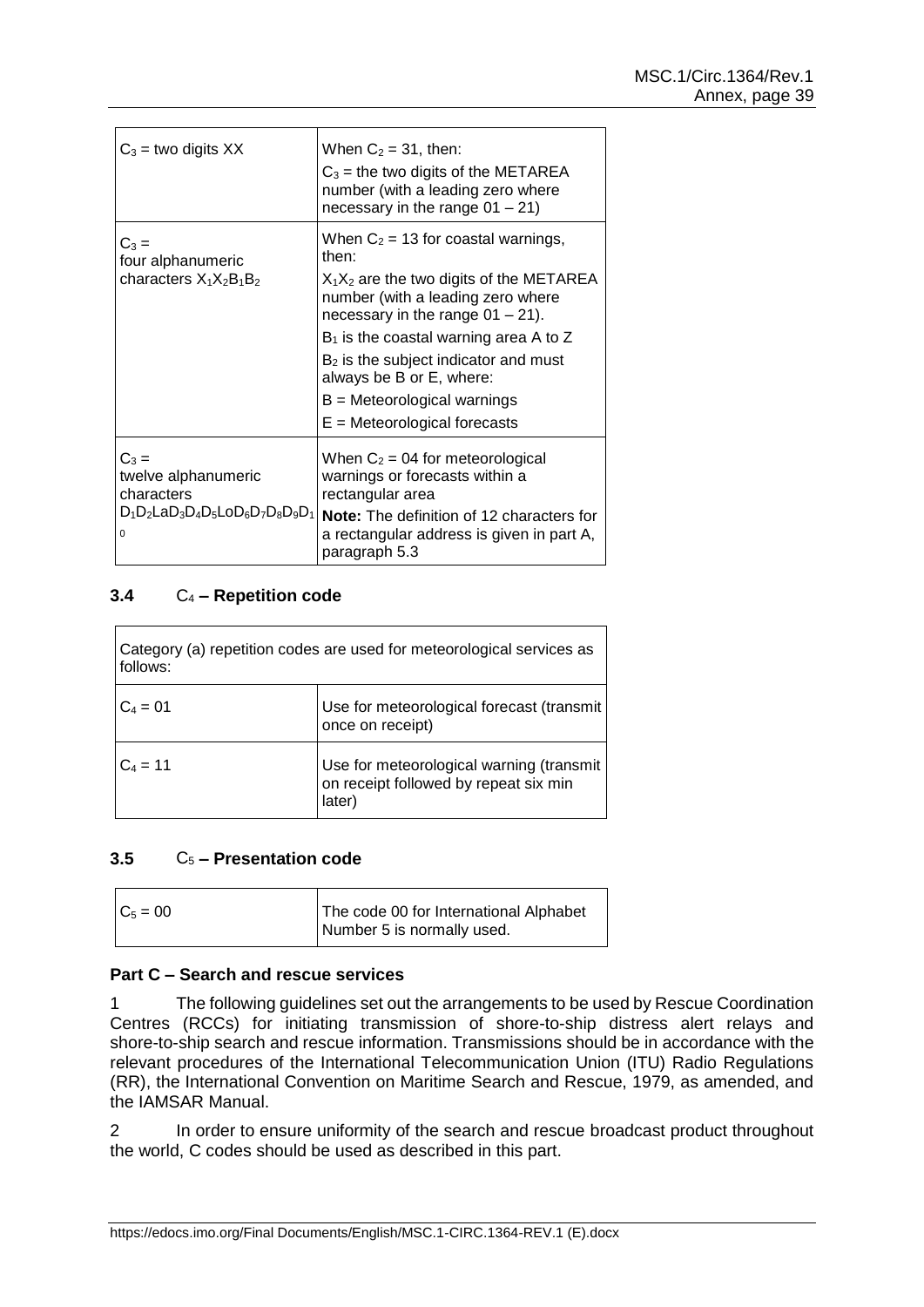#### **3 Shore-to-ship distress alert relays**

**3.1** As a general principle, distress alert relays should be addressed to a circular area around the estimated or known position of the distressed vessel. The radius of the circle should be chosen to take account of the accuracy of the datum position, the expected density of shipping in the vicinity and the fact that the position can only be defined in the message address to the nearest whole degree of latitude and longitude. The distress alert relay message must be broadcast via all satellites which cover the area concerned. Shore-to-ship distress alert relays sent by the International SafetyNET Service should contain the identification of the unit in distress, its approximate position and other information which might facilitate rescue. Codes should be as follows:

# **3.2** C<sup>1</sup> **– Message priority**

 $C_1 = 3$  (distress)

# $3.3$   $C_2$  **– Service code**

| $C_2 = 14$         |                                                                     |
|--------------------|---------------------------------------------------------------------|
|                    | Messages addressed to circular areas                                |
|                    | (shore-to-ship distress alert will only be received and printed out |
| to circular areas) | by EGC receivers that are located                                   |
|                    | inside the circle or have not had their<br>position kept up to date |
|                    |                                                                     |

# **3.4** C<sup>3</sup> **– Address code**

| $C_3 =$<br>ten alphanumeric                          | When $C_2$ = 14 for distress alert to user<br>defined circular area, then:                                                                                                                                                                                                                                                                                         |
|------------------------------------------------------|--------------------------------------------------------------------------------------------------------------------------------------------------------------------------------------------------------------------------------------------------------------------------------------------------------------------------------------------------------------------|
| characters<br>$D_1D_2$ La $D_3D_4D_5$ Lo $R_1R_2R_3$ | $D_1D_2$ La (three characters) is latitude<br>of vessel in distress in degrees (two<br>digits) and whether north (N) or south<br>(S): e.g. 39N (three characters total).<br>A leading zero should be included for<br>latitudes less than 10°                                                                                                                       |
|                                                      | $D_3D_4D_5$ Lo (four characters) is<br>longitude of vessel in distress in<br>degrees (three digits) and whether<br>east (E) or west (W) of the prime<br>meridian: e.g. 059W. A leading zero<br>or zeros should be included for<br>longitudes less than 100° or 10° as<br>appropriate: e.g. use 099 for 99° and<br>008 for $8^\circ$                                |
|                                                      | $R_1R_2R_3$ (three characters) is alert<br>radius around distressed vessel in<br>nautical miles. To ensure that position<br>inaccuracies of both the distressed<br>vessel and nearby vessels to which<br>the message is intended do not affect<br>receipt of messages, radius values of<br>200 nautical miles or larger should<br>normally be used. Note that if a |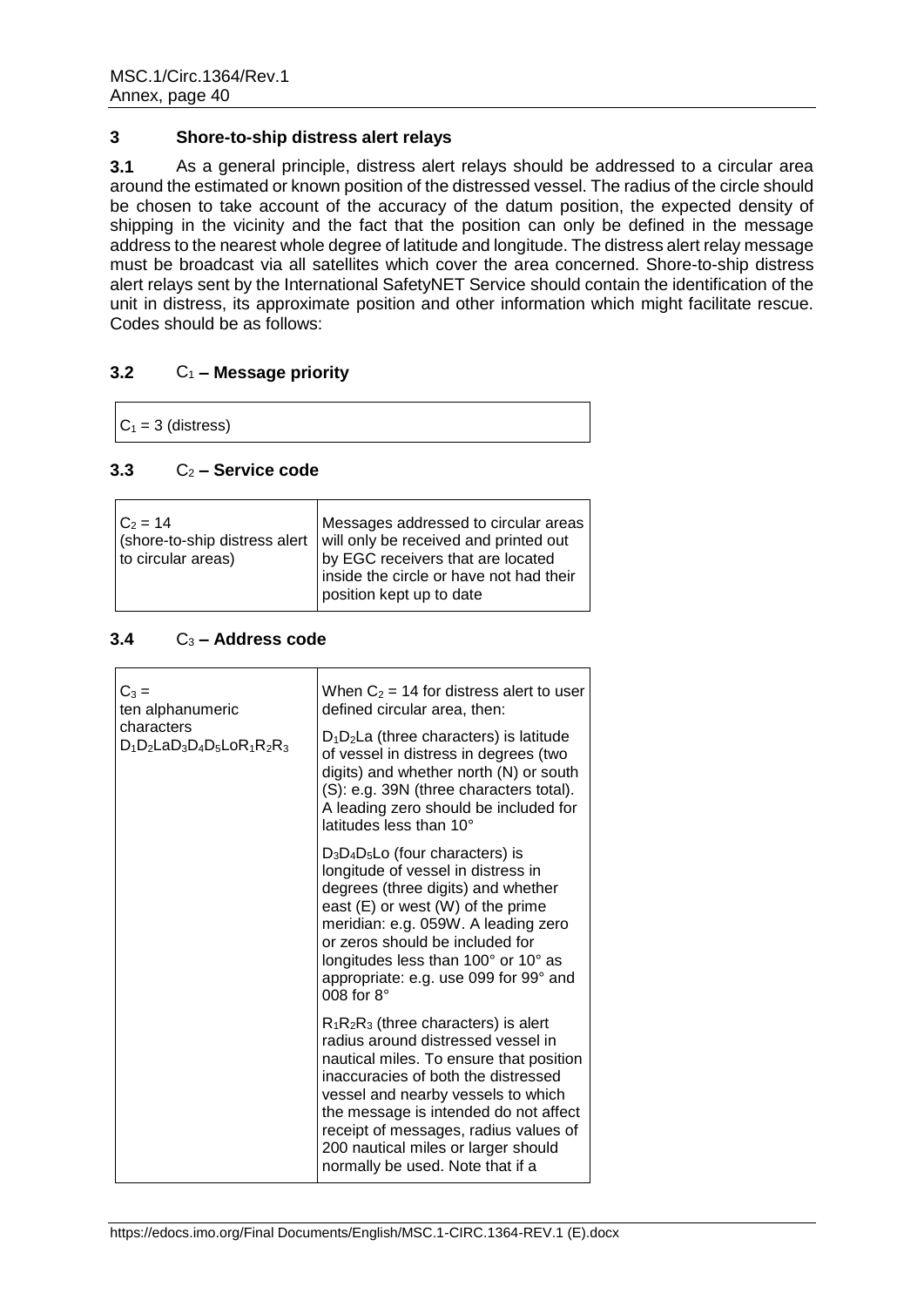#### **3.5** C<sup>4</sup> **– Repetition code**

| $C_4 = 11$ | Use for distress alerts (transmit on receipt<br>followed by repeat six min later) |
|------------|-----------------------------------------------------------------------------------|
|            |                                                                                   |

#### **3.6** C<sup>5</sup> **– Presentation code**

| The code 00 for International Alphabet Number<br>5 is normally used |
|---------------------------------------------------------------------|
|                                                                     |

# **4 General (all ships) call**

4.1 When the RCC has no indication of the position of the vessel in distress, shore-to-ship distress alert relays may be sent as general call. This will be printed in every vessel within the Inmarsat ocean region, provided the receiver is tuned to the proper ocean region satellite.

**Note:** This method of alert should rarely be used.

```
The C_0:C_1:C_2:C_3:C_4:C_5 codes for general calls are always as
follows:
     C_0 = 0 (1, 2 or 3) (if required)
     C_1 = 3 (distress) or 2 (urgency)
     C_2 = 00C_3 = 00C_4 = 11C_5 = 00
```
# **5 Search and rescue coordination traffic**

5.1 Search and rescue coordination messages should be addressed to user defined circular or rectangular areas for the intent of coordinating the search and rescue of a vessel in distress. Priority of the message will be determined by the phase of the emergency.

# **5.2** C<sup>1</sup> **– Message priority**

 $C_1 = 3$  (distress), 2 (urgency) or 1 (safety)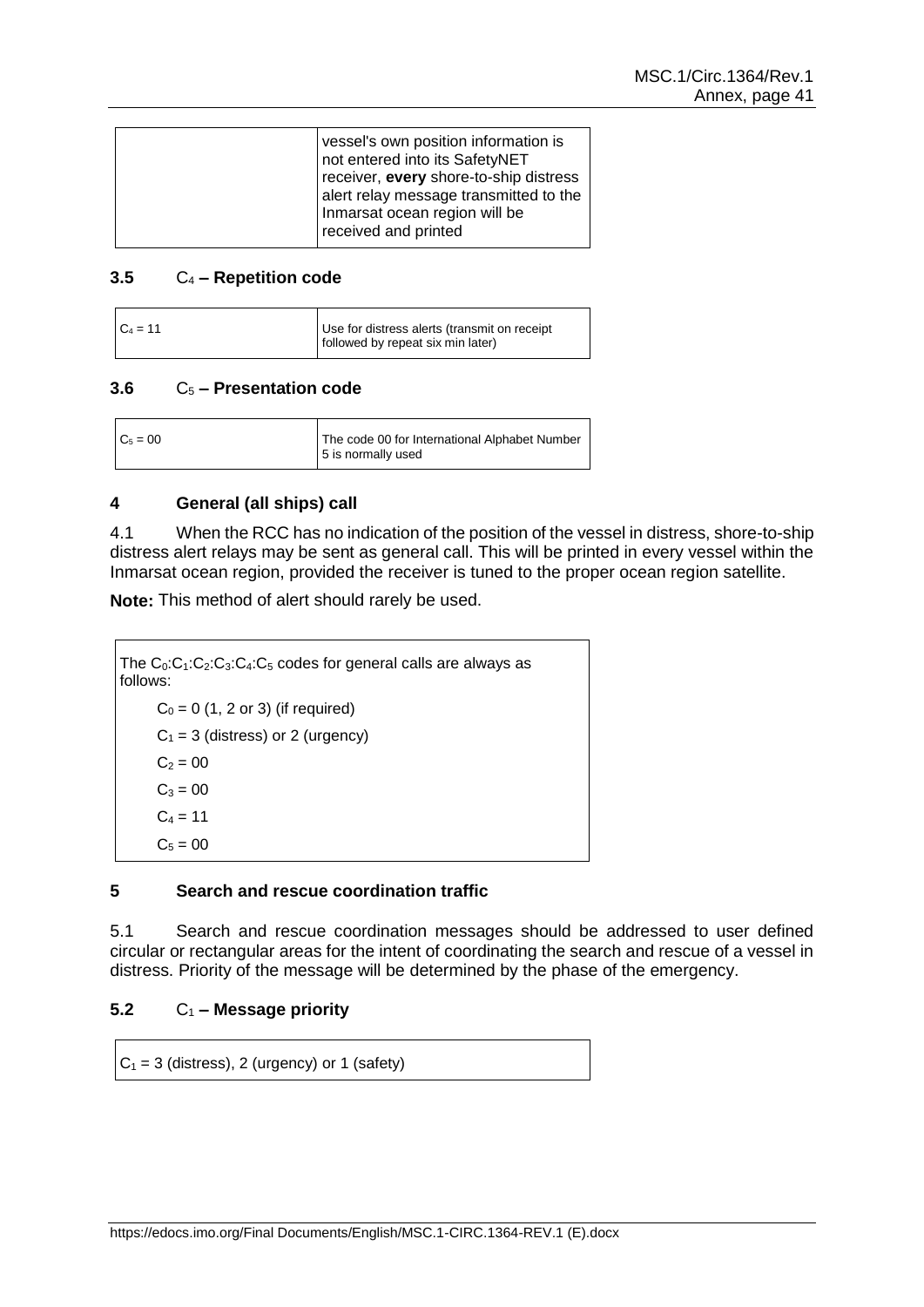# **5.3** C<sup>2</sup> **– Service code**

| $C_2 = 34$ | Search and rescue coordination to a rectangular<br>area |
|------------|---------------------------------------------------------|
| $C_2 = 44$ | Search and rescue coordination to a circular<br>area    |

# **5.4** C<sup>3</sup> **– Address code**

| $C_3 =$<br>twelve alphanumeric characters<br>$D_1D_2LaD_3D_4D_5LoD_6D_7D_8D_9D_{10}$ | When $C_2$ = 34 Search and rescue coordination<br>to a rectangular area<br>Note: The definition of 12 characters for a<br>rectangular address is given in part A.<br>paragraph 5.3 |
|--------------------------------------------------------------------------------------|------------------------------------------------------------------------------------------------------------------------------------------------------------------------------------|
| $C_3 =$<br>ten alphanumeric characters<br>$D_1D_2LaD_3D_4D_5LoR_1R_2R_3$             | When $C_2$ = 44 search and rescue coordination<br>to a circular area<br>Note: The definition of 10 characters for a<br>circular address is given in part B, paragraph<br>3.3       |

# **5.5** C<sup>4</sup> **– Repetition code**

 $\mathbf{r}$ 

| $C_4 = 11$ | Use for distress alerts (transmit on<br>receipt followed by repeat six min |
|------------|----------------------------------------------------------------------------|
|            | later)                                                                     |

# **5.6** C<sup>5</sup> **– Presentation code**

| $C_5 = 00$ | The code 00 for International      |
|------------|------------------------------------|
|            | Alphabet Number 5 is normally used |

#### **6 Shore-to-ship urgency and safety traffic**

6.1 As a general principle, only the minimum information consistent with the safety of navigation should be broadcast. However, where such information is deemed essential, shore-to-ship information other than distress alerts should be broadcast to a NAVAREA using C codes as follows:

# **6.2** C<sup>1</sup> **– Message priority**

 $C_1 = 2$  (urgency) or 1 (safety)

# **6.3** C<sup>2</sup> **– Service code**

 $C_2 = 31$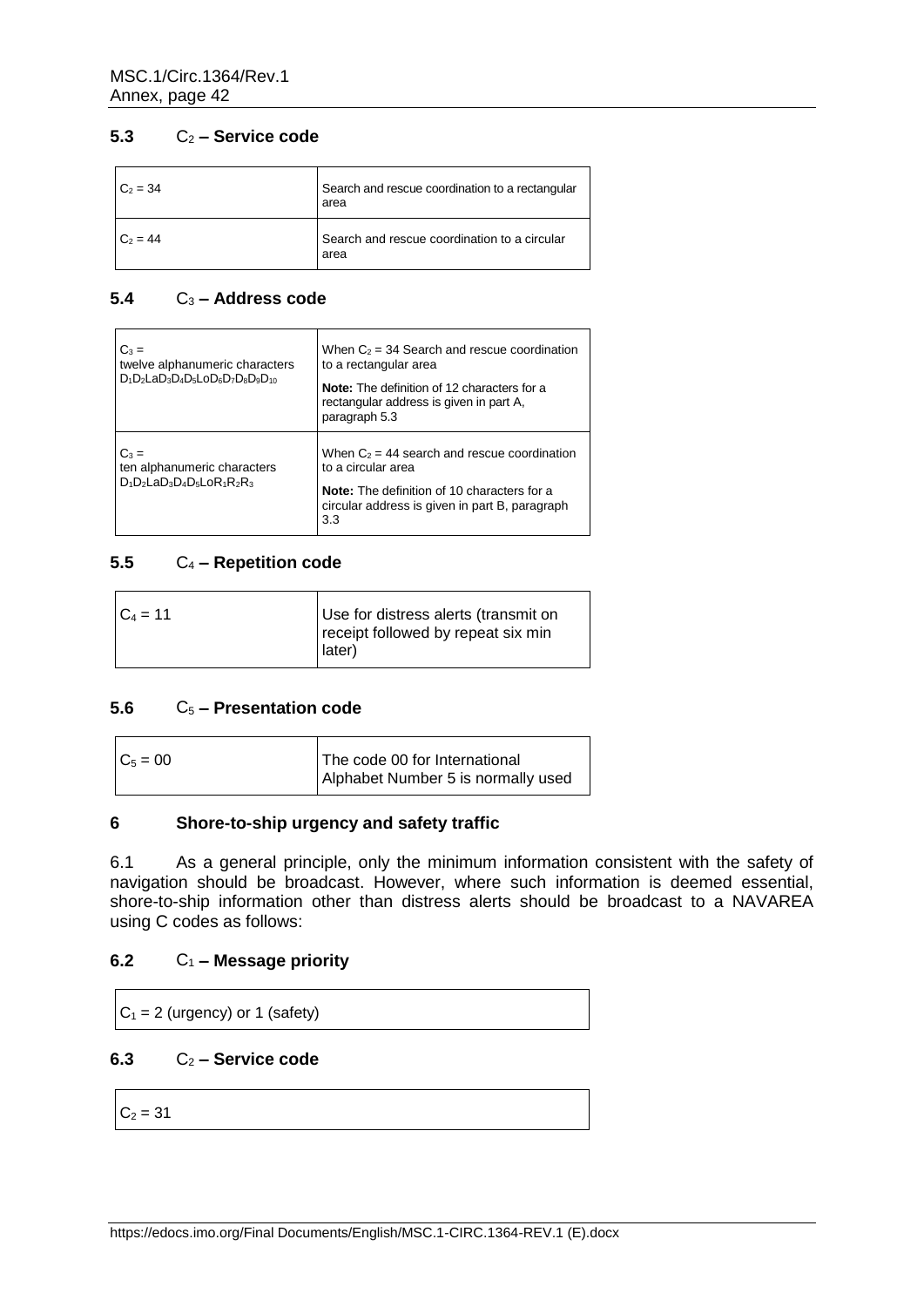# **6.4** C<sup>3</sup> **– Address code**

| $C_3$ = two digits $X_1X_2$ | When $C_2 = 31$ , then:                                                                                          |
|-----------------------------|------------------------------------------------------------------------------------------------------------------|
|                             | $X_1X_2$ are the two digits of the NAVAREA<br>number (with a leading zero where<br>necessary in the range 01-21) |

# **6.5** C<sup>4</sup> **– Repetition code**

| Use for unscheduled broadcasts of<br>urgency and safety traffic (transmit on |
|------------------------------------------------------------------------------|
| receipt followed by repeat six min<br>later)                                 |
|                                                                              |

# **6.6** C<sup>5</sup> **– Presentation code**

| $C_5 = 00$ | The code 00 for International      |
|------------|------------------------------------|
|            | Alphabet Number 5 is normally used |

# **7 SAR broadcast for overlapping satellite ocean regions**

7.1 Search and rescue distress and urgency broadcasts should be promulgated through all Inmarsat satellites serving the area surrounding the vessel in distress. This is to ensure that vessels with receivers tuned to any ocean region satellite serving the area will receive the message.

# **Part D – Piracy countermeasures broadcast messages**

1 On receiving a message of alert or any other information concerning a threat of attack (from the Security Forces Authority responsible for the operational application of the urgency plans (countermeasures) in the region or another MRCC, for example), the MRCC should ask the NAVAREA coordinator (or any other competent authority in accordance with local arrangements), to send out a warning through the appropriate MSI network (NAVTEX or SafetyNET) and other broadcasting networks for warnings to shipping, if these exist.

2 There are two kinds of MSI broadcast messages associated with piracy countermeasures: the daily situation report (SITREP) and a piracy attack warning. Specific guidance on drafting and broadcasting these messages is given below.

3 The daily situation report should be broadcast via SafetyNET at a regular time around 0800 local time daily. The following paragraphs provide specific guidance on broadcast procedures.

4 The daily situation report should be broadcast to a rectangular area enclosing the region of probable piracy attacks (based on historical data) plus a margin of 700 nautical miles (24 hours steaming by a fast ship) in every direction.

5 The following C codes illustrate those to be used for SafetyNET broadcasts of the daily SITREP: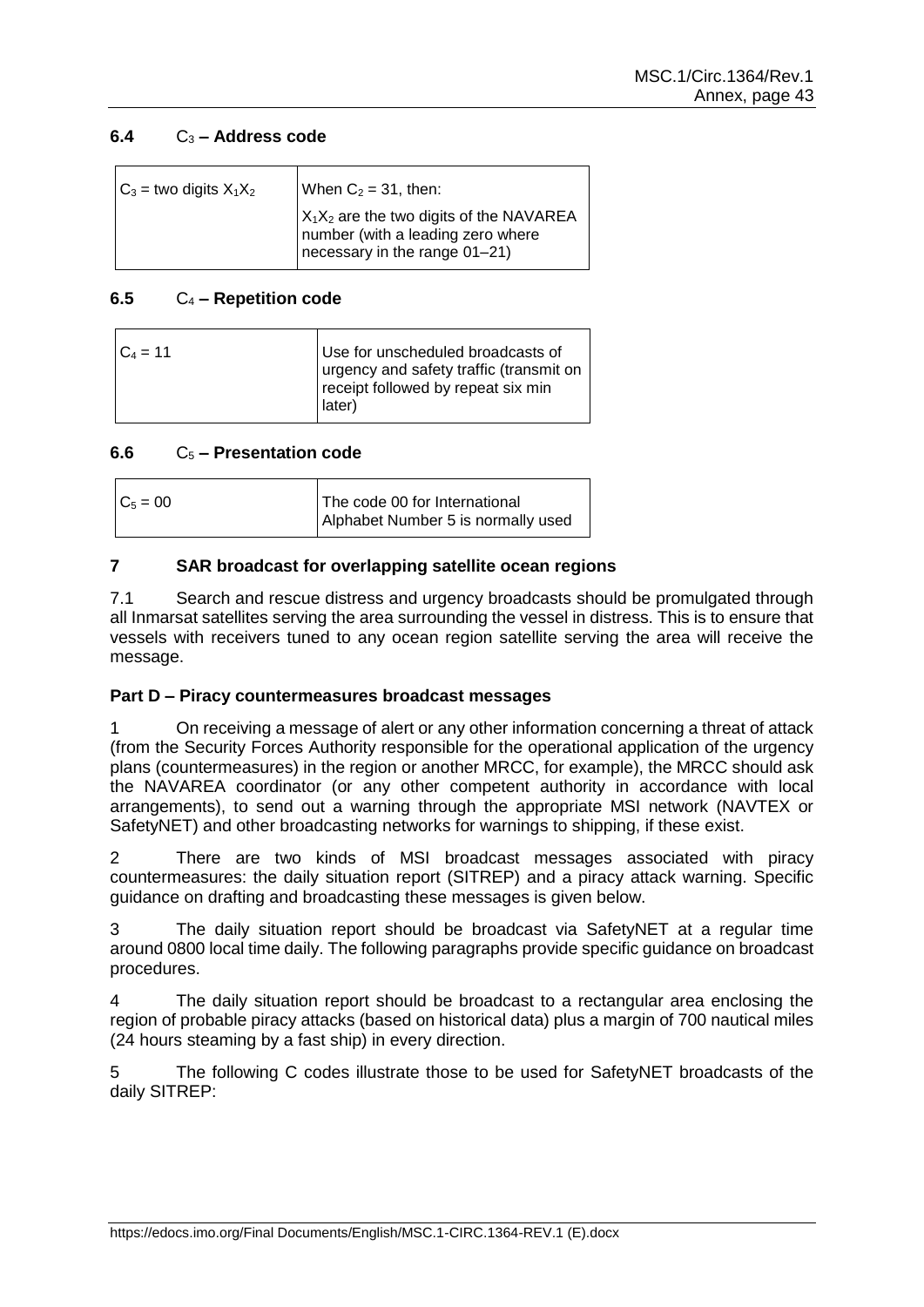# **5.1** C<sup>1</sup> **– Message priority**

 $C_1 = 1$  (safety)

#### **5.2** C<sup>2</sup> **– Service code**

| $C_2 = 04$ | SITREP to a rectangular area |
|------------|------------------------------|
| $C_2 = 24$ | SITREP to a circular area    |

# **5.3** C<sup>3</sup> **– Address code**

|                                                                               | $C_3 =$<br>twelve alphanumeric<br>characters<br>$D_1D_2$ La $D_3D_4D_5$ Lo $D_6D_7D_8D_9D_1$<br>$\Omega$ | When $C_2 = 04$ SITREP to a<br>rectangular area                                                         |
|-------------------------------------------------------------------------------|----------------------------------------------------------------------------------------------------------|---------------------------------------------------------------------------------------------------------|
|                                                                               |                                                                                                          | Note: The definition of 12 characters<br>for a rectangular address is given in<br>part A, paragraph 5.3 |
| $C_3 =$<br>ten alphanumeric characters area<br>$D_1D_2LaD_3D_4D_5LoR_1R_2R_3$ | When $C_2 = 24$ SITREP to a circular                                                                     |                                                                                                         |
|                                                                               |                                                                                                          | Note: The definition of 10 characters<br>for a circular address is given in part<br>B, paragraph 3.3    |

# **5.4** C<sup>4</sup> **– Repetition code**

| $C_4 = 18$ | Broadcast every 24 hours (no echo) |
|------------|------------------------------------|
|            | until cancelled                    |
|            |                                    |

# **5.5** C<sup>5</sup> **– Presentation code**

| $C_5 = 00$ | The code 00 for International      |
|------------|------------------------------------|
|            | Alphabet Number 5 is normally used |

6 A piracy attack warning shall be broadcast as an "URGENT" NAVAREA or coastal warning immediately on receipt of the source information and at least at the next scheduled broadcast or for as long as the information remains valid. In the area of overlap coverage from two or three ocean region satellites, urgent warnings will be broadcast over all satellites which cover the affected region. Subject indicator character  $B_2 = L$  should be used in coastal warning areas. The specific area in which the attack has taken place is to be quoted in the first line of the text, using no more detail than is necessary to indicate the probable location of further attacks, e.g. WESTERN PHILIP CHANNEL or VICINITY HORSBURGH LIGHT. The description of the pirate vessel and its last observed movements are to be kept as brief as possible and should give only those details which are of significance in avoiding other attacks.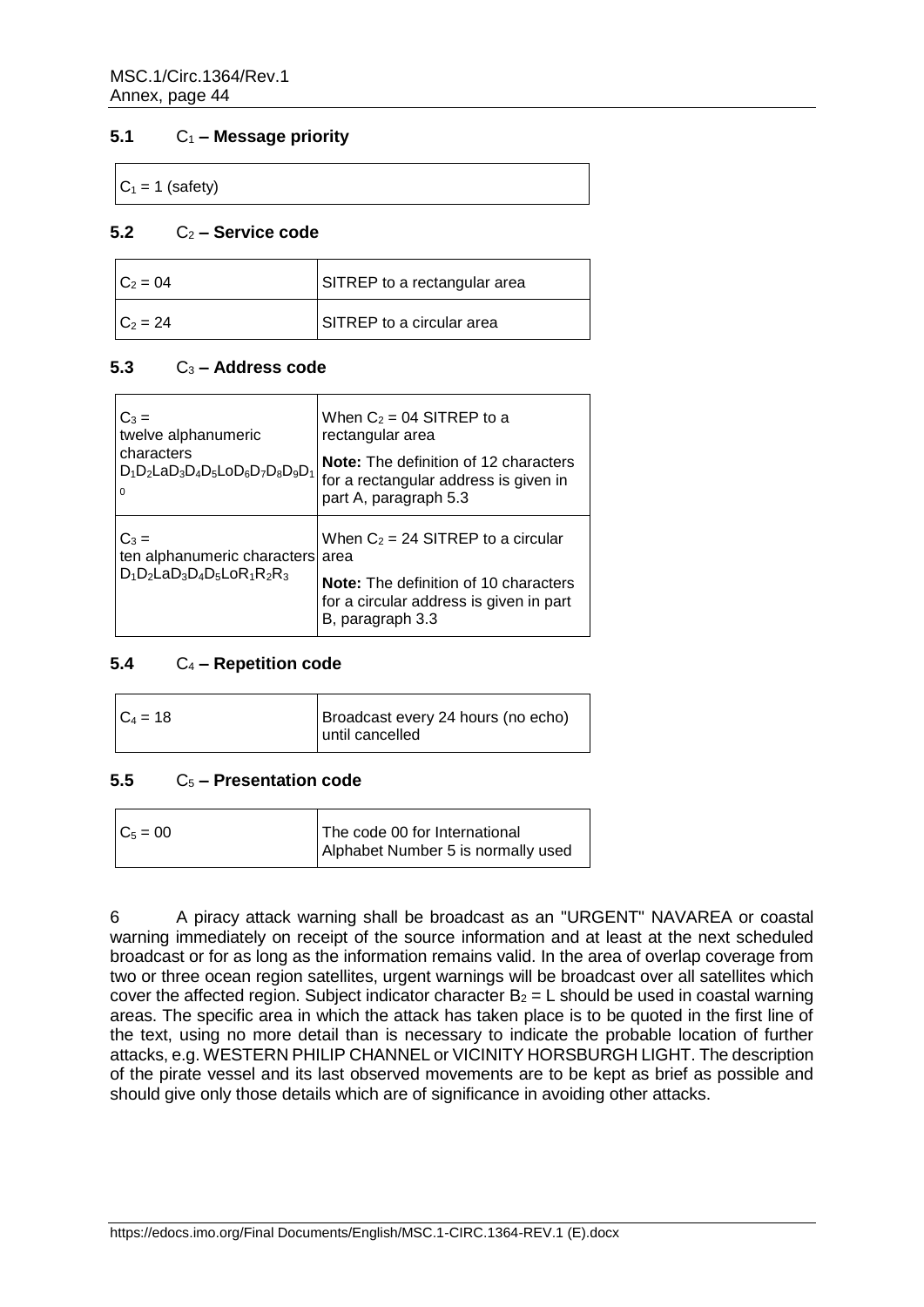7 The following C codes illustrate those to be used for SafetyNET broadcast of piracy attack warnings:

# **7.1** C<sup>1</sup> **– Message priority**

 $C_1 = 2$  (urgency)

# **7.2** C<sup>2</sup> **– Service code**

| $C_2 = 13$ | Coastal warning |
|------------|-----------------|
| $C_2 = 31$ | NAVAREA warning |

# **7.3** C<sup>3</sup> **– Address code**

| $C_3$ = two digits $X_1X_2$  | When $C_2 = 31$ then:                                                                                                  |
|------------------------------|------------------------------------------------------------------------------------------------------------------------|
|                              | $X_1X_2$ are the two digits of the<br>NAVAREA number (with a leading<br>zero where necessary in the range 01<br>to 21) |
| $C_3 =$<br>four alphanumeric | When $C_2$ = 13 for coastal warnings<br>then:                                                                          |
| characters $X_1X_2B_1B_2$    | $X_1X_2$ are the two digits of the<br>NAVAREA number (with a leading<br>zero where necessary in the range 01<br>to 21) |
|                              | $B_1$ is the coastal warning area A to Z                                                                               |
|                              | B <sub>2</sub> is the subject indicator and must<br>always be A or L, where:                                           |
|                              | $A =$ Navigational warnings                                                                                            |
|                              | $L =$ Other navigational warnings                                                                                      |

# **7.4** C<sup>4</sup> **– Repetition code**

| $C_4 = 16$ | Broadcast every 12 hours with no |
|------------|----------------------------------|
|            | echo until cancelled             |

# **7.5** C<sup>5</sup> **– Presentation code**

 $\mathbf{r}$ 

| $C_5 = 00$ | The code 00 for International      |
|------------|------------------------------------|
|            | Alphabet Number 5 is normally used |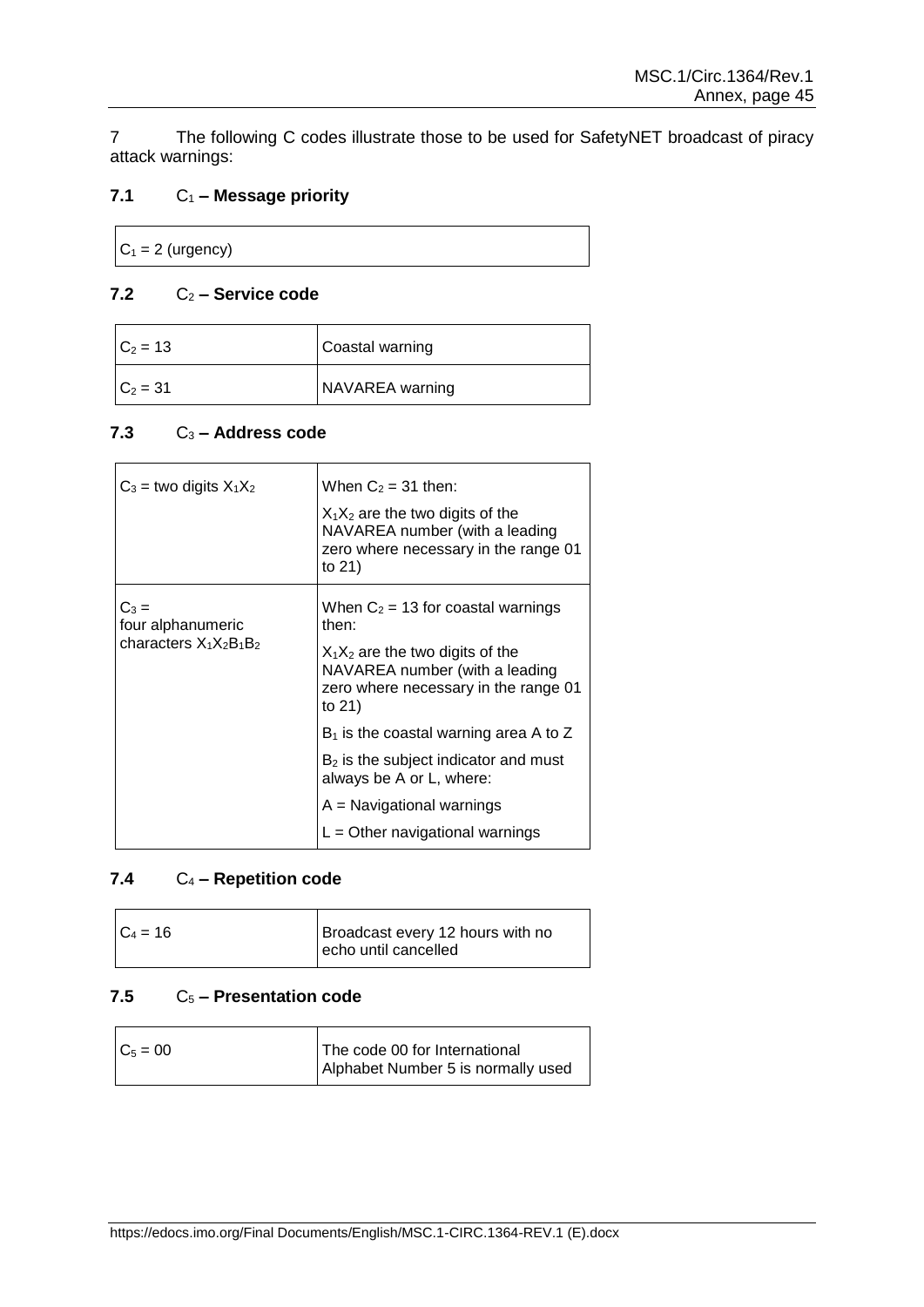8 Date/time should always be quoted in the form:

DDHHMM UTC MoMoMo YY

as in the example: 251256 UTC JUN 17

**Note:** UTC (Coordinated Universal Time) is the same time-zone as GMT (Z).

9 Geographical positions should be quoted in the standard format:

D1D2M1M2LaD3D4D5M3M4Lo

where:

| $D_1D_2$ | degrees latitude (with leading zero if required)                 |
|----------|------------------------------------------------------------------|
| $M_1M_2$ | minutes latitude<br>$=$                                          |
| La       | hemisphere (N or S)<br>$=$                                       |
|          | $D_3D_4D_5 =$ degrees longitude (with leading zeros if required) |
| $M_3M_4$ | minutes longitude<br>$=$                                         |
| Lo       | longitude (E or W)<br>$=$                                        |

as in the example: 5419N10327E

# **Notes:**

- 1. Examples of format and drafting guidance for piracy warnings is contained in the *Joint IMO/IHO/WMO Manual on Maritime Safety Information* (MSC.1/Circ.1310, as amended, and IHO Publication No. S-53).
- 2. Decimals of minutes will seldom be necessary or appropriate for reports of this kind.
- 3. Where the name of a geographical feature is used instead of a geographical position, a name should be chosen that appears on all commonly used charts of the area. Local knowledge should not be required for understanding the message.

# **Part E – Repetition codes (**C4**)**

1 The C<sup>4</sup> repetition codes are divided into two categories:

Category (a) for messages that are required to be repeated an finite number of times; and

Category (b) for messages that are required to be repeated at specified intervals until cancelled by the MSI provider.

# **1.1 Category (a) repetition codes:**

| Code | <b>Instruction</b>                                                |
|------|-------------------------------------------------------------------|
| 01   | transmit once on receipt                                          |
| 11   | transmit on receipt followed by repeat six min later              |
| 61   | transmit on receipt and 1 hour after initial broadcast (twice)    |
| 62   | transmit on receipt and 2 hours after initial broadcast<br>(twice |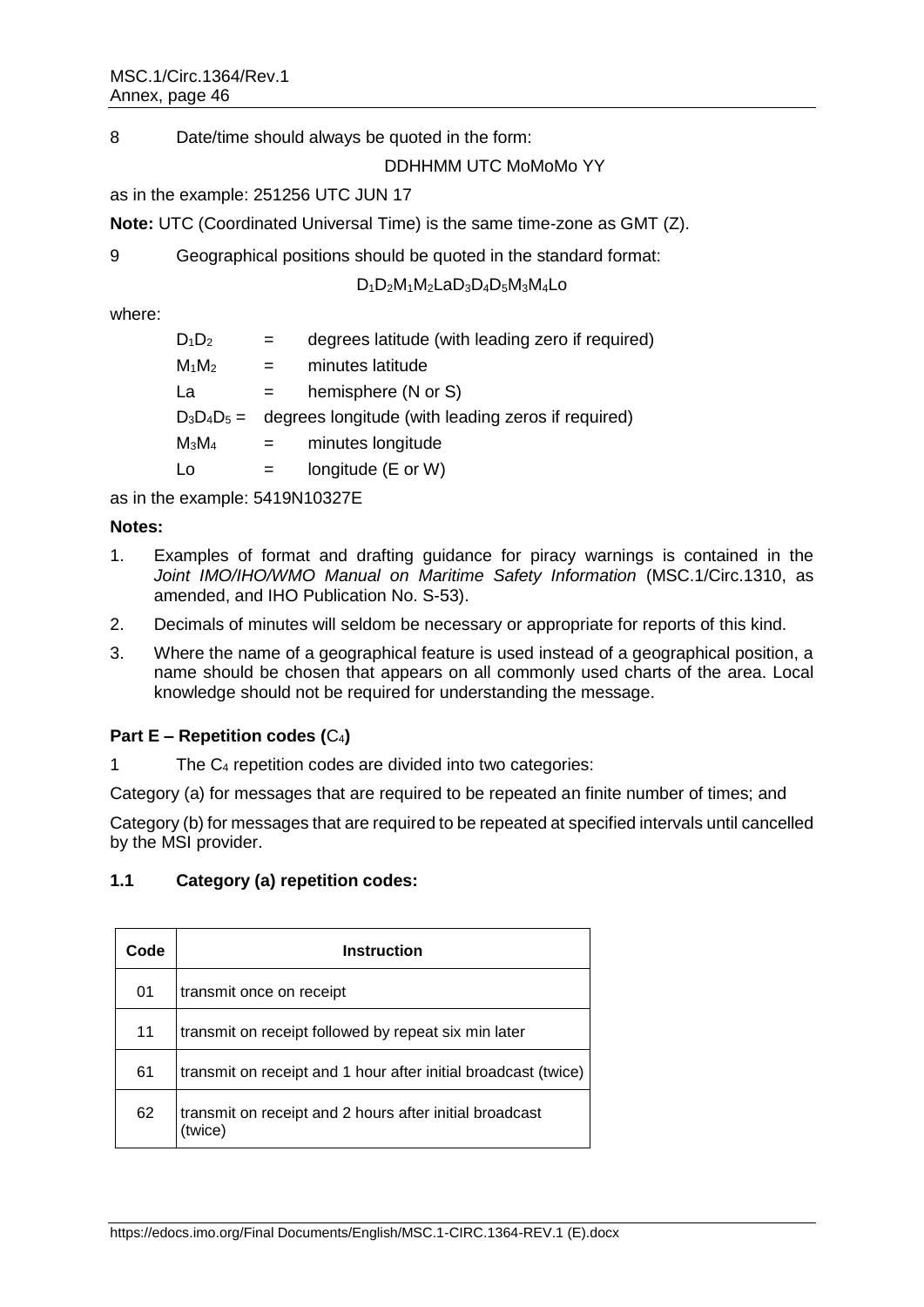| Code | <b>Instruction</b>                                                                                                  |
|------|---------------------------------------------------------------------------------------------------------------------|
| 63   | transmit on receipt and 3 hours after initial broadcast<br>(twice)                                                  |
| 64   | transmit on receipt and 4 hours after initial broadcast<br>(twice)                                                  |
| 66   | transmit on receipt and 12 hours after initial broadcast<br>(twice)                                                 |
| 67   | transmit on receipt and 24 hours after initial broadcast<br>(twice)                                                 |
| 70   | transmit on receipt, 12 hours after initial broadcast and<br>then 12 hours after the second broadcast (three times) |
| 71   | transmit on receipt, 24 hours after initial broadcast and<br>then 24 hours after the second broadcast (three times) |

# **1.2 Category (b) repetition codes:**

A category (b) repetition code allows a message to be repeated indefinitely or until cancelled by the message provider. The repetition period can be set at between 1 and 120 hours. In addition, each transmission can be echoed after a fixed period of six minutes. Repetition codes are made up by stating the multiplier first, followed by the delay period:

#### Multiplier x Delay

where the multiplier specifies the amount of delay periods between each broadcast, and the delay is a fixed number of hours. The **multiplier** digit may be any digit from 1 to 5 as follows:

- 1 = 1 specified delay period between broadcasts
- 2 = 2 specified delay periods between broadcasts
- 3 = 3 specified delay periods between broadcasts
- $4 = 4$  specified delay periods between broadcasts
- 5 = 5 specified delay periods between broadcasts

The delay digit coding is as follows:

- $2 = 1$  hour delay; no echo
- $3 = 1$  hour delay; with echo
- $4 = 6$  hours delay; no echo
- $5 = 6$  hours delay; with echo
- $6 = 12$  hours delay; no echo
- $7 = 12$  hours delay; with echo
- $8 = 24$  hours delay; no echo
- $9 = 24$  hours delay; with echo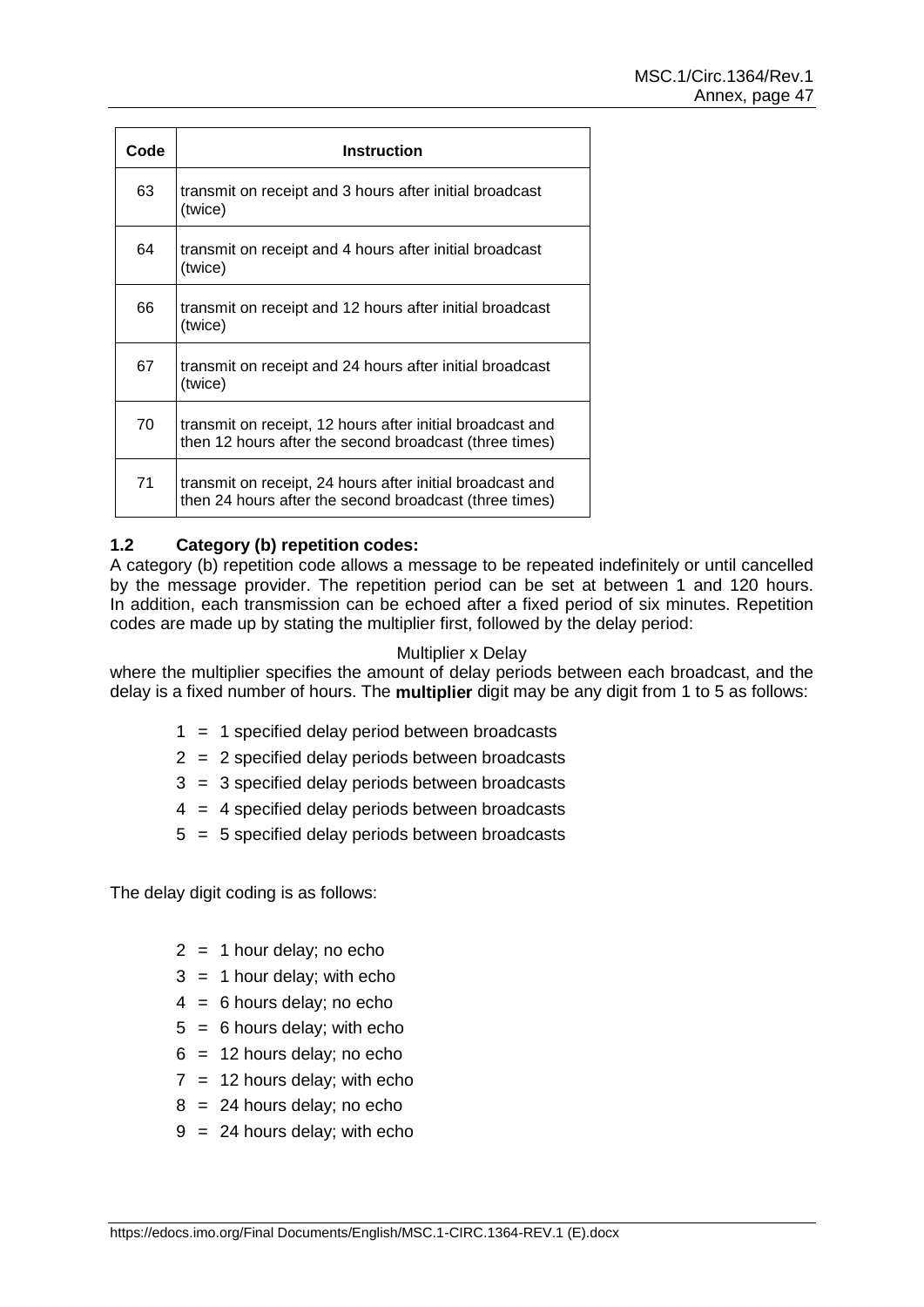The various combinations (Multiplier x Delay) available, are shown in the table below:

| Code                      | <b>Instruction</b>                                                               |
|---------------------------|----------------------------------------------------------------------------------|
| 12                        | repeat broadcast every 1 hour with no echo                                       |
| 13                        | repeat broadcast every 1 hour with an echo six minutes after<br>each broadcast   |
| 22                        | repeat broadcast every 2 hours with no echo                                      |
| 23                        | repeat broadcast every 2 hours with an echo six minutes after<br>each broadcast  |
| 32                        | repeat broadcast every 3 hours with no echo                                      |
| 33                        | repeat broadcast every 3 hours with an echo six minutes after<br>each broadcast  |
| 42                        | repeat broadcast every 4 hours with no echo                                      |
| 43                        | repeat broadcast every 4 hours with an echo six minutes after<br>each broadcast  |
| 52                        | repeat broadcast every 5 hours with no echo                                      |
| 53                        | repeat broadcast every 5 hours with an echo six minutes after<br>each broadcast  |
| 14                        | repeat broadcast every 6 hours with no echo                                      |
| 15                        | repeat broadcast every 6 hours with an echo six minutes after<br>each broadcast  |
| 16<br>(or $24$ )          | repeat broadcast every 12 hours with no echo                                     |
| 17<br>(or 25)             | repeat broadcast every 12 hours with an echo six minutes<br>after each broadcast |
| 34                        | repeat broadcast every 18 hours with no echo                                     |
| 35                        | repeat broadcast every 18 hours with an echo six minutes<br>after each broadcast |
| 18<br>(or 26;<br>or $44)$ | repeat broadcast every 24 hours with no echo                                     |
| 19<br>(or 27;<br>or 45)   | repeat broadcast every 24 hours with an echo six minutes<br>after each broadcast |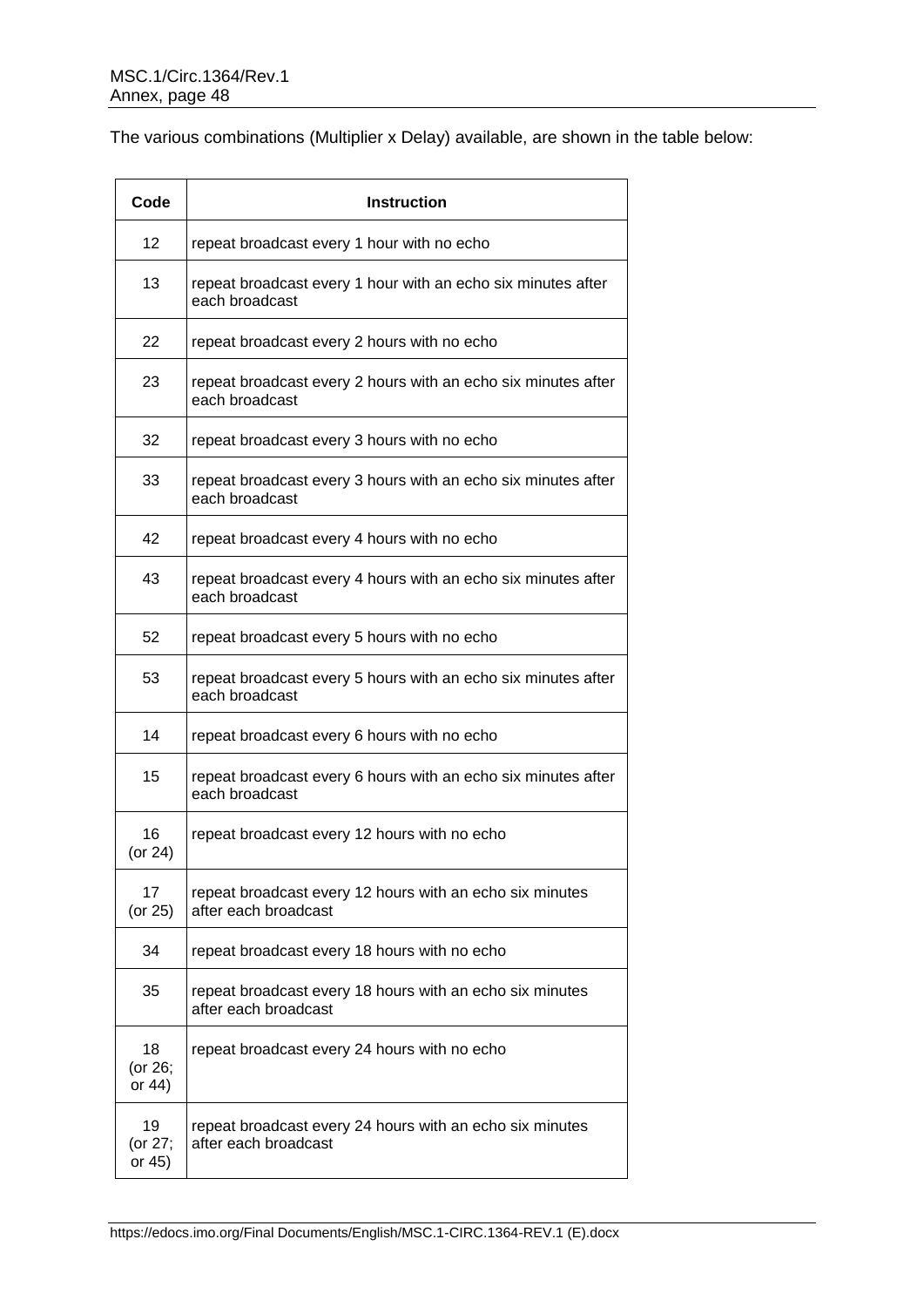| Code                | <b>Instruction</b>                                                                |  |  |
|---------------------|-----------------------------------------------------------------------------------|--|--|
| 54                  | repeat broadcast every 30 hours with no echo                                      |  |  |
| 55                  | repeat broadcast every 30 hours with an echo six minutes<br>after each broadcast  |  |  |
| 36                  | repeat broadcast every 36 hours with no echo                                      |  |  |
| 37                  | repeat broadcast every 36 hours with an echo six minutes<br>after each broadcast  |  |  |
| 28<br>$($ or 46 $)$ | repeat broadcast every 48 hours with no echo                                      |  |  |
| 29<br>(or $47$ )    | repeat broadcast every 48 hours with an echo six minutes<br>after each broadcast  |  |  |
| 56                  | repeat broadcast every 60 hours with no echo                                      |  |  |
| 57                  | repeat broadcast every 60 hours with an echo six minutes<br>after each broadcast  |  |  |
| 38                  | repeat broadcast every 72 hours with no echo                                      |  |  |
| 39                  | repeat broadcast every 72 hours with an echo six minutes<br>after each broadcast  |  |  |
| 48                  | repeat broadcast every 96 hours with no echo                                      |  |  |
| 49                  | repeat broadcast every 96 hours with an echo six minutes<br>after each broadcast  |  |  |
| 58                  | repeat broadcast every 120 hours with no echo                                     |  |  |
| 59                  | repeat broadcast every 120 hours with an echo six minutes<br>after each broadcast |  |  |

**Note:** Not all codes may be provided by all service providers.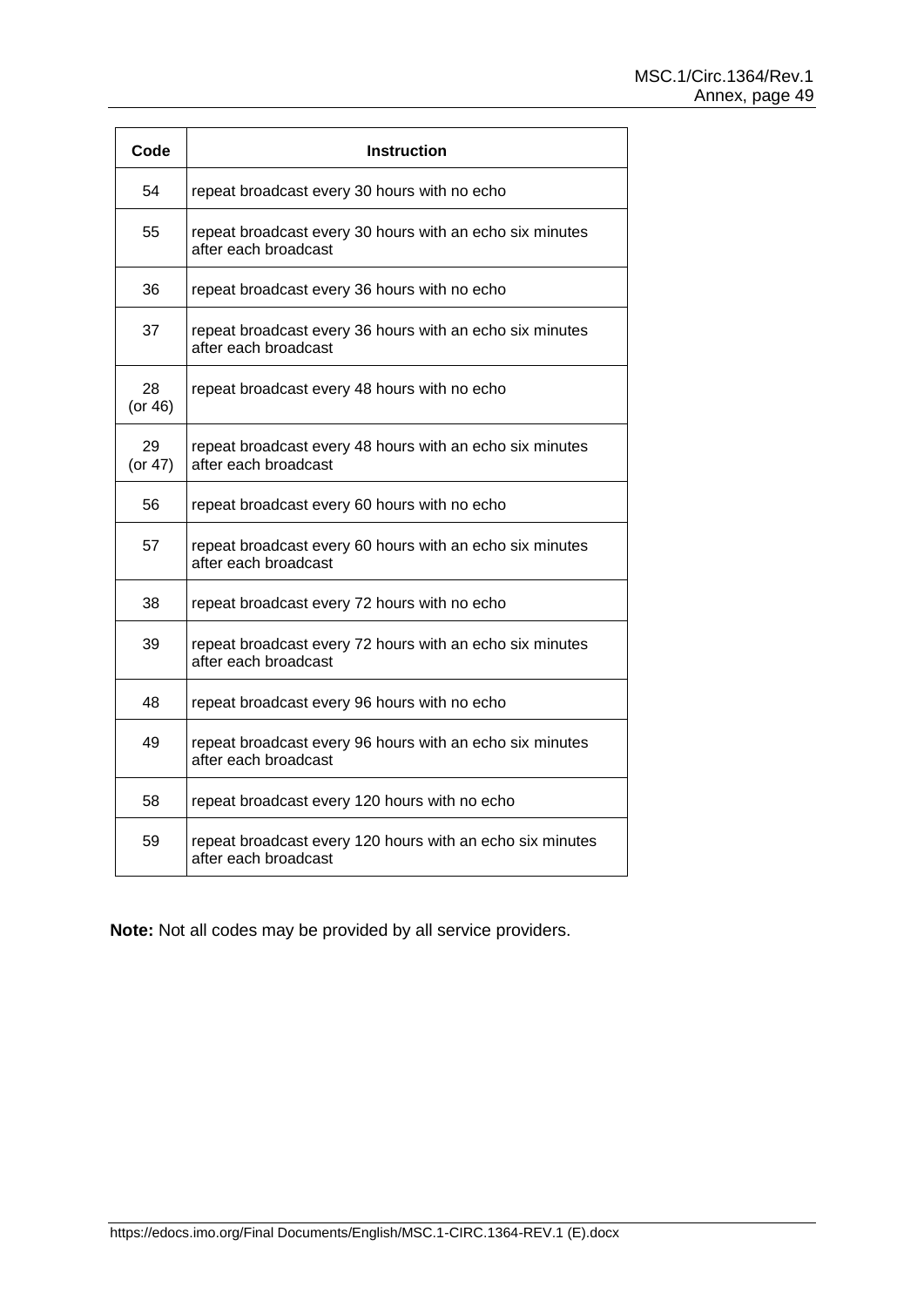# ANNEX 5

# **EGC receiver specifications**

These technical requirements were defined by Inmarsat for equipment manufacturers and have been extracted from the System Definition Manual (SDM) for the Inmarsat C communications system.

Enhanced Group Call (EGC) receive facilities are used by SOLAS Convention ships as well as ships not required to comply with the requirements of the SOLAS Convention, as amended. It should be noted that EGC receive facilities intended to meet SOLAS Convention requirements must comply with the IMO Recommendation on Performance Standards for Enhanced Group Call Equipment contained in resolution A.664(16), as amended.

**The specific guidance given in this annex has been carefully coordinated to ensure that the automatic functions of the SafetyNET receiver work properly. Land Earth Stations providing Inmarsat C services for the GMDSS must comply with all relevant aspects of the Inmarsat C SDM, including provision of the EGC SafetyNET services.**

# **Technical requirements for Enhanced Group Call receivers for SOLAS-compliant MESs**

# **1 EGC SafetyNET receivers for SOLAS installations**

#### **1.1 Background**

The Global Maritime Distress and Safety System (GMDSS) is a radiocommunication system based on satellite and terrestrial technology, designed to improve communications relating to distress and safety of life at sea. It was adopted by the International Maritime Organization (IMO) in 1988, in the form of Amendments to the International Convention for the Safety of Life at Sea (SOLAS), 1974 and came into effect on 1 February 1992. Implementation was completed on 1 February 1999.

It is the responsibility of national Administrations to determine whether a radio installation on board a ship meets the SOLAS requirements. This is done by national Type Acceptance or Approval testing of the sub-systems included in the installation and by inspection of the complete installation by a radio surveyor.

National Type Acceptance testing for SOLAS equipment is usually based on GMDSS specifications and procedures prepared by IMO and the International Electrotechnical Commission (IEC) on their behalf, although other national or regional specifications may be invoked as well.

IMO and IEC documents, which are identified in section 1.2, do not only summarize the general requirements for GMDSS equipment, but also the special requirements for EGC SafetyNET receivers for use in SOLAS installations, as specified by IMO/IEC.

A number of the Inmarsat specifications have been completely revised to reflect the latest IMO/IEC requirements, for example, electromagnetic compatibility and environmental requirements.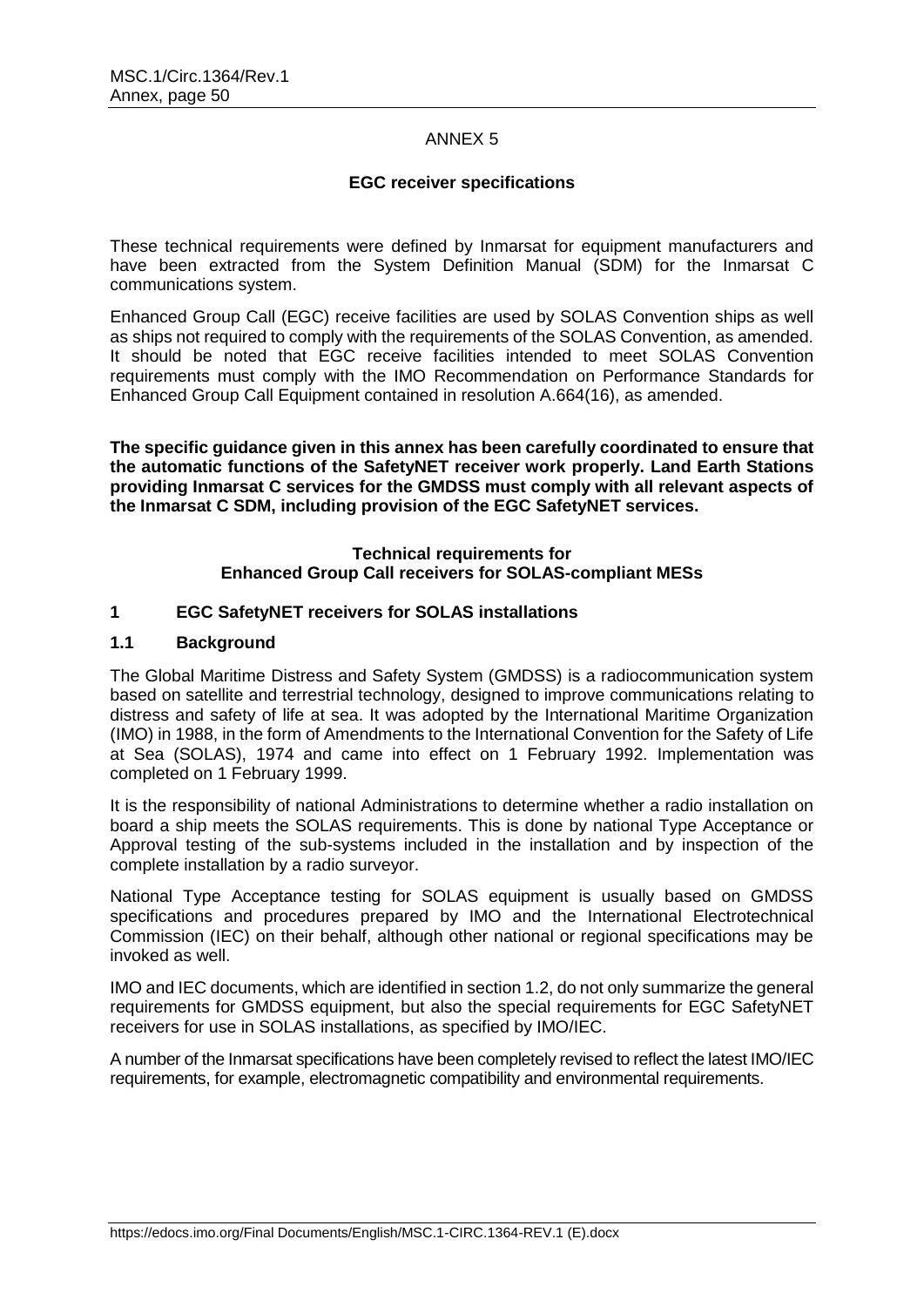#### **1.2 Principal relevant documents**

For Inmarsat C and mini-C GMDSS compliant MESs with EGC SafetyNET function, the principal relevant documents in addition to the Inmarsat C SDM are:

- .1 Performance Standards for Enhanced Group Call Equipment annex: Recommendation on Performance Standards for Enhanced Group Call Equipment, published by IMO as resolution A.664(16), as amended.
- .2 General Requirements for Shipborne Radio Equipment Forming Part of the Global Maritime Distress and Safety System (GMDSS) and for Electronic Navigational Aids, published by IMO as resolution A.694(17).
- .3 Performance Standards for Inmarsat Standard-C Ship Earth Stations Capable of Transmitting and Receiving Direct-printing Communications – annex: Recommendation on Performance Standards for Inmarsat Standard-C Ship Earth Stations Capable of Transmitting and Receiving Direct-printing Communications, published by IMO as resolution A.807(19), as amended by resolution MSC.68(68), annex 4.
- .4 Shipborne Radio Equipment Forming Part of the Global Maritime Distress and Safety System and Marine Navigational Equipment, published by the IEC as IEC 60945.
- .5 Global Maritime Distress and Safety System (GMDSS) Part 4: Inmarsat C Ship Earth Station and Inmarsat Enhanced Group Call (EGC) Equipment -Operational and Performance Requirements, Methods of Testing and Required Test Results, published by the IEC as IEC 61097-4.
- .6 Maritime Design and Installation Guidelines (DIGs), annex B, issue 6 of April 2008 published by Inmarsat at:

http://www.inmarsat.com/Maritimesafety/DIGs.pdf

# **2 Introduction**

# **2.1 Enhanced Group Calls**

Enhanced Group Calls are a message broadcast service transmitted over the Inmarsat C communications system. The service allows terrestrial information providers to pass messages or data to Class 2 or Class 3 MESs with EGC receivers or Class 0 stand-alone EGC receivers through the Inmarsat C LESs. The messages are processed at the addressed LES and forwarded to the NCS which transmits them on the common channel.

# **2.2 EGC receiver**

An EGC receiver is defined as a single-channel receiver with a dedicated message processor. Mobile Earth Stations of Class 2 and 3 provide an EGC capability in addition to To-Ship and From-Ship messaging capabilities; class 0 MESs are self-contained EGC receivers as shown in figure 9.

**Note:** Most of the existing models of Inmarsat C and mini-C Maritime terminals on the market are Class 2 MESs.

#### **2.3 Type approval**

The Inmarsat C SDM presents the technical requirements and recommendations for an EGC receiver. These requirements must be satisfied before the equipment can be utilized in the Inmarsat system. Procedures for type approval by Inmarsat of a manufacturer's design are provided in a complementary document entitled Type Approval Procedures for Inmarsat C and mini-C Ship Earth Stations published by Inmarsat.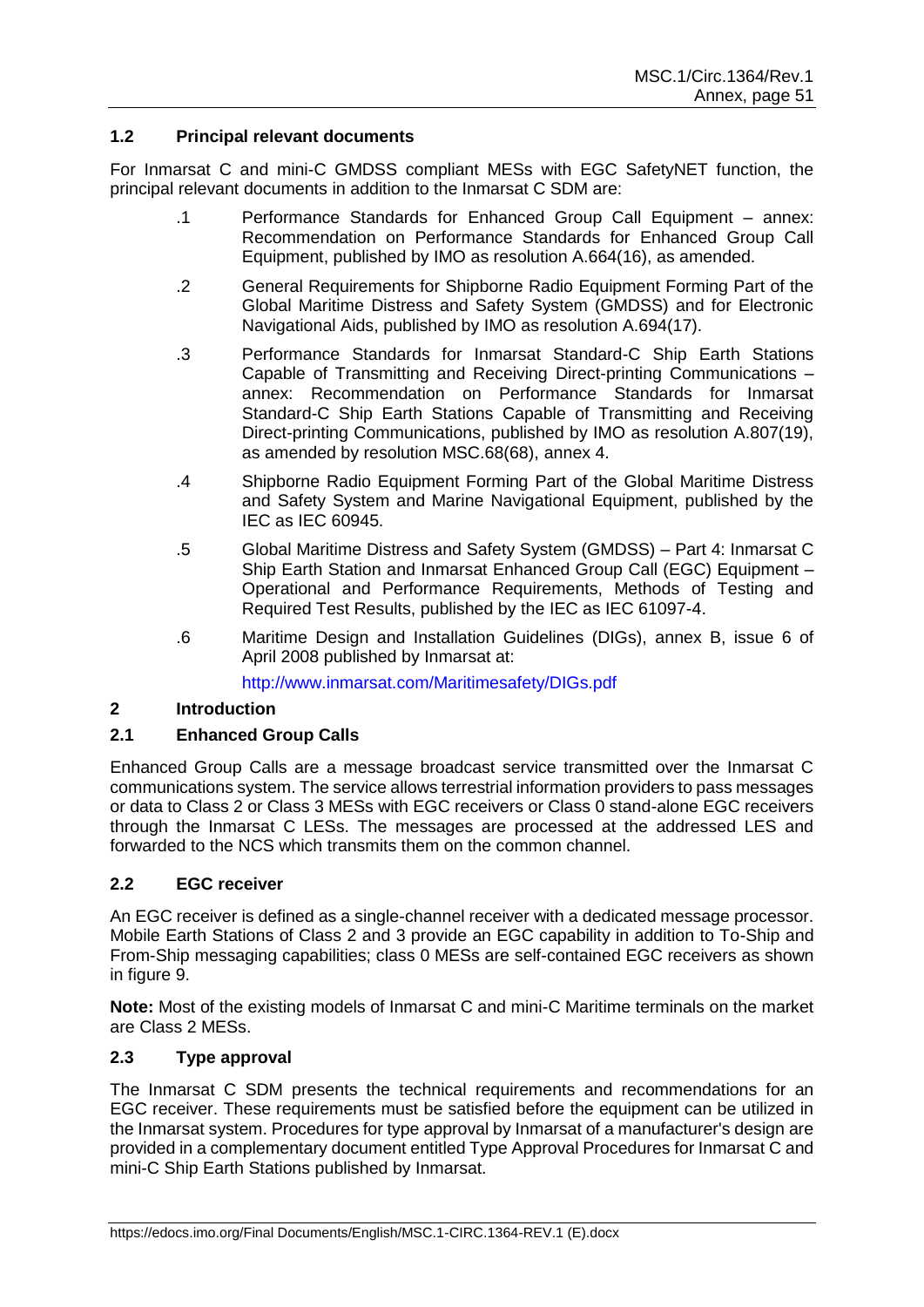

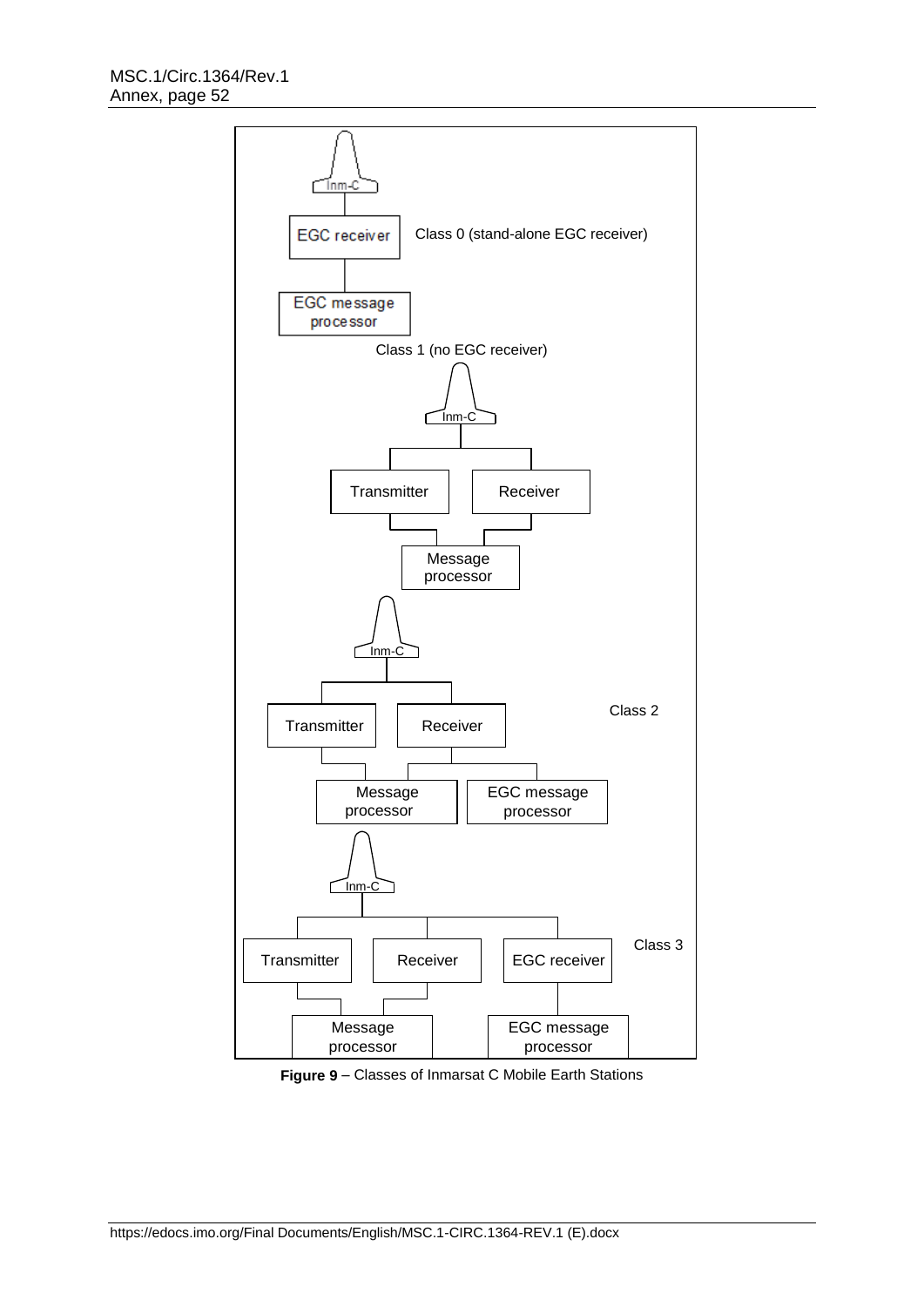# **3 General requirements**

# **3.1 Mandatory capabilities**

The mandatory capabilities of SafetyNET receivers for SOLAS applications are:

- .1 continuous reception of an NCS common channel and processing of the information according to the EGC message protocol; a Class 2 Inmarsat C MES continuously receives the NCS common channel when not engaged in general communications;
- .2 automatic recognition of messages directed to fixed and absolute geographical areas and service codes as selected by the receiver operator or based upon input(s) from navigational equipment;
- .3 SafetyNET receivers meet the requirements of IEC 61097-4 and IEC 60945; and
- .4 where automatic updates are not available, provision is made for a visual indication if the ship's position has not been updated during the last 12 hours. It is only possible to reset this indication by revalidating the ship's position.

# **4 NCS common channel selection**

#### **4.1 General**

EGC receivers are equipped with facilities for storing up to 20 NCS channel numbers. Four of these are permanently assigned global beam channel numbers and frequencies as follows:

|            | NSC common channel |                  |  |
|------------|--------------------|------------------|--|
| <b>NCS</b> | Channel No.        | <b>Frequency</b> |  |
| AOR-West   | 11080              | 1537.70 MHz      |  |
| AOR-East   | 12580              | 1541.45 MHz      |  |
| <b>POR</b> | 12580              | 1541.45 MHz      |  |
| IOR        | 10840              | 1537.10 MHz      |  |

These four channel numbers are stored in ROM and are not alterable.

# **4.2 NCS scanning**

Automatic NCS scanning on a regular basis is prohibited in SOLAS SafetyNET receivers. In the event of low signal strength from the satellite, an alarm is raised and the operator is advised to initiate NCS scanning manually.

# **5 Message-processing requirements**

# **5.1 General**

Acceptance or rejection of the EGC service code types is under operator control except that receivers always receive navigational warnings, meteorological warnings, SAR information and To-Ships distress alerts which are directed to a fixed or absolute geographical area within which the receiver is situated.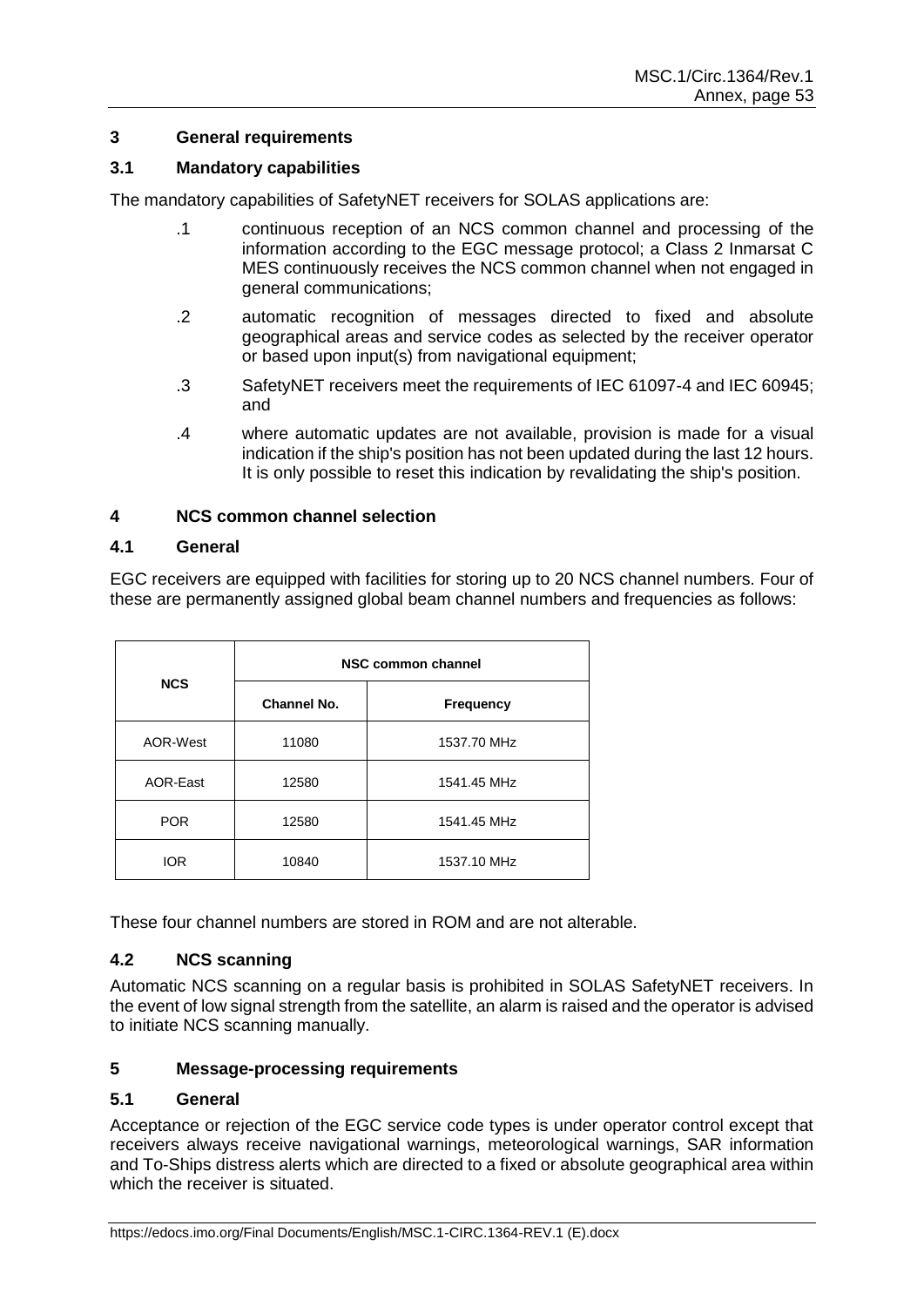# **5.2 Display devices**

#### *5.2.1 Message display*

The display is capable of presenting at least 40 characters per line of text. The EGC receiver ensures that if a word cannot be accommodated in full on one line it is transferred to the next line.

# *5.2.2 Status display*

An indication of EGC carrier frame synchronization (or loss of synchronization) is provided.

# **5.3 Printer requirements**

A printer is required for a SOLAS SafetyNET receiver. Received EGC messages may be stored for later printing with an indication to the operator that the message has been received. However, distress or urgency priority calls are directly printed as well as stored. Means are also provided not to print or store the same EGC message after it has been received error-free and printed.

Messages are not printed until completely received.

A local audible alarm is sounded to give advance warning of a printer "paper-low" condition.

All SafetyNET messages are annotated with the date and time (UTC) of reception. This information is displayed or printed with the message.

#### **5.4 Character codes**

For the EGC service, the International Reference Version of the International Alphabet 5 (IA5), also known as ASCII (a standard alphanumerical character set based on 7-bit codes) is used.

# **5.5 Operator control**

The following control functions and displays are provided as a minimum:

.1 selection of EGC carrier frequency;

For SOLAS SafetyNET receivers:

- .2 means of inputting the following information:
	- .1 MES's position coordinates;
	- .2 current and planned (additional) NAVAREA(s)/METAREA(s);
	- .3 current and planned coastal warning area (B<sup>1</sup> Code); and
	- .4 coastal warning subject indicator character (B<sup>2</sup> Code).

Receivers are fitted with operator controls to allow the operator to select desired geographical areas and message categories. Details of the geographical areas and message categories which have been selected for reception by the operator are readily available.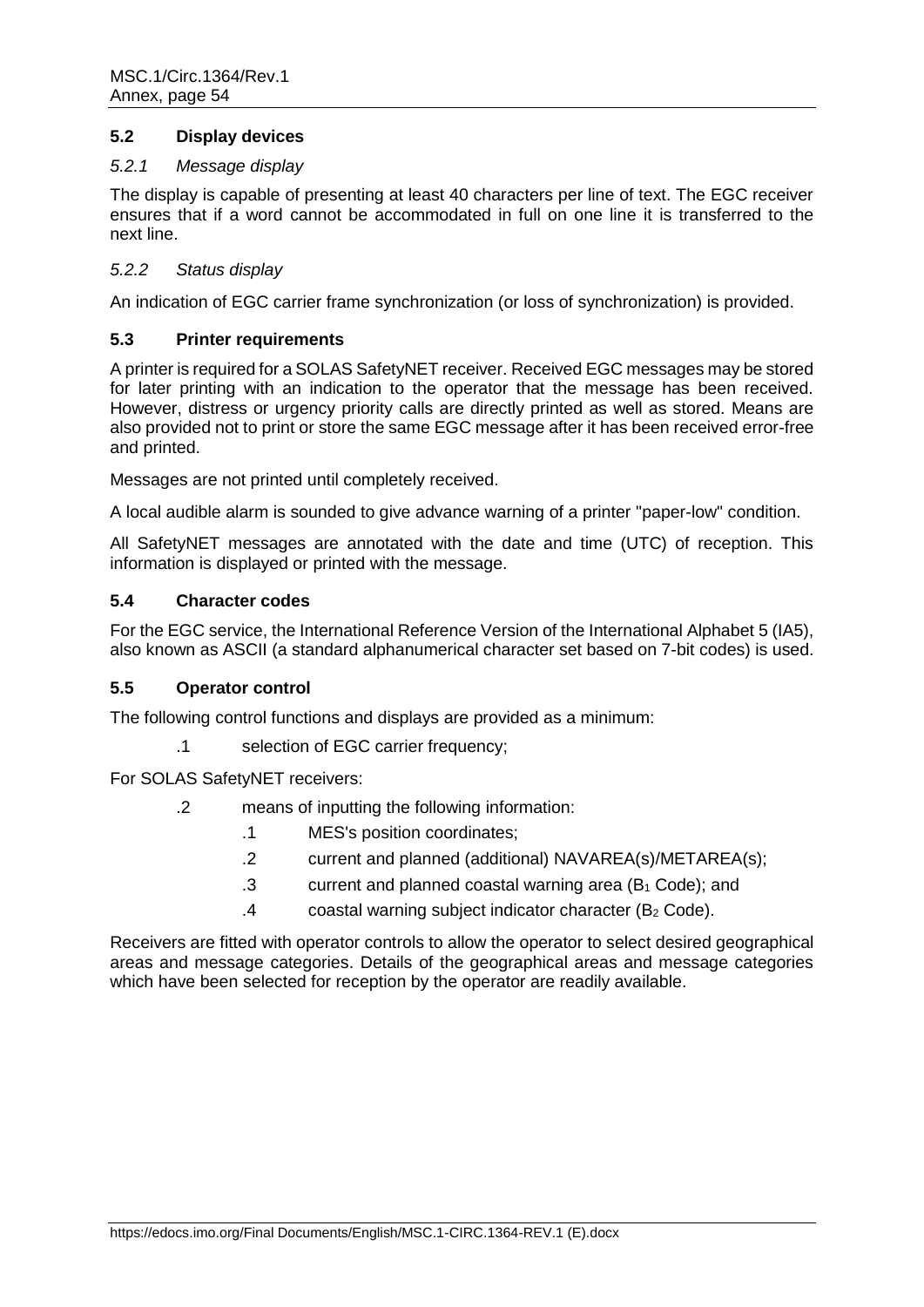# **5.6 EGC receiver memory capacity requirements**

Both temporary and non-volatile memory is required in an EGC receiver for the following purposes:

- .1 message buffering;
- .2 maintaining message identification records;
- .3 storing position coordinates and NAVAREA(s)/METAREA(s) data; and
- .4 storing expansion of NCS common channel numbers.

#### **5.7 EGC receiver addressing**

The five basic methods of addressing EGC receivers are:

- .1 all-mobiles call;
- .2 Inmarsat system message addressing;
- .3 group addressing;
- .4 unique addressing; and
- .5 geographical area addressing including coastal addressing.

The type of address used in the header of an EGC packet is uniquely determined by the " $C_2$ " service code field.

#### **5.8 Message identification**

All messages are transmitted with a unique sequence number, originating LES ID and service code. Each subsequent transmission of the message contains the original sequence number. This facility allows multiple printing of repeated messages to be inhibited.

# **5.9 Geographical area addressing**

Geographical area addressing refers to messages transmitted to MESs in a particular area. The area may be expressed in terms of a fixed, pre-defined area such as the NAVAREA/METAREA, or satellite coastal warning area, or in terms of an absolute geographical address expressed as latitude and longitude coordinates on the surface of the earth. An absolute geographical area address is a representation of a closed boundary on the surface of the earth given in the address field of the message header. The receiver recognizes two forms of absolute geographical addressing: rectangular and circular. Each form is specified in terms of an absolute position in latitude and longitude and further parameters that completely specify the boundary.

In order to process a geographical area address, the receiver shall be programmed with the MES's current position. The position may be entered automatically from an integrated or external navigation aid or entered manually. The receiver provides notification to the operator when the position has not been updated for four hours. If the MES's position has not been updated for more than 12 hours, or is unknown, **ALL** SafetyNET messages will be printed or stored in memory.

A geographical area address is considered valid for a particular MES if its current position falls inside or on the boundary specified by the address. It is a mandatory requirement that the operator be able to select more than one area, so that messages directed to other area(s) of interest can be provided. It is recommended that the operator be able to select at least four areas.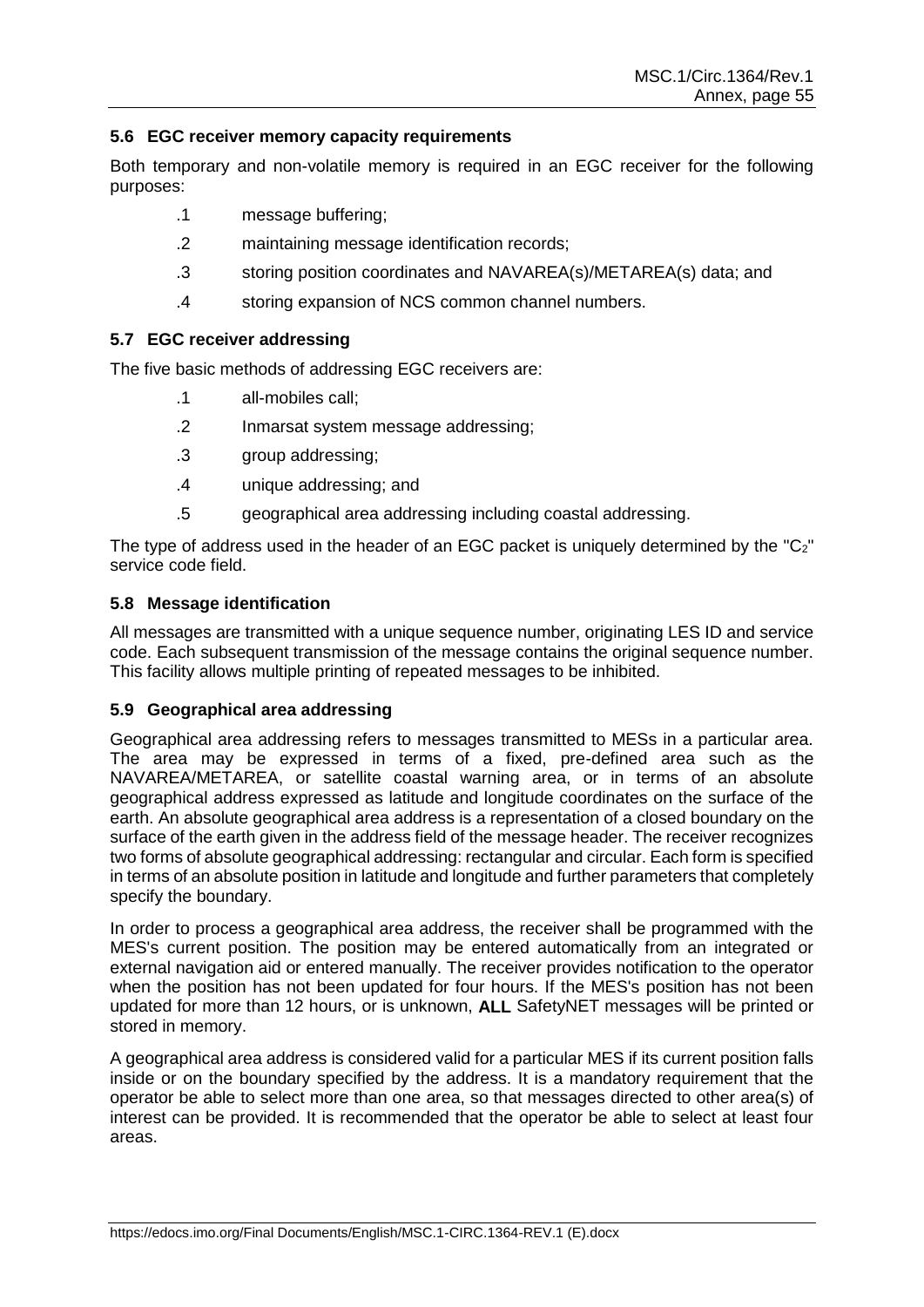# **6 Link performance monitoring**

The SafetyNET EGC receiver continuously monitors the received bulletin board error rate (BBER) as a measure of link performance whenever it is tuned and synchronized to a NCS (or LES) time division multiplex (TDM).The receiver stores a count of the number of bulletin boards received in error out of the last 100 received. This count is continuously updated frame by frame.

# **7 Alarms and indications**

The following alarms and indications are provided at a SOLAS SafetyNET receiver and meet the operational requirements for alarms stated in IEC 61097-4.

# **7.1 Distress/Urgency priority call alarm**

For SOLAS SafetyNET receivers:

Provision is made for a specific audible alarm and visual indication at the position from which the ship is normally navigated to indicate receipt of SafetyNET messages with distress or urgency priority. It is not possible to disable this alarm and it is only possible to re-set it manually, and then only from the position where the message is displayed or printed.

# **7.2 Other alarms and indications**

- .1 high BBER;
- .2 printer paper low;
- .3 receiver fault indication;
- .4 loss of receiver synchronization; and
- .5 position update.

Additional alarms and indications may be provided at the manufacturer's discretion.

# **8 Electromagnetic compatibility**

The interference and electromagnetic compatibility requirements of IEC 60945 applies.

# **9 Environmental conditions**

SOLAS SafetyNET receivers shall operate satisfactorily under the environmental conditions specified in the SDM. The latest issues of IEC 61097-4 and IEC 60945 apply.

# **10 Navigational interface**

In order that a receiver's position may be automatically updated, receivers may be equipped with an interface to navigational instruments. A suggested standard interface is in IEC 61162, Part 1 (NMEA 0183) Standard for Interfacing Electronic Marine Navigational Devices.

**Note:** The majority of modern maritime MESs have an integrated navigational receiver.